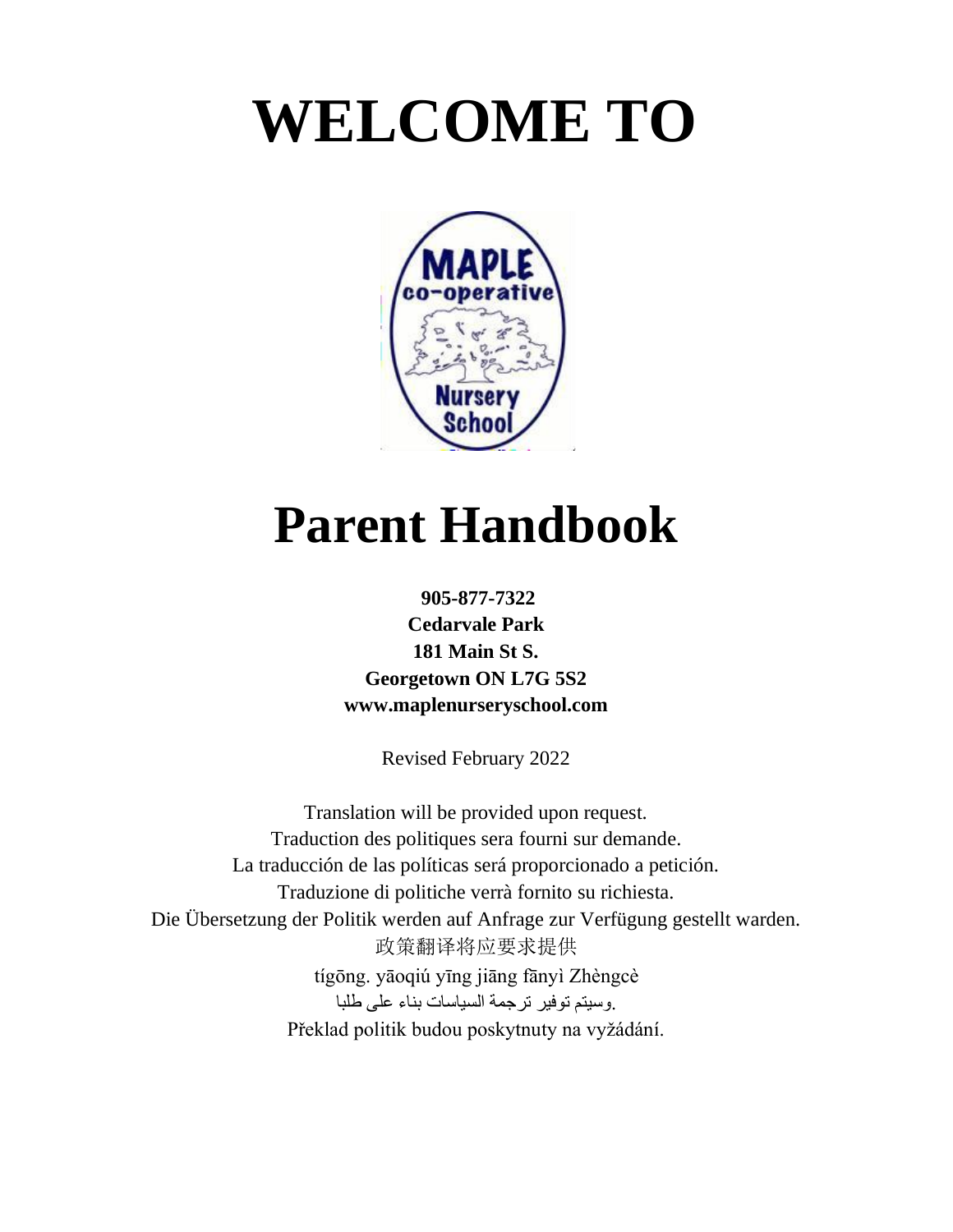| Table of Contents |
|-------------------|
|                   |
|                   |
|                   |
|                   |
|                   |
|                   |
|                   |
|                   |
|                   |
|                   |
|                   |
|                   |
|                   |
|                   |
|                   |
|                   |
|                   |
|                   |
|                   |
|                   |
|                   |
|                   |
|                   |
|                   |
|                   |
|                   |
|                   |
|                   |
|                   |
|                   |
|                   |
|                   |
|                   |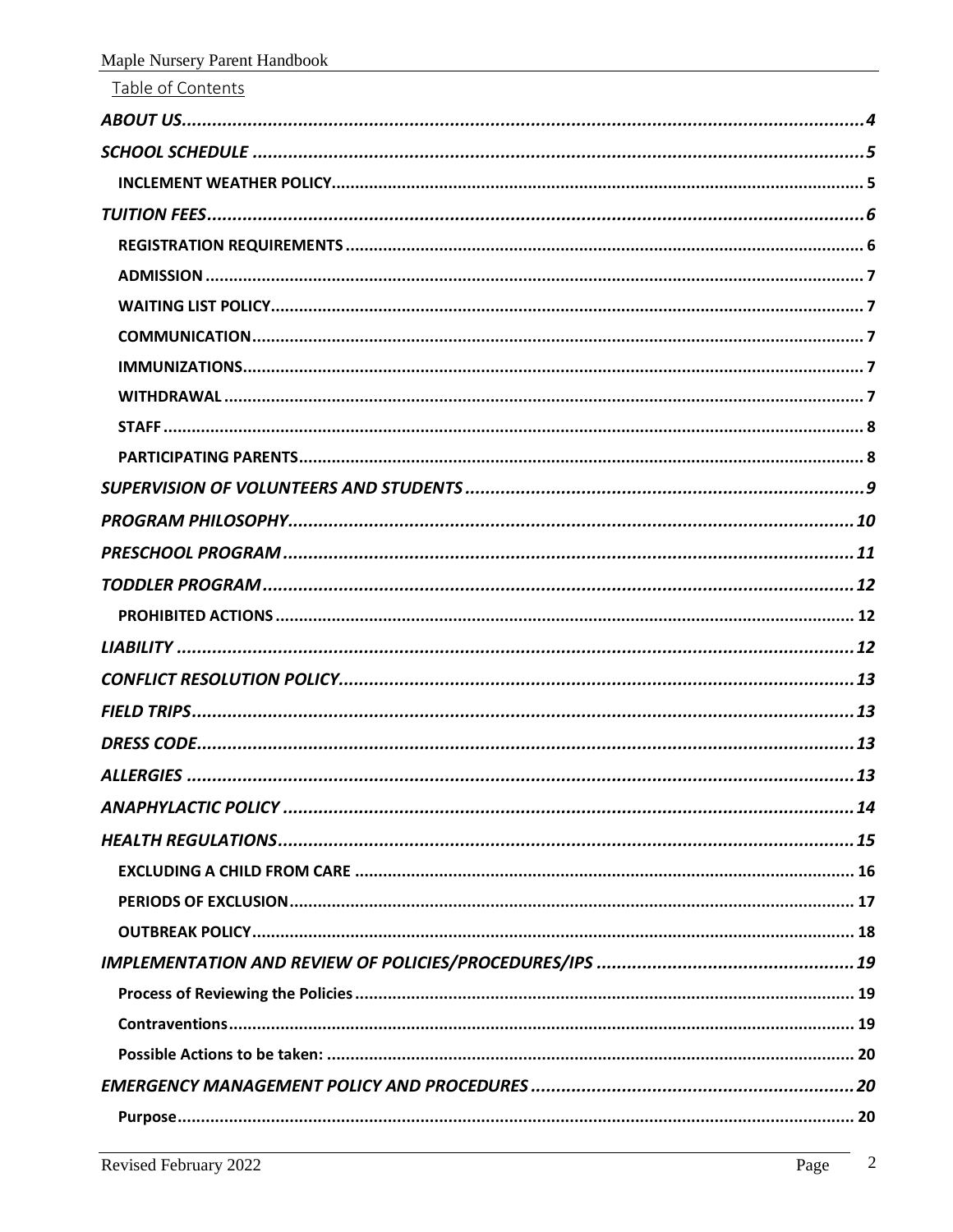| Creating Positive Learning environments in which each child's learning and development will be |
|------------------------------------------------------------------------------------------------|
|                                                                                                |
|                                                                                                |
|                                                                                                |
|                                                                                                |
|                                                                                                |
|                                                                                                |
|                                                                                                |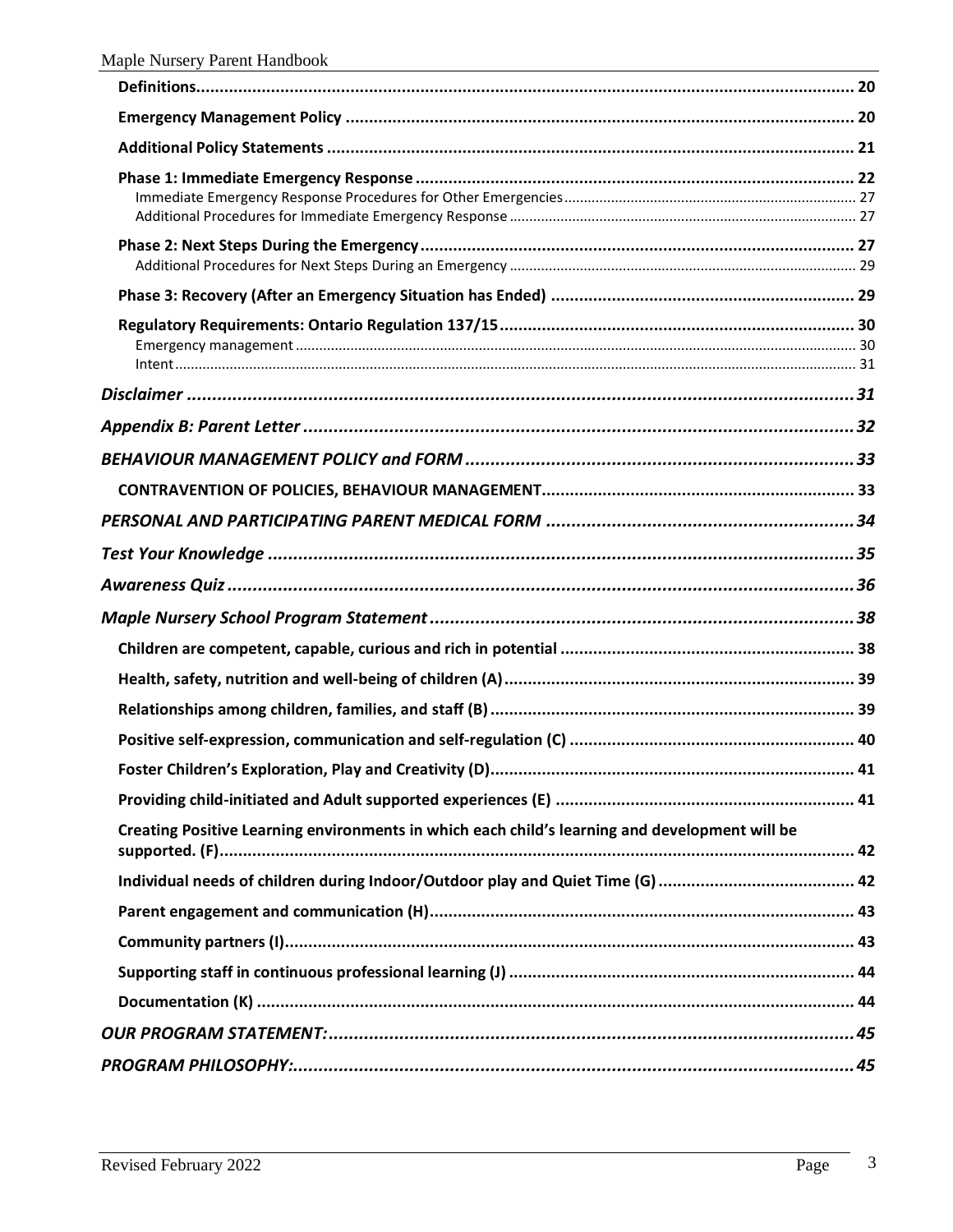## <span id="page-3-0"></span>ABOUT US

Welcome to Maple Nursery School. We are excited for you to join our school and look forward to the wonderful experience that preschool will offer your child.

Maple Nursery School was established in 1967 by a group of interested parents as a non-profit organization to provide a quality pre-school experience for their children. It is located in lovely Cedarvale Park in the Community Centre.

We offer two, three, four or five day programs for children whose ages range from 18 months to 5 years old. Our programs offer an experienced staff, a cheerful environment and an experience your child will remember for years to come.

We employ three RECE teachers and three assistants. All Pre-school classes are run with one teacher and one assistant. Duty parents volunteer on a rotating schedule. There are limited spots available in each class for duty parents. Toddler classes are run with a teacher and a teacher assistant with no duty portion required. We rotate between three different classrooms during the morning. These rooms include our Creative room, our Gym and our Playroom. Your child will have fun in all of our different areas!

Maple Nursery School is a co-operative school in which parents and staff work together to offer the children the best possible pre-school experience. We are run by a volunteer parent based Board of Directors allowing parents and children to grow together. The Board of Directors, elected annually from among the parents, carries out the administration of the school. Information outlining the various responsibilities, particulars in respect to serving on the Board, etc. may be obtained from the Registrar. Since Maple Nursery School is legally incorporated, all parents automatically become voting members of the corporation, and as such, are expected to attend general meetings.

All parents are expected to participate in the running of the school in addition to providing a peanut/nut free snack on a rotating basis. Participation can be on the Board of Directors, fundraising committee, school maintenance and clean up etc. A committee sign-up sheet will be provided at the start up meeting in September. All parents, including returning parents, must attend this meeting. Parents are encouraged to contribute their time and talents in whatever ways they are able. Each family must take turns providing a nutritious, nut free snack for the school throughout the year.

Snacks are pre-determined and scheduled.

If you have any questions or require further information, you can find us at [www.maplenurseryschool.com o](http://www.maplenurseryschool.com/)r email us at [maplenurseryschool@gmail.com.](mailto:maplenurseryschool@gmail.com)

Maple Nursery School 905-877-7322 Geraldine Hardcastle (Supervisor) 905-873-1600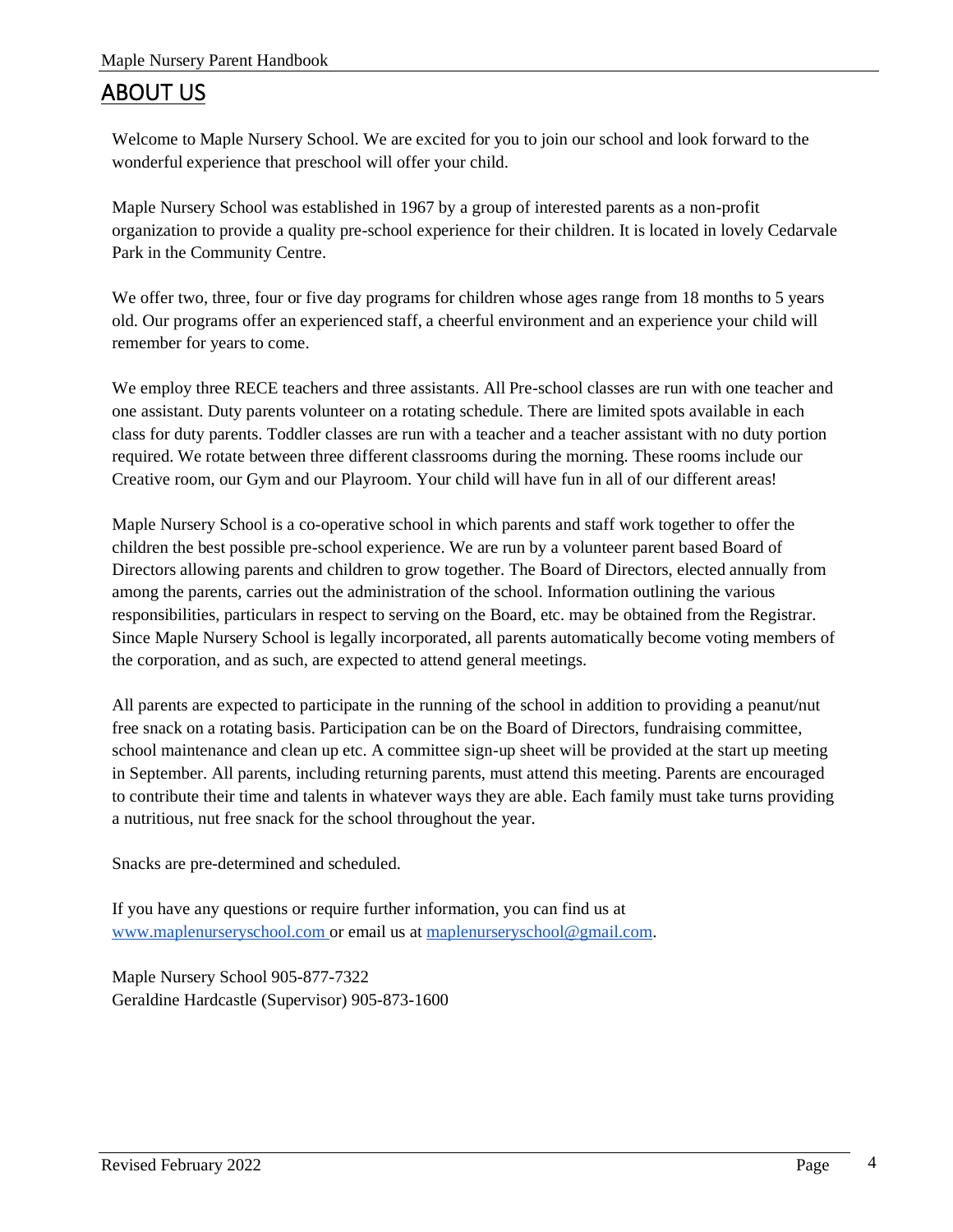## <span id="page-4-0"></span>SCHOOL SCHEDULE

Our programs begin at 9:00 am and finish at 11:30 am.

School begins on the Monday after Labour Day; September 13, however the first week of school is staggered entry. You will receive an emailed letter in late August with your child's start date.

All classes follow the regular school schedule. Holidays include:

October 10 : Thanksgiving December 23 - January 8 : Christmas Break February 20 : Family Day March 13 - 17 : March Break April 7 : Good Friday April 10 : Easter Monday May 22 : Victoria Day

The school year finishes on June 15.

Late pick-up policy: Our facility closes at 12:00 noon. If a parent is aware that they are going to be late, they should advise the staff of this and their plan to pick up the child. Due to the operational and staffing costs incurred when a parent/guardian is late, a late fee will be charged.

#### <span id="page-4-1"></span>INCLEMENT WEATHER POLICY

**In the event that School Buses for the Halton School Boards are canceled due to inclement weather, Maple Nursery School will be closed for the day.**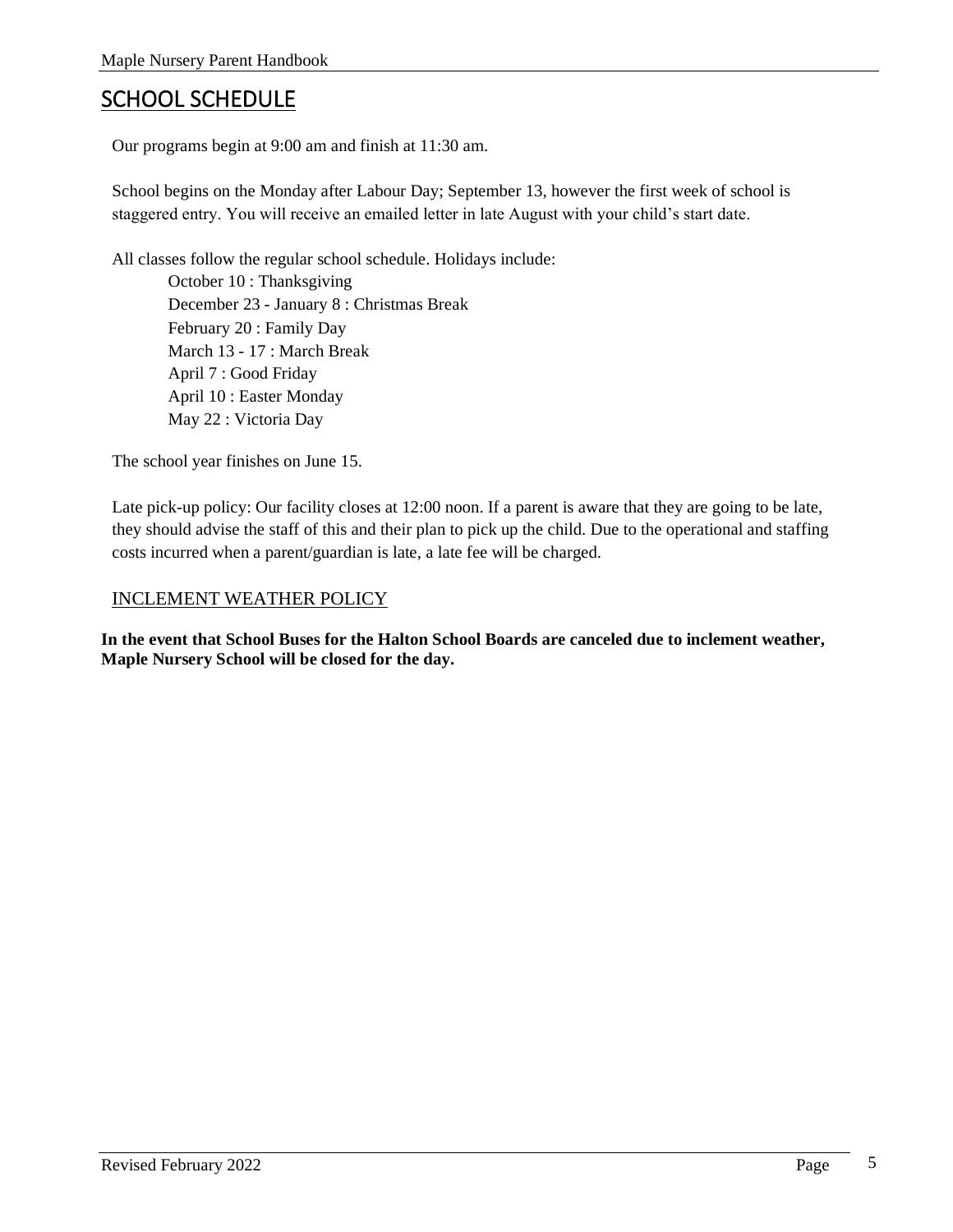# <span id="page-5-0"></span>TUITION FEES

| Progra<br>m                              | <b>Ages</b>               | <b>Number</b><br><sub>of</sub><br>days | <b>Tuition</b><br>Fee      | <b>Second</b><br><b>Child</b> |
|------------------------------------------|---------------------------|----------------------------------------|----------------------------|-------------------------------|
|                                          |                           | 2 days                                 | \$206.00                   | \$158.00                      |
| <b>Toddler</b>                           | 18<br>months              | 3 days                                 | \$295.00                   | \$224.00                      |
|                                          | $-2.5$<br>years           | 4 days                                 | \$359.00                   | \$271.00                      |
|                                          |                           | 2 days                                 | \$206.00                   | \$158.00                      |
| 2.5 years<br><b>Preschool</b><br>6 years |                           | 3 days                                 | \$295.00                   | \$224.00                      |
|                                          |                           | 4 days                                 | \$359.00                   | \$271.00                      |
|                                          |                           | 5 days                                 | \$416.00                   | \$316.00                      |
| <b>Drop</b><br>In                        | $2 - 5$<br>years          | <b>Fridays</b>                         | \$25 per day *CASH ONLY*   |                               |
| <b>Late Pick</b><br>up (11:30-<br>12:00) | 18<br>months<br>- 5 years | <b>Daily</b>                           | \$10 per day *CASH ONLY*   |                               |
| <b>Late Pick</b><br>up After<br>12:00    | 18<br>months<br>- 5 years | <b>Daily</b>                           | \$1 per minute *CASH ONLY* |                               |

- The Toddler program operates Monday to Thursday.
- Two Day program options are available Monday/ Wednesday or Tuesday/Thursday. Three day Preschool option is available Monday/ Wednesday/ Friday. Exceptions may apply. Please inquire.

## <span id="page-5-1"></span>REGISTRATION REQUIREMENTS

## **Please ensure you complete the following:**

- Registration Form available on [www.maplenurseryschool.com](http://www.maplenurseryschool.com/)[.](mailto:maplenurseryschool@gmail.com)
- Immunization Records *Immunization records must be submitted to Halton Region via [www.halton.ca/immunize.](http://www.halton.ca/immunize) A copy can be printed or emailed to Maple Nursery School for our records.*
- Annual Registration Fee *The first time registration fee for each child in any program is \$40. The fee for returning children is \$25. Cheques are payable to MAPLE NURSERY SCHOOL*
- Post-dated Tuition Cheques *Dated the first of each month and made out to MAPLE NURSERY SCHOOL. Cheques for June should be 50% of your tuition fee as the school closes in the middle of June.*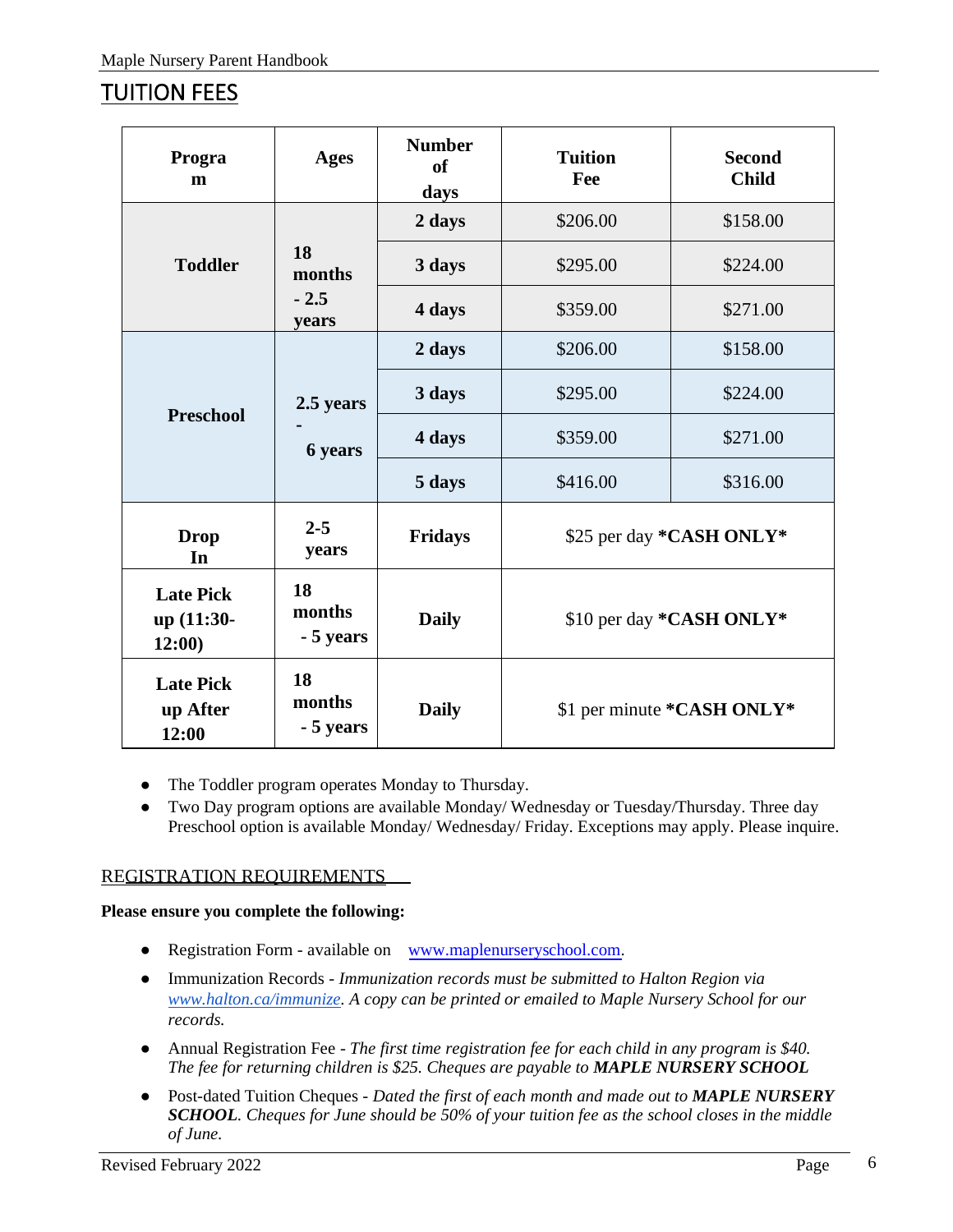## <span id="page-6-0"></span>ADMISSION

All applications will be accepted on a first come, first serve basis. Children presently enrolled in the school and their siblings are encouraged to register early for the following year, prior to opening registration to the general public. Confirmation of registration is not possible until registration forms, registration fee and all postdated tuition cheques have been received. We will accept registration packages without the criminal check or parent medical form provided that they are received prior to the start of the school year. Incomplete applications will be returned to the parents and the child will not be registered until the application is completed and resubmitted.

If any cheques are returned N.S.F. during the year, you will be charged the bank fee of \$25.00. Two N.S.F. cheques will result in the request from the Treasurer for cash payments to be made monthly for the balance of the year. Failure to make these payments will result in the automatic withdrawal of your child from the school.

## <span id="page-6-1"></span>WAITING LIST POLICY

No person will be charged a fee for reserving a spot on the Maple Nursery School waiting list.

Confidentiality will be maintained for those who are put on the waiting list by using FIRST NAME, LAST INITIAL. Families requesting a spot will be listed in order by the date of their request.

The waiting list will be available to parents upon request.

| EX. | JOHN S- JANUARY 10, 2017 | <b>TUES/THURS SPOT</b> |
|-----|--------------------------|------------------------|
|     | MARY C-JANUARY 15, 2017  | MON/WED SPOT           |

Once a spot becomes available, families will be charged a registration fee at that time.

## <span id="page-6-2"></span>COMMUNICATION

Please be aware that we communicate via email for all of our administrative functions as well as duty/snack calendars, etc. Please provide an email address that you check regularly in order to ensure you receive these communications.

## <span id="page-6-3"></span>IMMUNIZATIONS

Immunizations must be submitted via [www.halton.ca/immunize.](http://www.halton.ca/immunize) This is required before a child can be admitted to school. It is essential that any health condition be stated and that our records remain current. In an emergency, the school must be able to provide accurate information to medical personnel.

## <span id="page-6-4"></span>WITHDRAWAL

In the event of a child's withdrawal from a program, **one month's notice must be forwarded to the Registrar by the first of the month prior to withdrawal**. This period must be paid for and any remaining post-dated cheques will be returned. **February 1st** will be the last date to give notice of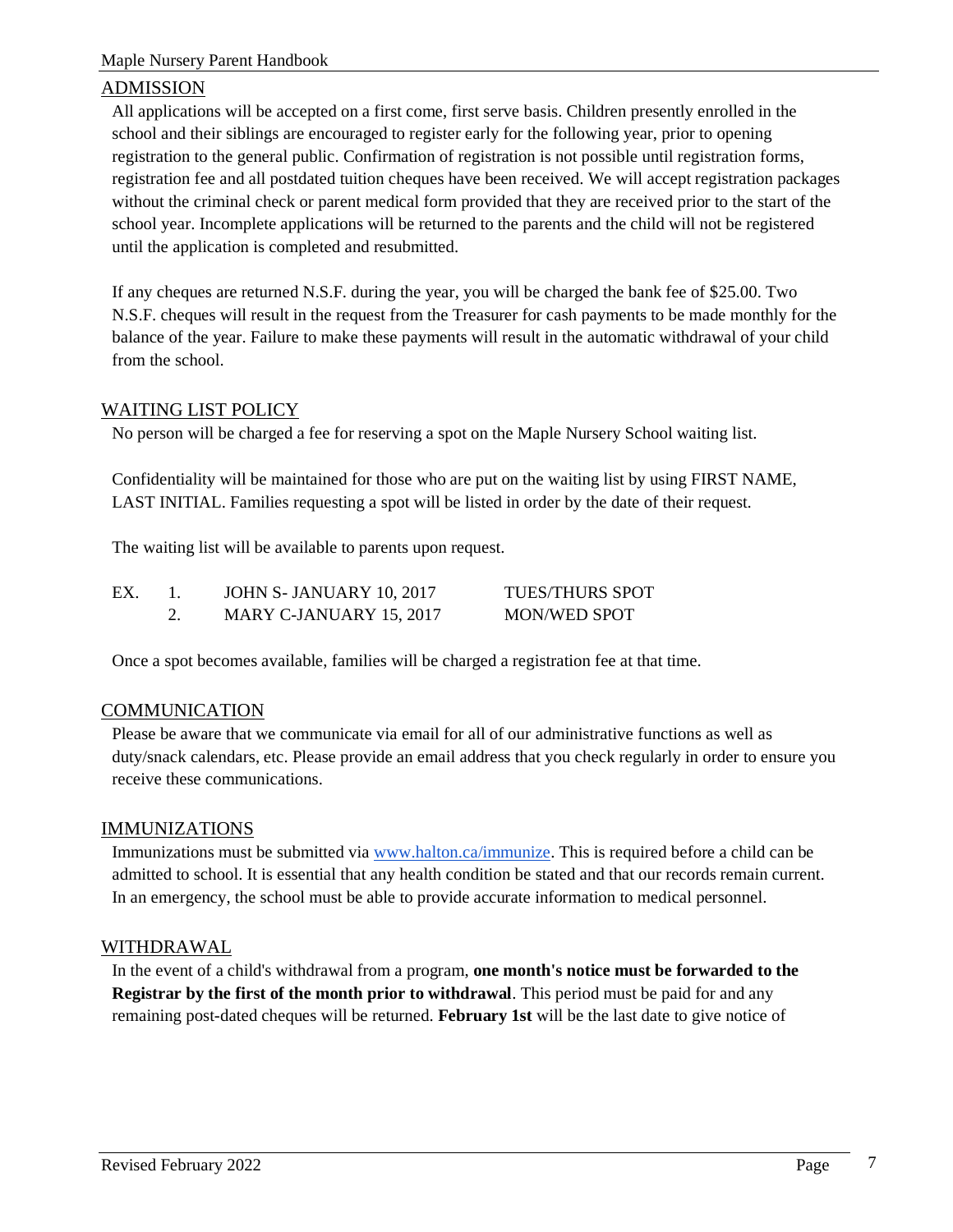withdrawal. Therefore, the last date for actual withdrawal with the return of cheques will be March 1st. Any withdrawal after this date will be liable for fees to the end of the school year.

Please note that if your child will not be starting school in September, written notification must be received by August 1st or you are liable for September's fees.

In rare circumstances, a teacher may ask for the withdrawal of a child due to the child's failure to adjust to nursery school routines or procedures. In this instance, a rebate will be made from the last day of attendance.

## <span id="page-7-0"></span>STAFF

We employ three Registered Early Childhood Education (RECE) teachers and three assistants. All classes are run with one RECE and one assistant. Each teacher is responsible for no more than 12 children.

## <span id="page-7-1"></span>PARTICIPATING PARENTS

Participating/ Duty Parents are required to attend school and assist with assigned duties. Duties include general maintenance, preparing crafts, prepping for events and assisting in the classroom. The schedule will be sent to parents via email on a monthly basis. It is the responsibility of the parent to advise the registrar of any days they cannot attend prior to its release. There are limited spots available in each class for duty parents

Participating parent requirements 2 Day Program 1 day a month

- 3 Day Program 1 day / 2 days a month, alternating
- 4 Day Program 2 days a month
- 5 Day Program 2 days / 3 days a month, alternating

Participating parents must provide the school with a criminal reference check. These can be obtained from the local police department. Participating parents are required to have a skin test or chest x-ray that shows negative for tuberculosis, as well as provide proof of up to date immunization records. The participating parent medical form must be submitted to the registrar prior to school commencement.

To be licensed by the government, the school must guarantee that the regulation ratio of adults to children is adhered to at all times. Therefore, your decision to participate is a very important commitment to the school. If you are unable to attend on any given day, you must find a replacement and either switch days with that person or give them \$30.00. **If you are unable to find a replacement we will find one for you at a cost of \$40.00.**

## *In order to participate, your paperwork must be handed in prior to your first scheduled day.*

A maximum of ten weeks maternity leave is allowed for participating parents.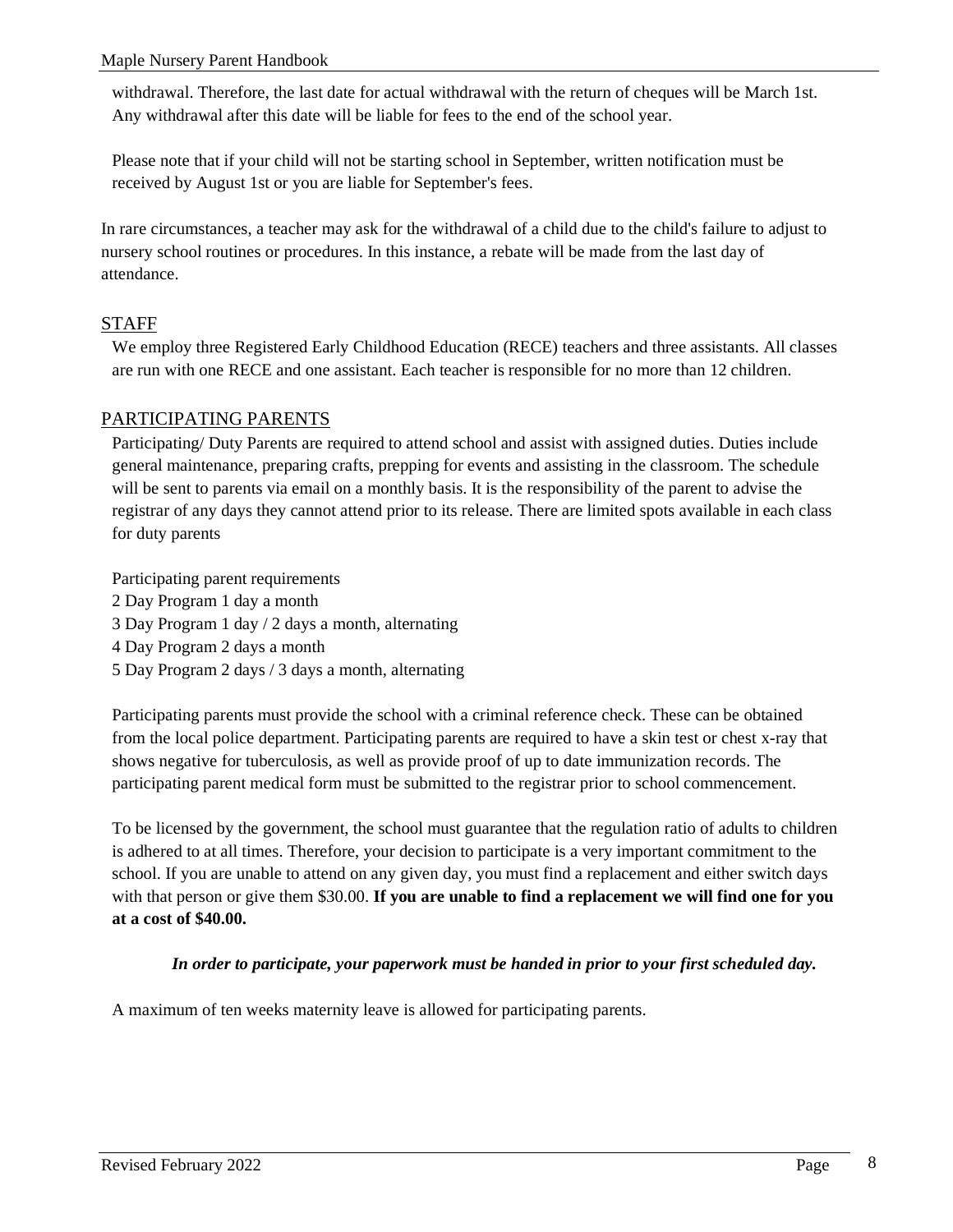## <span id="page-8-0"></span>SUPERVISION OF VOLUNTEERS AND STUDENTS

Maple Nursery School will ensure that every child who is in attendance is supervised by an adult at all times. Direct unsupervised access (when an adult is left alone with a child) is not permitted for persons who are not staff or duty parents or under the age of 18. Any placement student or community volunteer is not to have unsupervised access to a child. Community volunteers and placement students may not be counted in the staffing ratio.

#### **The following procedures will be followed by placements or volunteers:**

- Behaviour management policy and procedures will be reviewed with the supervisor prior to providing care. Placements and Volunteers are to sign the forms and sign that they have read the policy.
- Monitoring of Behaviour management practices will be done 2 annually. A checklist will be used as a tool to monitor these practices.
- The IP for a child with anaphylaxis and any emergency procedures will be reviewed prior to providing care and 2 annually after.
- A Vulnerable Sector Criminal reference check is required prior to commencing work.

#### **Roles and Responsibilities of Supervisor/Supervising staff member**

- Supervisor is to designate a staff member in charge of each volunteer or placement student
- Supervisor to provide an orientation and review of all policies prior to care and shown a copy of the parent handbook.
- Supervisor to provide guidance and support.
- Supervisor to utilize student placement and volunteers to assist in childcare without allowing unsupervised access to any child.

#### **Expectations of Volunteers and Student placement**

Follow guidance of Supervisor/Staff members and assist in child care and school responsibilities without unsupervised access to children.

## **Policy Review**

This policy is to be reviewed prior to volunteering, bi-annually thereafter, and any time changes are made to the policy.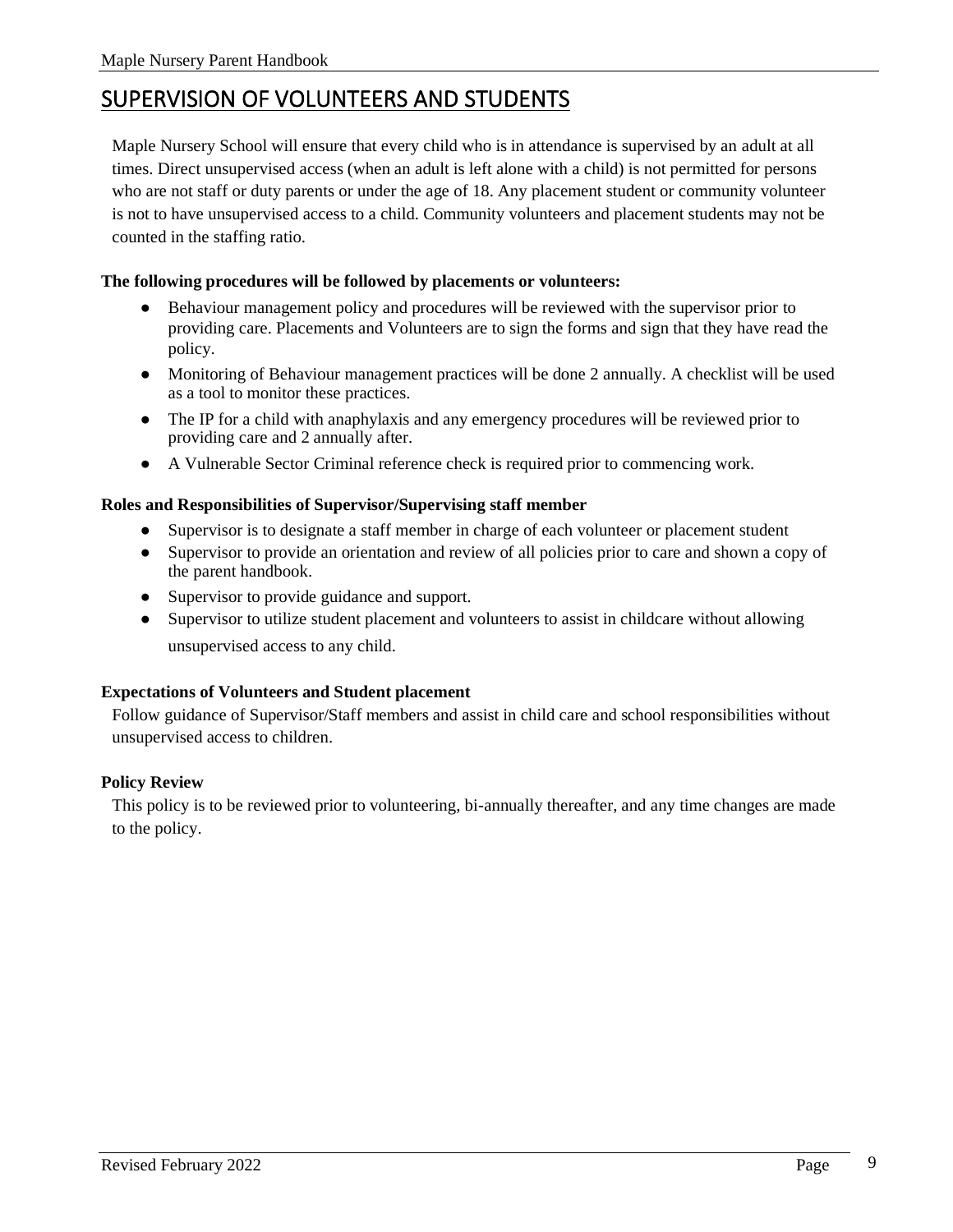## <span id="page-9-0"></span>PROGRAM PHILOSOPHY

Our Programs are designed to provide positive, safe and nurturing environments where children have the tools and resources needed to reach their full potential. We know that children are rich in potential and thrive in quality programs that provide choice, opportunities for curiosity, focus on strengths, promote the development of skills and foster positive relationships. As a family based co-operative organization, we work to incorporate core values of caring, honesty, respect, responsibility, health, and inclusiveness into everything we do.

At Maple we aim to achieve the highest quality standards in our programs. We believe that the following indicators create the best conditions for a high quality child care experience:

- Inclusion
- Family involvement
- Positive relationships among staff and children
- Play-based programming based on the interests of the children
- Developmentally appropriate activities that offer children choice
- Appropriate indoor and outdoor activities
- Small groups
- Qualified, well-supported staff
- Professional administration of the program
- Professional, collaborative relationships with the Ministry of Education
- Health, safety and nutrition
- Support positive and responsive interactions among the children, parents, child care providers and staff
- Encourage the children to interact and communicate in a positive way and support their ability to self-regulate
- To foster the children's exploration, play and enquiry
- To provide child initiated and adult supported experiences
- To plan for and create positive learning environments and experiences in with each child's learning and development will be supported
- Promote active play, rest and quiet times while giving consideration to the individual needs to the children receiving care
- Foster the engagement of and ongoing communication with parents about the program and their children
- To involve local community partners to support the children, their families and staff
- Support staff or others who interact with the children at a childcare centre in relation to continuous professional learning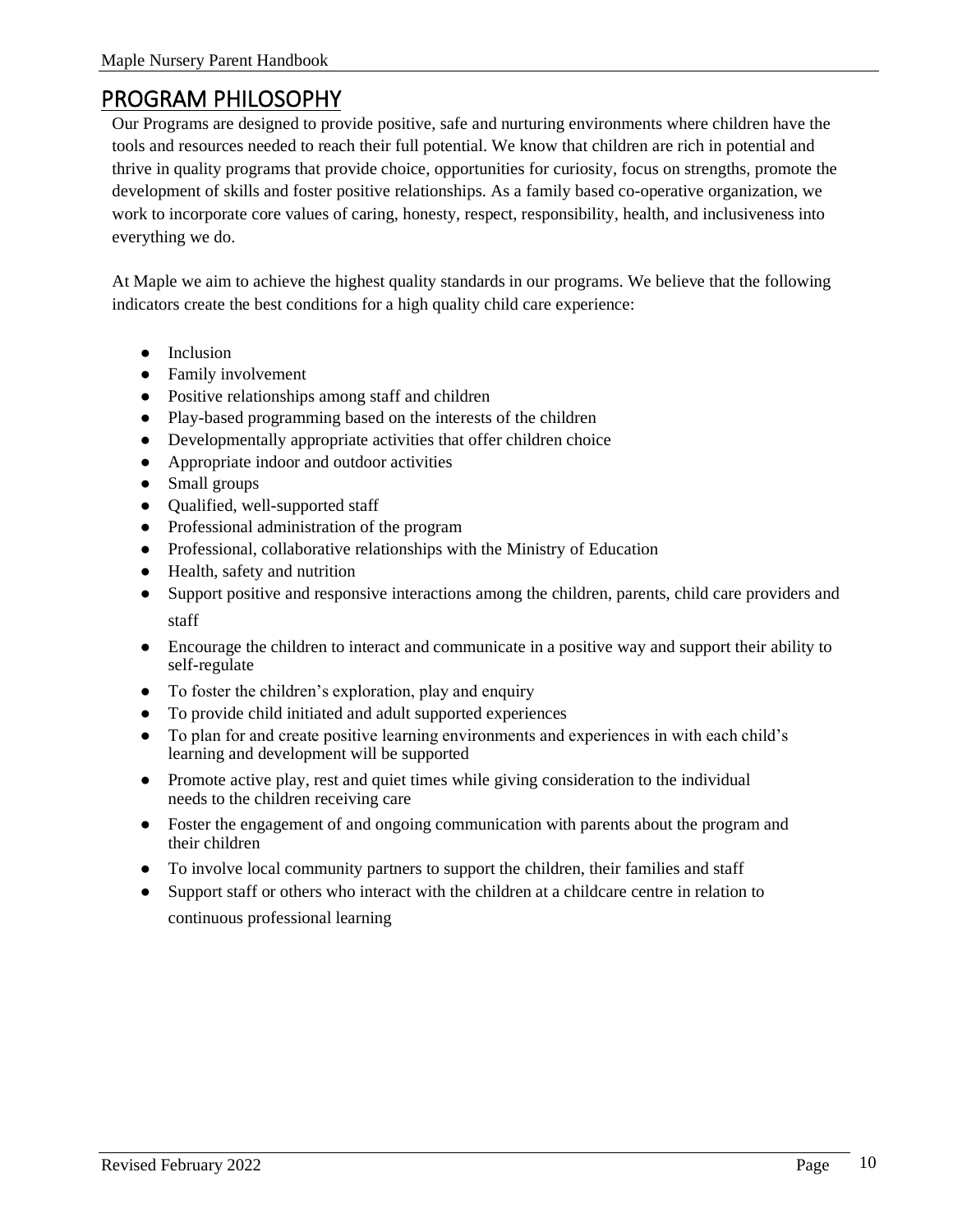## <span id="page-10-0"></span>PRESCHOOL PROGRAM

## **Routines and Objectives**

Children must be  $2 \frac{1}{2}$  years of age and working towards toilet training at the start of the school year.

The pre-school curriculum is a body of experiences promoting the child's total development. Our programs offer a child the opportunity to grow intellectually, socially and emotionally. The program is child centred and children are encouraged to develop specific skills when their readiness is apparent. No child is pressured to acquire skills beyond his/her developmental level. Neither is a child restrained from developing his/her full potential. All children are encouraged to develop independence and skill in problem solving.

The children spend time each day in our playroom, creative room and gym. Our playroom is very well equipped with a book corner, science corner, housekeeping, puzzle and listening centres, manipulative toys and large blocks. Our creative room is designed to develop the child's creative skills, such as painting, crayoning, gluing, etc. The process and the opportunity to explore and experiment with various media, rather than the product, are important here. There is also a sandbox and a water table which encourage socializing. Many opportunities to develop gross motor skills are available in our large gym including bikes, balls, and blocks. The daily routine also includes a snack time, music time and circle time. Circle time provides an opportunity to focus on language development and, for older children, to familiarize themselves with some kindergarten routines

Visitors such as police officers and other professionals (including Santa Claus) are welcomed on occasion as well as local performers who add an extra dimension to the program. The children cover several themes during the year, including: shapes, children of other nations, friendship, animals, emotions and numbers. All seasons and festivals are celebrated at the appropriate time. All of these activities are fully supervised.

Although we do not restrict enrolment to the 3-day and 5 day programs by age, the staff and Board of Directors recommend that parents consider the 5-day program for the 3 ½ to 5-year-old child. Themes and activities are dealt with in more depth with this group and there are extra activities provided. It is possible that a 4-year-old child might be grouped with mostly three year-old children in a 3-day group. As you can understand, program implementation is dependent on the developmental level of the group. The program in a 3-day group might not be appropriate for your 4-year-old child. If you would like more information with which to make your decision, please contact our Supervisor.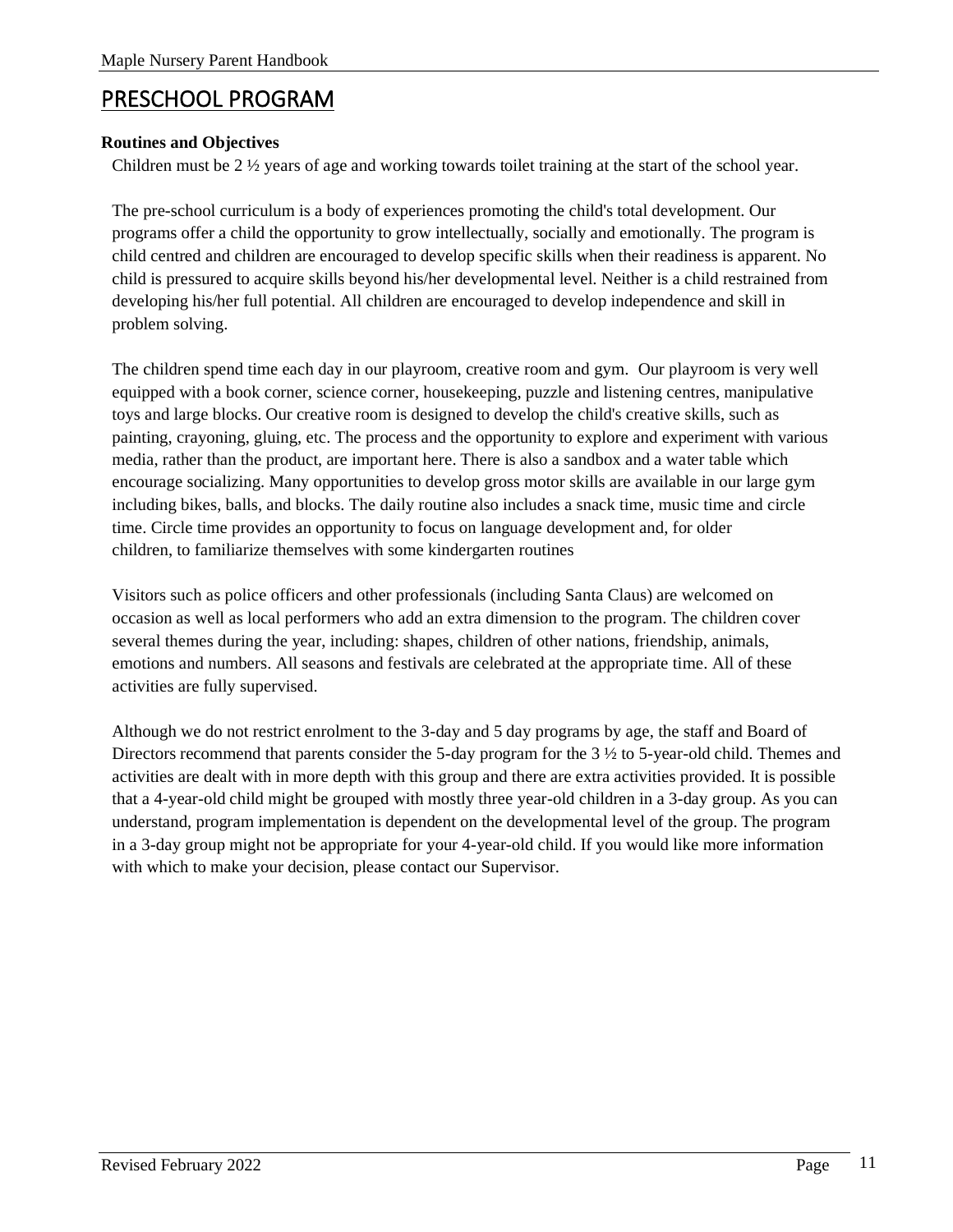## <span id="page-11-0"></span>TODDLER PROGRAM

## **Routines and Objectives**

The Toddler Program is open to children between the ages of 18 months to  $2\frac{1}{2}$  years of age. It is not necessary for the child to be toilet trained in order to participate in this program. The class is run by a RECE and assistant. The class size is limited to 10 toddlers.

Our program includes activities such as sand and water play, painting and special creative activities. The children are also able to manipulate cognitive toys, which enhance learning as well as fine tune motor skills. An opportunity for developing large muscles and coordination is provided through tricycles, balls and large blocks. Development of listening and language skills is an important part of the toddler program. An opportunity to do so is provided through stories, games and songs.

## <span id="page-11-1"></span>PROHIBITED ACTIONS

At Maple Nursery School we take the care and safety of your child seriously. Maple Nursery School shall not permit any of the following by an employee or a person in charge of the care of children.

- Corporal punishment of a child
- Deliberate harsh or degrading measures to be used on a child that would humiliate or undermine the child's self-respect.
- Deprivation of a child's basic needs including food, shelter, clothing or bedding.
- Locking of the exits of the rooms or building for the purpose of confining a child.
- Use of locked or lockable room or structure to confine a child who has been withdrawn from other children.

Our forms of discipline include redirection, discussion and time-outs for short periods. Discipline will be used appropriately in relation to the nature of the troublesome behavior and to the developmental level of the child. A positive and consistent manner is used and designed to assist the child in learning appropriate behavior. In the event a difficult situation arises with the child, a discussion with parent(s)/guardian(s) will ensue.

## <span id="page-11-2"></span>LIABILITY

Children will be insured against accident and injury when on school property during school hours. No responsibility will be assumed by the school for loss of clothing or other personal belongings at school.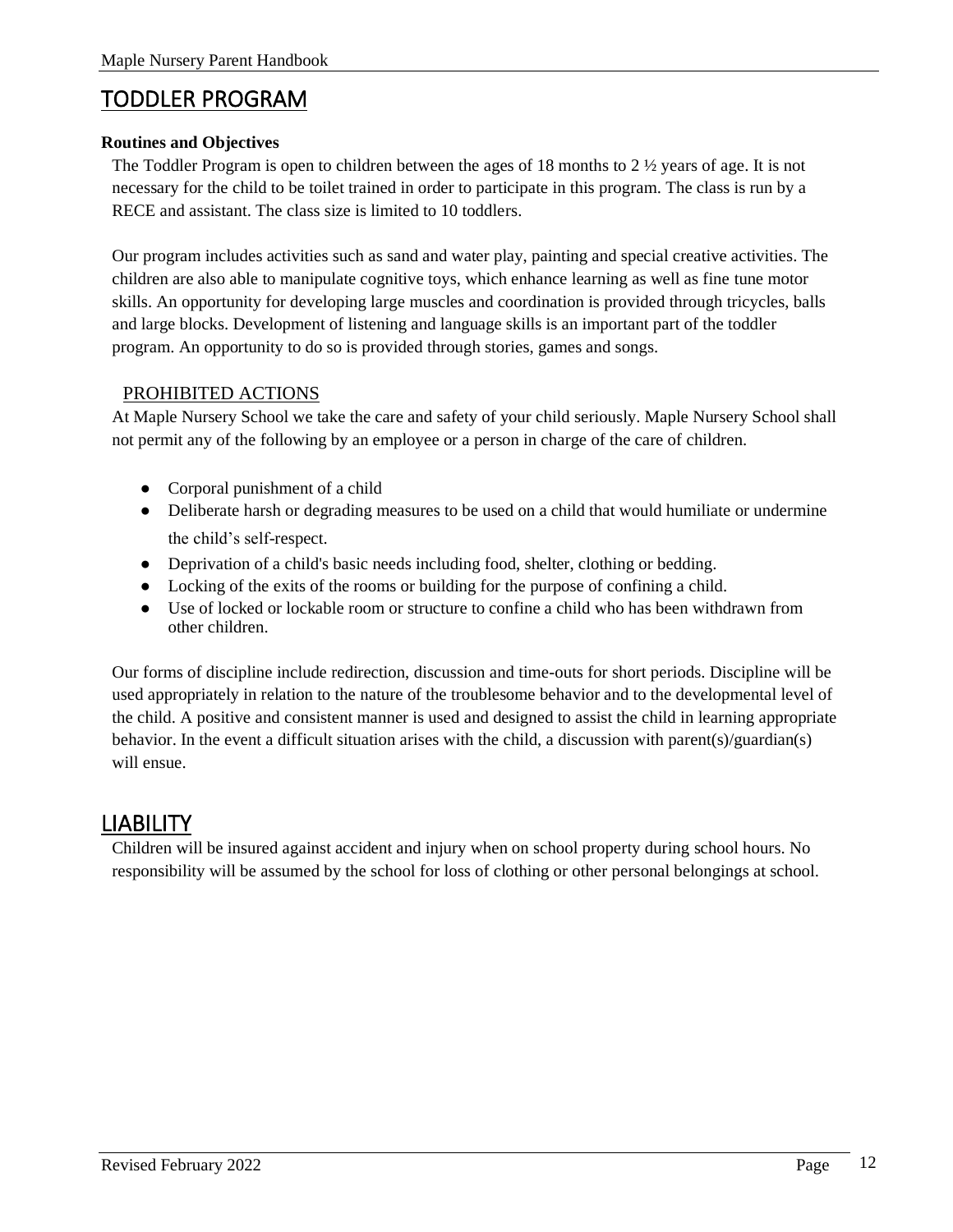## <span id="page-12-0"></span>CONFLICT RESOLUTION POLICY

Maple Nursery School will promote open lines of communication with each parent/family attending the school. This will be stated at the Parent Meeting at the beginning of the school year.

- We encourage parents to address their concerns to the President of the Parent Board and or Director.
- Concerns will be acknowledged within the 24 hr rule.
- Concerns will be kept confidential.
- If needed, the parents of the child will be called upon and be questioned.
- Upon receiving a complaint, Maple Board President and or Director will address it with the supervisor and Parent Board.
- The complainant will be given the opportunity to address their complaint in person at an emergency board meeting.
- Together the board and supervisor will make a joint decision on the next steps to be taken.
- In the event, an outside agency will be called upon to mediate the situation.
- All members in the meeting will adhere to a general code of conduct to remain peaceful and fair to all parties.

Parents are encouraged to contact Maple Nursery School for any reason at [maplenurseryschool@gmail.com.](mailto:maplenurseryschool@gmail.com)

905-877-7322

Alison Waite-Administrator Geraldine Hardcastle-Supervisor Jill Campbell-President

## <span id="page-12-1"></span>FIELD TRIPS

Any potential field trips will be arranged within walking distance from the school. These trips would be offered to students in the preschool programs. The toddler program does not participate in field trips. Children will require parental consent in order to attend. Parent volunteers may be required.

## <span id="page-12-2"></span>DRESS CODE

Children should come dressed in comfortable clothing that can get dirty, since some activities we do on a daily basis are messy. A spare change of clothes is required in each child's backpack. Indoor shoes are not required but are highly recommended.

## <span id="page-12-3"></span>ALLERGIES

All allergies (and dietary concerns) will be clearly posted in each classroom, in the kitchen and written on the child file. If your child has any dietary needs (gluten free, dairy free), you may be required to bring a supply of specific snacks to meet their individual needs.

**Please note that we are a PEANUT/TREE NUT FREE facility.**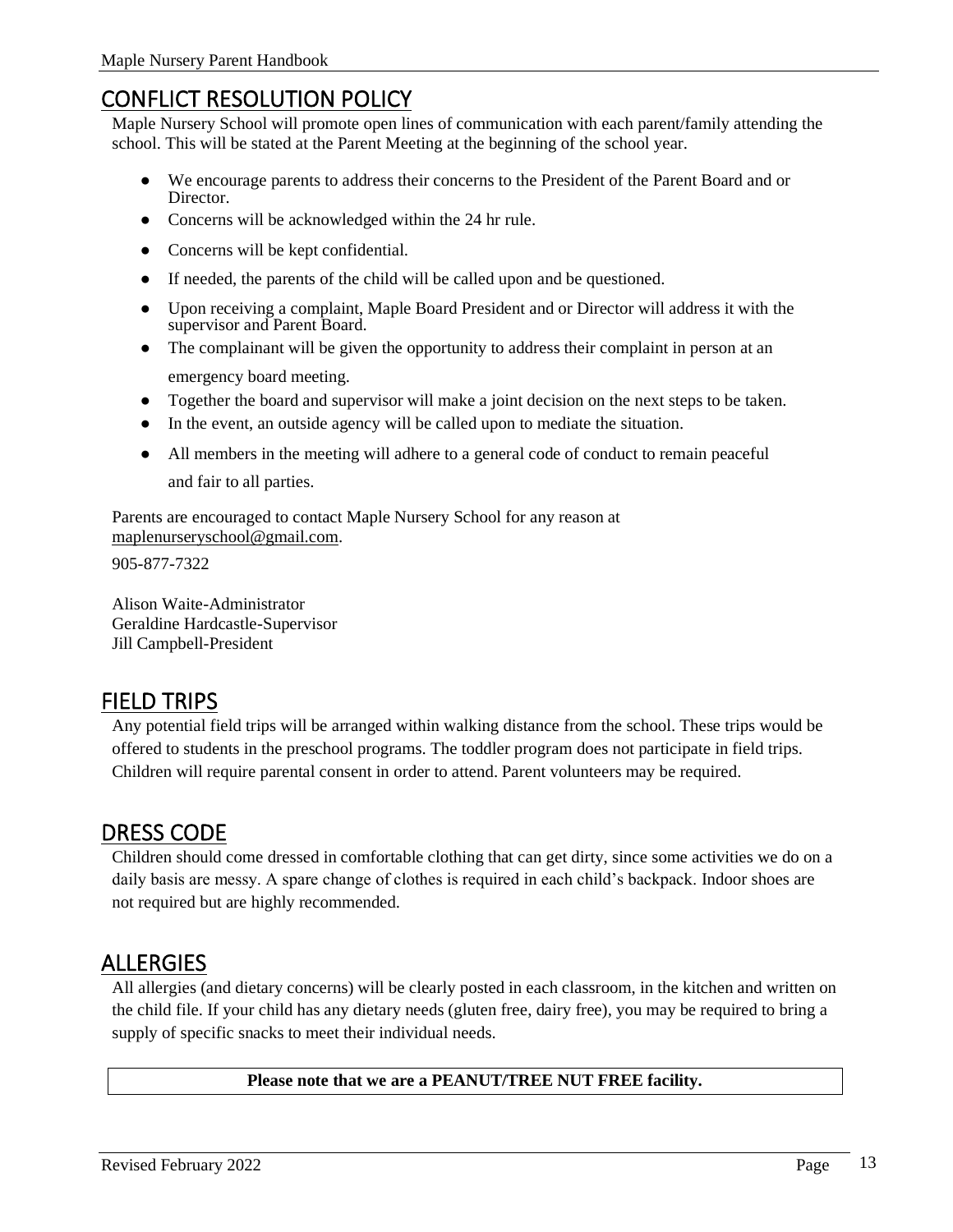## <span id="page-13-0"></span>ANAPHYLACTIC POLICY

Maple Nursery School shall ensure that the risk of exposure to anaphylactic causative agents carried out as follows:

- All Parents are instructed through monthly emails that all snacks provided must not include any of the following: nuts, tree nuts, peanuts, nut extract or any foods listed as possible allergens in any IP's.
- Store bought packaged items are to be brought to the school in their original packaging.
- Parents of a child with anaphylaxis are to inspect the daily snack provided to ensure that there are no anaphylactic allergens.
- Teachers will ensure that the snack is inspected for allergens before serving to an anaphylactic child.
- Staff will ensure that all sensory craft materials will be nut free and free of any anaphylactic allergens present in the school in the event that we have an anaphylaxis child enrolled.

Maple Nursery School will include in the information package that is available to parents in the school prior to their child's enrollment, a fact sheet on life-threatening allergies, including anaphylactic allergies.

Maple Nursery School will develop an Individualized Plan for a child with anaphylaxis. Input from the parent or guardian and the child's physician will be included in the IP. The IP will include emergency procedures specific to that child.

Emergency Procedures shall be reviewed as follows:

- 1. By all employees before they begin employment, annually thereafter and anytime a change is made to the IP.
- 2. By volunteers and placement students prior to providing care in the classroom, annually thereafter, and any time changes are made to the IP.

Training from a physician or parent on procedures to be followed in the event of a child having an anaphylactic reaction will be conducted prior to the child's enrollment at Maple. This will include: \*signs and symptoms specific to child

\*actions to be taken by the staff

\*how to administer the medication

\*Each trained staff will then be able to train another staff member/volunteer as per the "Train the Trainer" method.

## **Ontario Regulation 137/15**

These provisions are aligned with Sabrina's Law, 2005, which requires all district school boards and school authorities in Ontario to develop an anaphylactic policy.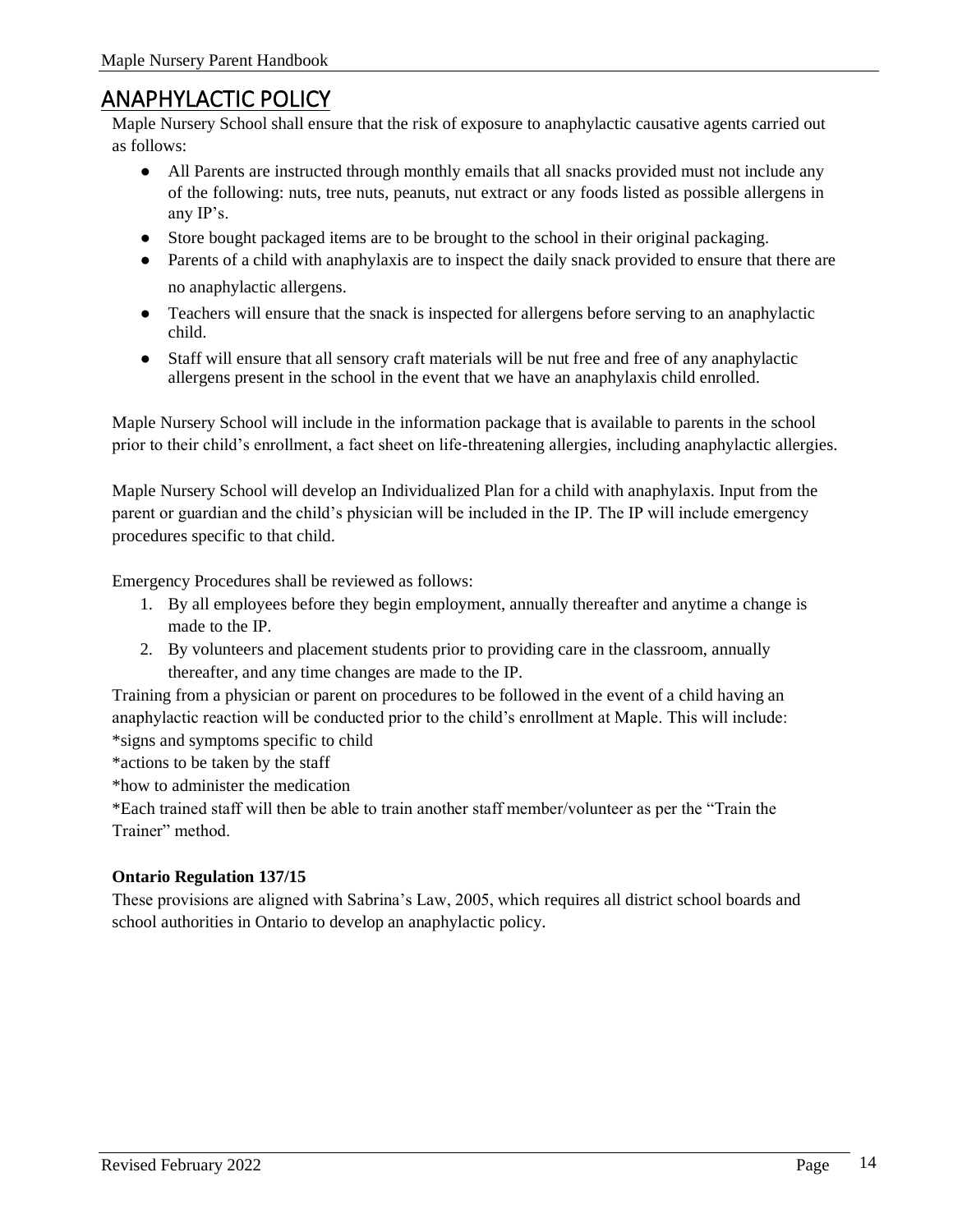## <span id="page-14-0"></span>HEALTH REGULATIONS

Maple Nursery School shall ensure that any recommendation or instruction of a medical officer of health with respect to any matter that may affect the health or wellbeing of a child receiving child care is carried out by the staff.

- 1. Maple Nursery School shall ensure that, where a report is made by the local medical officer of health or any person designated by the local medical officer of health or the local fire department, one copy of the report is kept on premises and another copy is sent immediately to our program adviser.
- 2. Maple Nursery School shall ensure a record is kept of all inspections made by any person referred to in subsection (2) and any inspector or program adviser, and that any recommendations are recorded in the daily written record.

Medical forms for both parents and children are kept on file in the school.

- When a communicable disease has been reported by the parents, notice will be posted in the school to warn other parents. Incubation time for the child with the disease as in the handbook.
- A sick child should not attend school. If the teacher notices symptoms of illness, the teacher will notify the parents so that the child may be taken home. If the teacher is unable to reach the parents, the emergency contact person will be called. The child will be isolated from the otherchildren and symptoms of ill health will be written in the child's file.
- Symptoms of illness include:
	- $\blacktriangleright$  elevated temperature
	- $\geq$  acute cold, nasal discharge, coughing
	- $\triangleright$  vomiting, diarrhea
	- $\triangleright$  red or green discharge in the eyes or ears
	- $\triangleright$  undiagnosed skin rashes, or infections
	- $\triangleright$  unusual irritability, fussiness, restlessness
- First aid will be administered by the teacher involved and the parents shall be notified of any treatment given. In the event of an injury, a report will be filled out by the staff member in charge of that individual child. The form will be signed by that staff member and the parent of the child. The form will be kept in the child's file.

At minimum the form will include

- $\triangleright$  Child's name
- $>$  Staff name
- $\triangleright$  Date and Time of Accident
- $\triangleright$  Location of Accident
- $\triangleright$  Description of Accident
- $\triangleright$  Nature of Injury
- ➢ Staff response and First Aid

\*A copy will be provided to the parent if requested

● Before acquiring any pets, the staff shall look into possible allergies. The animal will be checked for any illness before being introduced to the nursery school.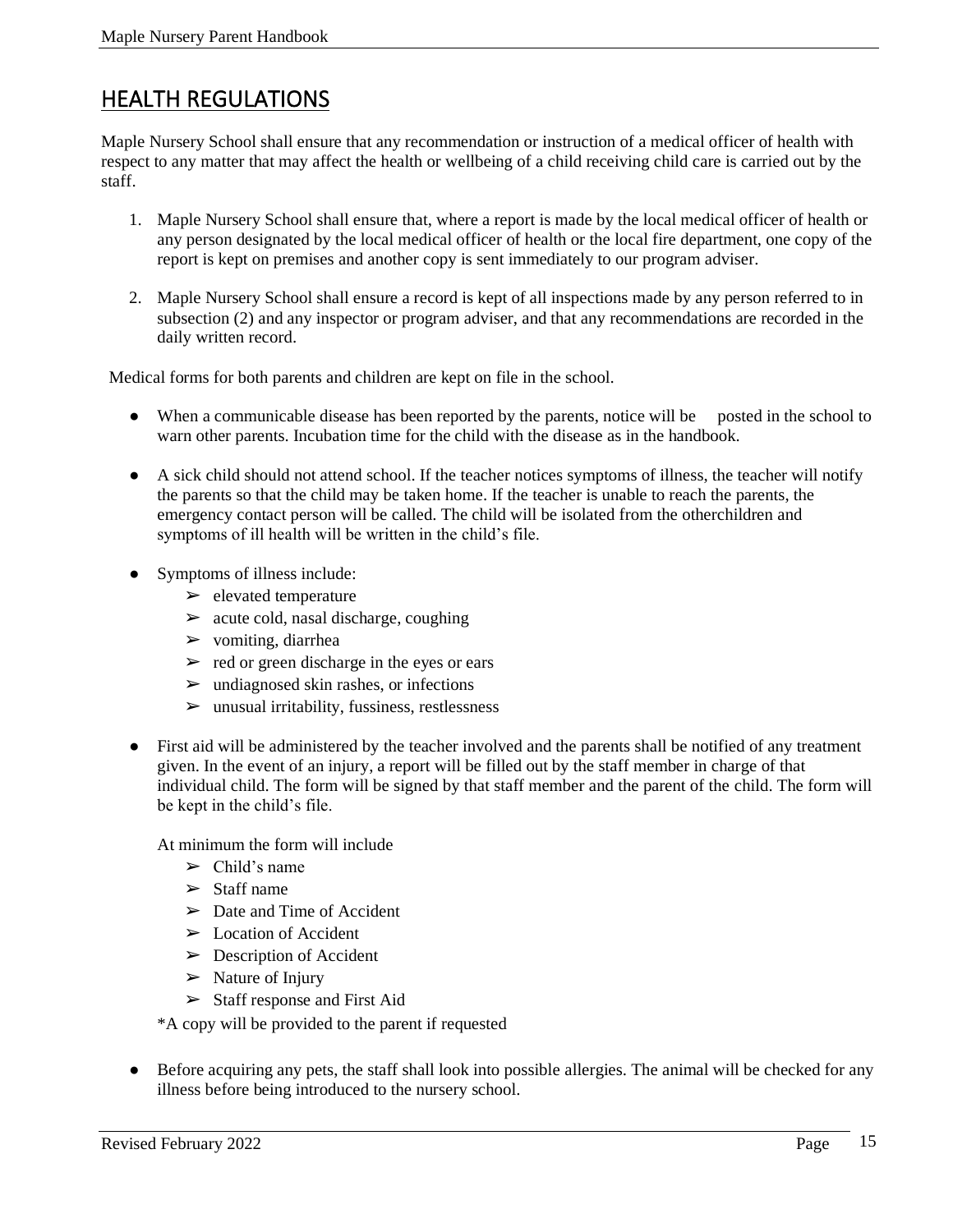- Every child will have their individual immunization sheet handed in and kept in their file. In the event that they do not have their immunizations, due to religion or conscience or a legally qualified medical practitioner gives medical reasons, the appropriate forms approved by the ministry shall be submitted.
- Children with diarrhea must be excluded from the program until all acute symptoms have subsided and it has been 48 hrs since the last bout.

## <span id="page-15-0"></span>EXCLUDING A CHILD FROM CARE

Children should be kept at home if they have:

- An illness that prevents them from taking part in the activities.
- An illness that requires more care than a caregiver can provide without affecting the
- health and safety of other children.
- Symptoms of a communicable illness as listed on page 15 (also refer to Period of
- Exclusion fact sheet).

Children may return when:

- The symptoms have subsided, the child is well enough to participate in activities and any
- applicable exclusion periods have been observed.

#### **Symptoms that May Indicate a Communicable Disease**

| Fever                       | Elevated body temperature especially if other symptoms<br>such as vomiting, sore throat, diarrhea, headache, stiff<br>neck or undiagnosed rash are present.<br>Note: The child may have a communicable disease<br>without having a fever. Other symptoms must be<br>considered                     |
|-----------------------------|----------------------------------------------------------------------------------------------------------------------------------------------------------------------------------------------------------------------------------------------------------------------------------------------------|
| <b>Respiratory symptoms</b> | Difficult or rapid breathing or severe coughing                                                                                                                                                                                                                                                    |
| <b>Vomiting</b>             | Two or more episodes of vomiting within the previous<br>24 hours                                                                                                                                                                                                                                   |
| <b>Diarrhea</b>             | An increased number of abnormally loose stools in<br>the previous 24 hours; or two or more unexpected<br>loose stools per day without obvious dietary, drug or<br>medical cause. Observe the child for other symptoms<br>such as fever, abdominal pain or vomiting and/or<br>foul-smelling stools. |
| Eye/nose drainage           | Mucus or pus draining from an eye or nose.                                                                                                                                                                                                                                                         |
| Sore throat                 | Especially when other symptoms such as fever,<br>decreased appetite, or difficulty swallowing are<br>present                                                                                                                                                                                       |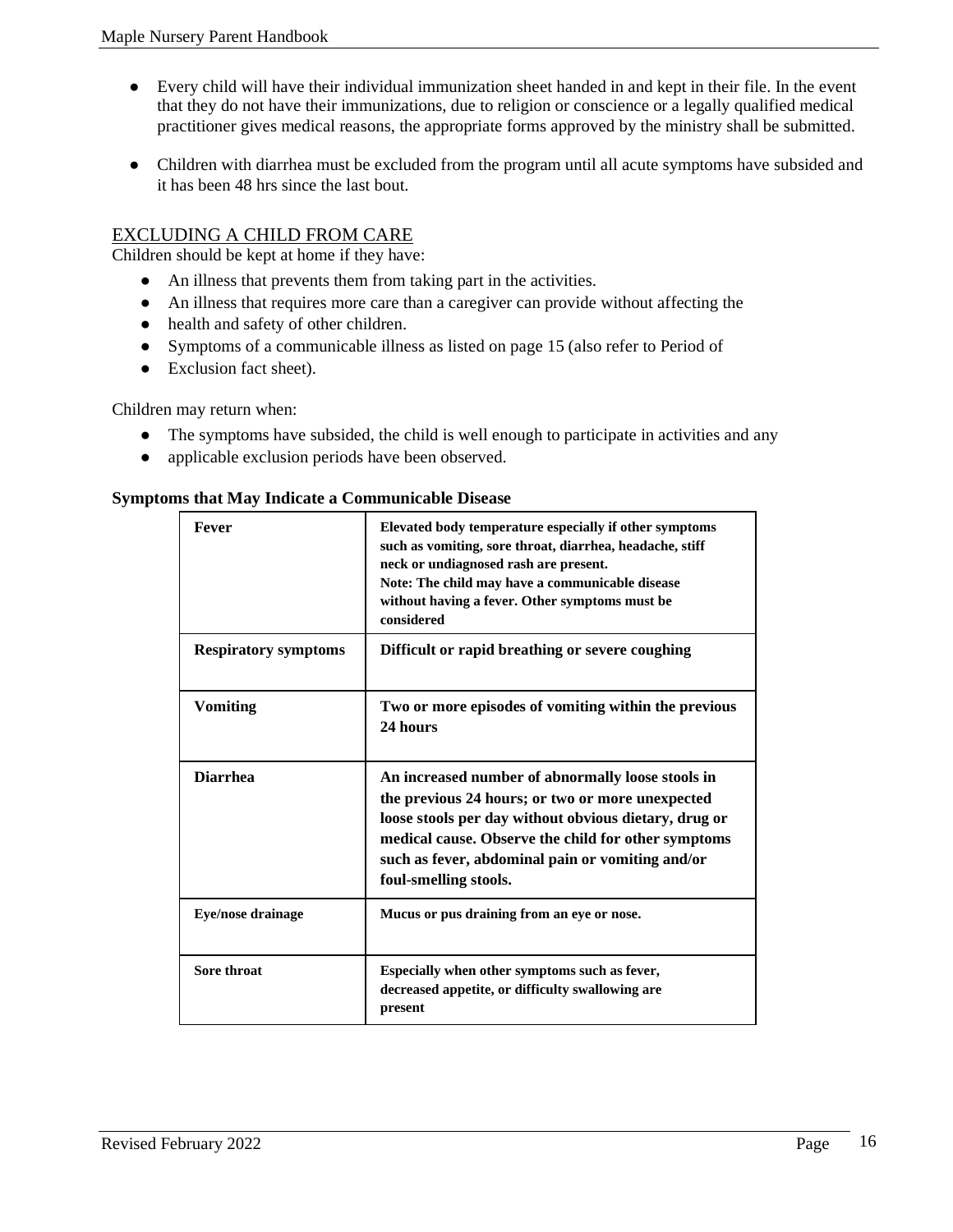| Skin problems               | Rashes that are undiagnosed or contagious                                                                                |
|-----------------------------|--------------------------------------------------------------------------------------------------------------------------|
| <b>Itching</b>              | Persistent itching (or scratching) of the body or scalp                                                                  |
| <b>Appearance/Behaviour</b> | Child looks or acts differently; unusually tired, pale,<br>lacking appetite, confused, irritable, or difficult to awake. |
| <b>Unusual Colour</b>       | Eyes or skin - yellow<br>(jaundice) Stool - grey or<br>white<br>Urine - dark, tea colored                                |

## <span id="page-16-0"></span>PERIODS OF EXCLUSION

Anyone with the following diseases should remain at home and away from others:

| <b>Disease</b>                    | <b>Exclusion Period</b>                                                                                              |
|-----------------------------------|----------------------------------------------------------------------------------------------------------------------|
| Diarrhea (non-outbreak situation) | Until 24 hours after cessation of diarrhea                                                                           |
| E. coli                           | Until two consecutive negative stool specimens in 24 hours                                                           |
| Giardia                           | Until diarrhea has stopped                                                                                           |
| Head lice                         | Until child has been treated for head lice                                                                           |
| Hepatitis A                       | Until one week after onset of jaundice                                                                               |
| Impetigo                          | Until 24 hours of antibiotics                                                                                        |
| Influenza                         | Until five days after symptoms began                                                                                 |
| Measles                           | Until four days after rash appeared                                                                                  |
| Meningitis (bacterial or viral)   | Until child is recovered, decision to be made by a physician                                                         |
| <b>Mumps</b>                      | Until five days after swelling began                                                                                 |
| Pertussis (whooping cough)        | Until five days after antibiotics are started, or until<br>three weeks if not treated                                |
| Pinkeye, bacterial                | Until antibiotics one full day of antibiotic treatment                                                               |
| Pinworms                          | Until 24 hours after treatment is started                                                                            |
| Ringworm                          | Until treatment has started; keep child from<br>swimming/wading pools, and water play until<br>treatment is complete |
| Rubella (German Measles)          | Until seven days after onset of rash                                                                                 |
| <b>Scabies</b>                    | Until 24 hours after treatment                                                                                       |
| Scarlet fever                     | Until 24 hours after starting treatment                                                                              |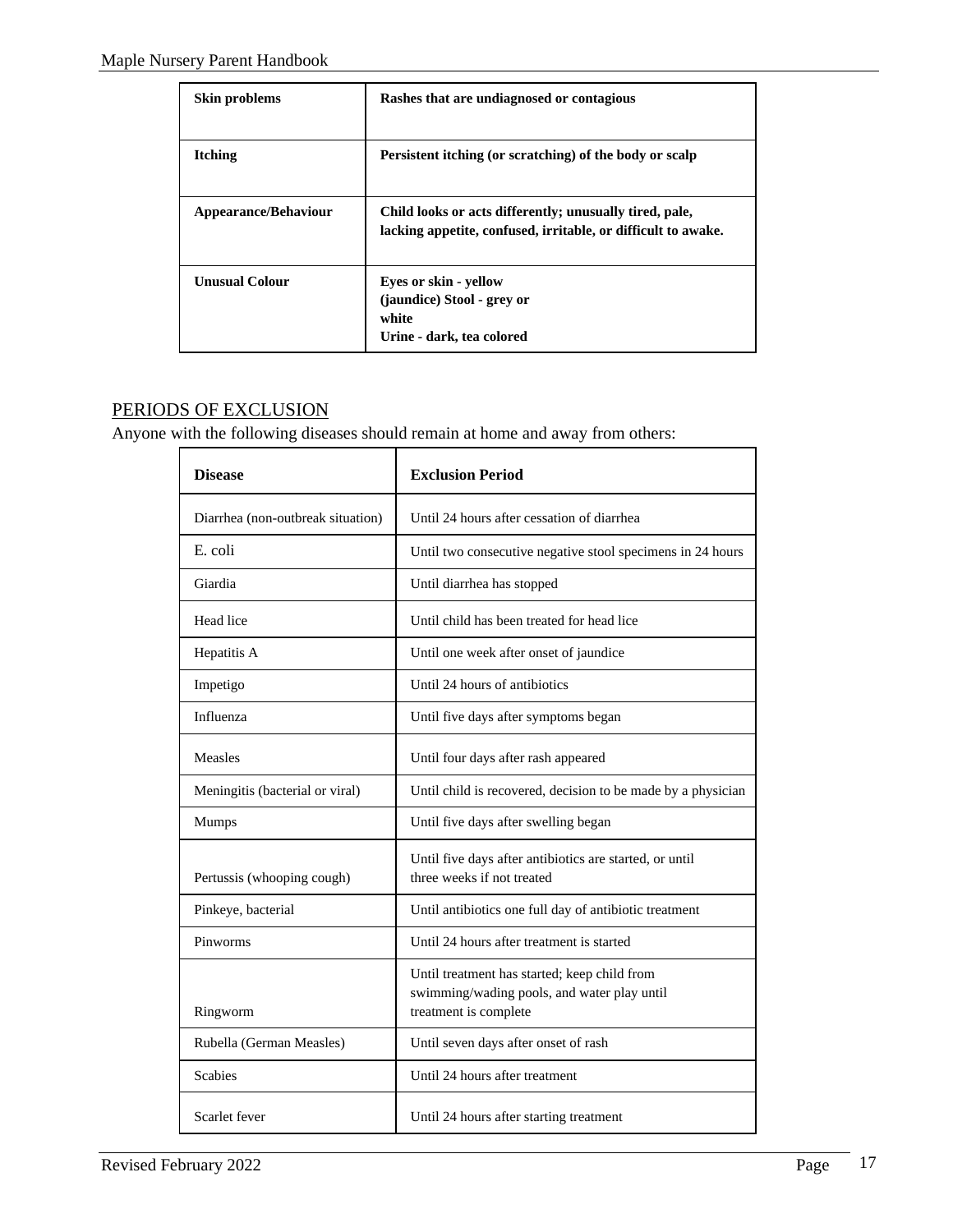| Shigella              | Until two consecutive negative stool samples taken 24<br>hours apart                                      |
|-----------------------|-----------------------------------------------------------------------------------------------------------|
| <b>Strep Throat</b>   | Until 24 hours after antibiotics are started                                                              |
| Tuberculosis - active | Call Public Health 905-825-6000                                                                           |
| Vomiting              | Until the vomiting stops, or it is determined that the<br>vomiting is caused by a noninfectious condition |

The following illnesses do NOT require a person be excluded, unless the child is not well enough to participate in regular activities:

| Chickenpox Cold sores | <b>Fifth Disease</b>      | Pink Eye without      |
|-----------------------|---------------------------|-----------------------|
| Colds                 | Hand, Foot, Mouth Disease | discharge from eye    |
| Cytomegalovirus       | Hepatitis B               | Roseola               |
| Ear infections        | HIV                       | Thrush or diaper rash |
|                       |                           | <b>Shingles</b>       |

## <span id="page-17-0"></span>OUTBREAK POLICY

Staff will consider any of the following as a potential outbreak:

- Increase of cases of the same or similar symptoms among the children and child care providers over what is normally expected or a higher rate of absenteeism.
- Suspect an outbreak when two children in the same group suffer from gastrointestinal or influenza-like illness within a 48 hr time period.
- Gastrointestinal illness is two or more episodes of vomiting/and or diarrhea within 24hrs.
- Influenza-like illness is the acute onset of respiratory symptoms with fever and cough and one or more of the following symptoms: sore throat, muscles aches, joint pain, weakness.

What to do in an Outbreak

**Report-** when there are more cases of illness among children and/or caregivers than usual.

## Call **905-825-6000 ext 7341**

Outbreaks are reported when there is a closure of a room or the entire centre and care cannot be provided to some or all students.

**Separate**- the affected children from one another. Children with similar symptoms can be kept together, but must be kept away from well children.

**Document**- Start a list of children to send to the health department.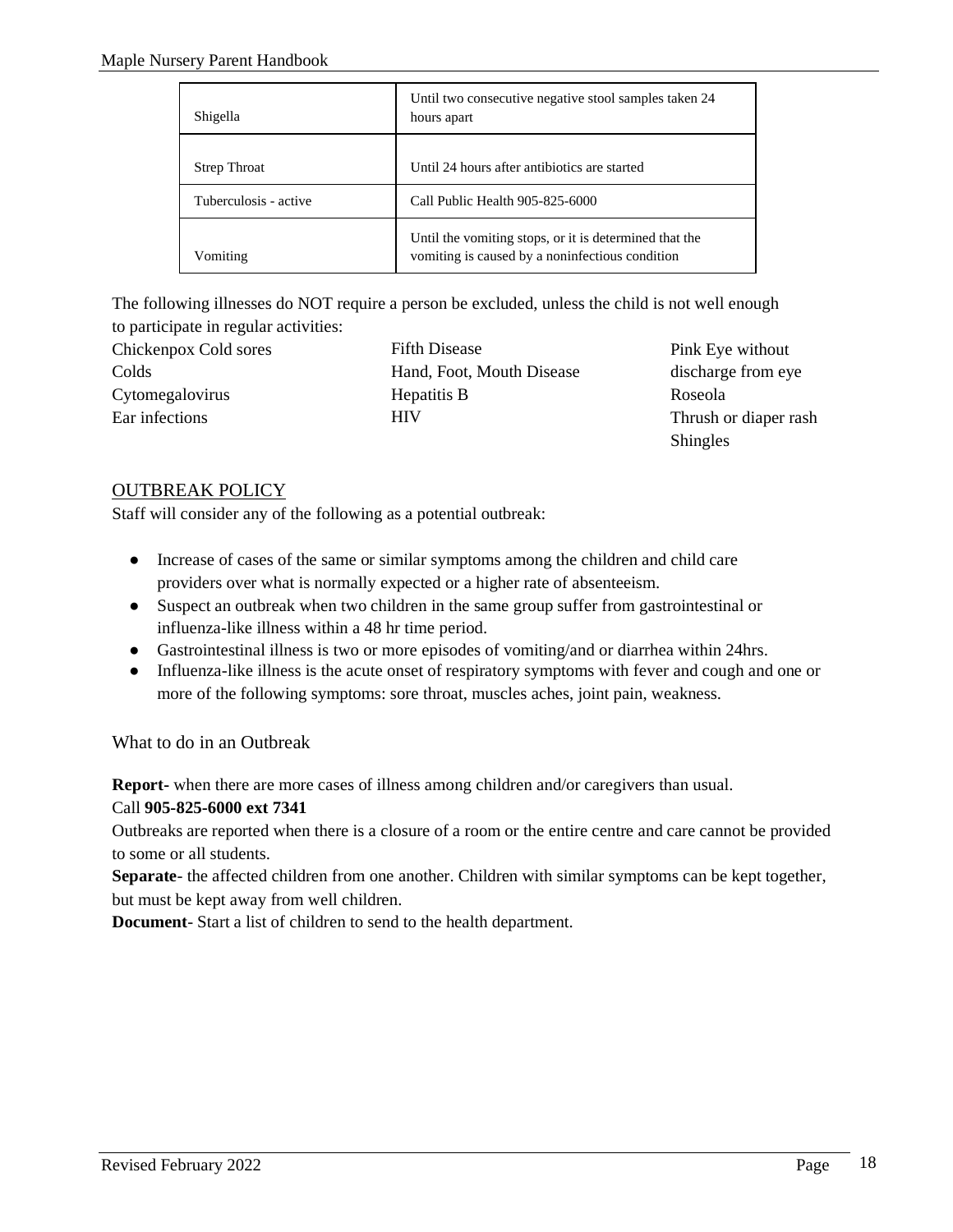## <span id="page-18-0"></span>IMPLEMENTATION AND REVIEW OF POLICIES/PROCEDURES/IPS

And Monitoring Process of Compliance/Contraventions of Policies, Procedures and IP's

The following Policies, Procedures and IP's (if applicable) will be reviewed by all Staff, Volunteers, and Volunteer Students:

- 1. With employees, before they begin their employment.
- 2. With volunteers or students who will be interacting with children at the child care centre, before they begin to volunteer or before they begin their educational placement.
- 3. With each person described in paragraph 1 or 2, bi annually after the first review and at any other time when changes are made to a policy, procedure or individualized plan.

Playground Safety Policy Anaphylactic Policy Sanitary Practices Policy Serious Occurrence Policy Medication Policy Supervision of Volunteers and Students Policy Program Statement Implementation Policy Staff Training Development Policy Criminal Reference Check/Vulnerable Sector Check Policy Fire Safety/Evacuation Procedures Policies and Procedures for Monitoring Compliance and Contravention Waiting List Policy Parent Issues and Concerns Policy and Procedures Emergency Management Policies and Procedures Individual Plans (if applicable)

All Staff/Volunteers currently employed at Maple Nursery school will verbally confirm that they follow the policies and IP's set in place. A record is kept with the date of each review conducted and that each record is signed by each Staff/Volunteer/Student and the Supervisor or Director conducting the review. These records will be stored in a locked cabinet for at least 3 yrs after the review was completed. During the review the Supervisor or Director will verbally state that all policies and IP's are current and up to date.

## <span id="page-18-1"></span>Process of Reviewing the Policies

Each Staff/Volunteer/Student Volunteer will be reviewed based on a checklist (Policy checklist) of the above policies bi-annually. The Supervisor or Director will observe some daily activities of each staff member and volunteer as an informal review. If during an informal review, a contravention is observed it will be documented in the same method as a formal review.

Each review will be documented as compliance or contravention on the checklist and comments will be made as needed.

#### <span id="page-18-2"></span>Contraventions

When a contravention is observed, the Supervisor will verbally address the issue with the specific Staff/Volunteer/Student. A written record will be completed, signed and dated by both the Supervisor and the Staff/Volunteer/Student. The written record will be kept in a locked cabinet for 3 yrs thereafter.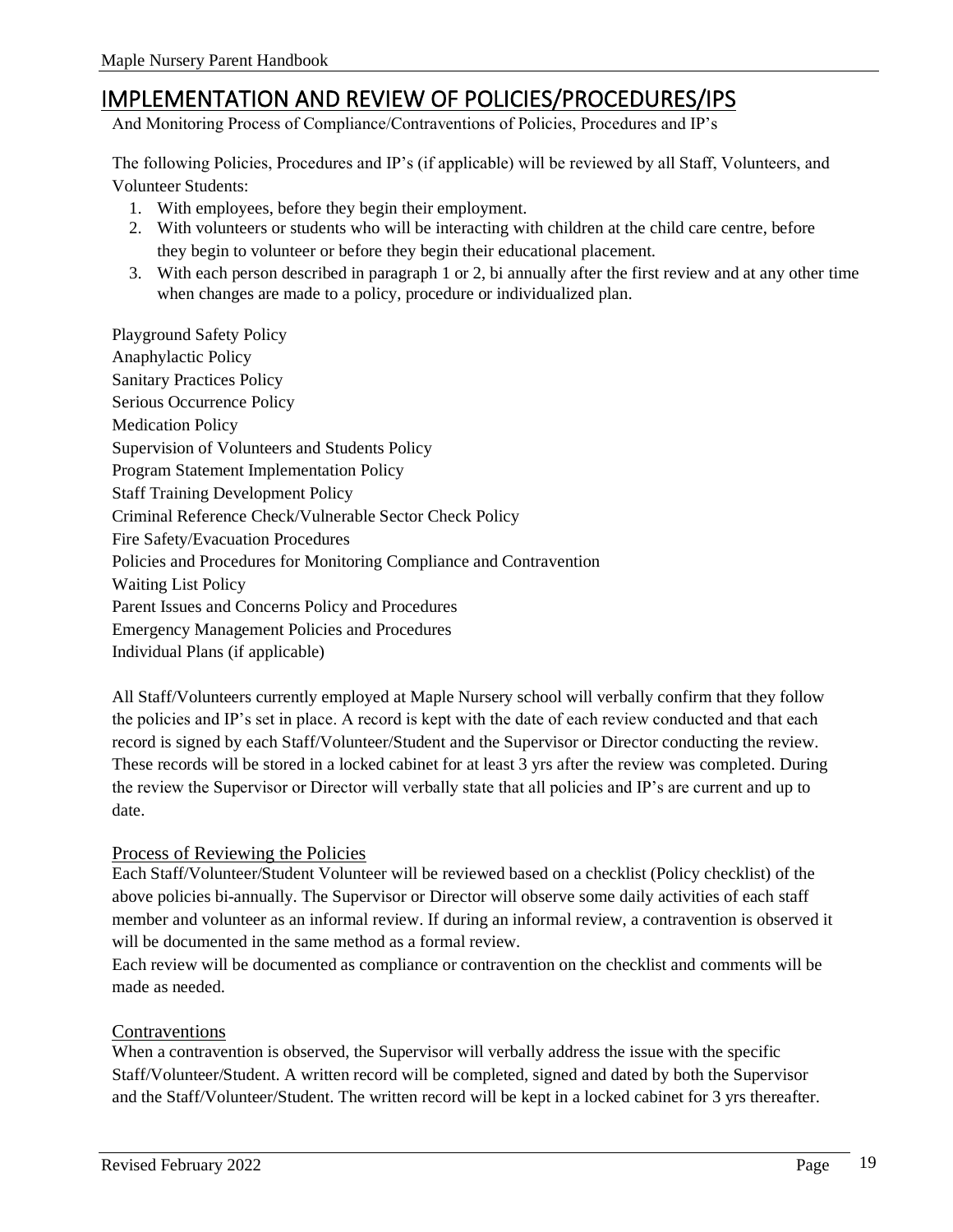Depending on the nature and or severity of the occurrence, it could lead to the dismissal of that Staff/Volunteer or Student.

<span id="page-19-0"></span>Possible Actions to be taken: Verbal warning Review of Policies and Procedures and IP's within a time frame Supervision for a certain time Professional Learning courses linked to contravention

## <span id="page-19-1"></span>EMERGENCY MANAGEMENT POLICY AND PROCEDURES

## <span id="page-19-2"></span>Purpose

The purpose of this policy is to provide clear direction for staff and licensees to follow to deal with emergency situations. The procedures set out steps for staff to follow to support the safety and well-being of everyone involved.

Clear policies and procedures will support all individuals to manage responses and responsibilities during an emergency, resulting in the safest outcomes possible.

## <span id="page-19-3"></span>Definitions

*All-Clear:* A notification from an authority that a threat and/or disaster no longer pose a danger and it is deemed safe to return to the child care premises and/or resume normal operations.

*Authority*: A person or entity responsible for providing direction during an emergency situation (e.g. emergency services personnel, the licensee).

*Emergency*: An urgent or pressing situation where immediate action is required to ensure the safety of children and adults in attendance. These include situations that may not affect the whole child care centre (e.g. child-specific incidents) and where 911 is called.

*Emergency Services Personnel*: persons responsible for ensuring public safety and mitigating activities in an emergency (e.g. law enforcement, fire departments, emergency medical services, rescue services). *Evacuation Site*: the designated off-site location where shelter is obtained during an emergency. The

evacuation site is used when it is deemed unsafe to be at or return to the child care centre.

*Licensee*: The individual or agency licensed by the Ministry of Education responsible for the operation and management of each child care centre it operates (i.e. the operator).

*Meeting Place*: the designated safe place near the child care centre where everyone is to initially gather before proceeding to the evacuation site, or returning to the child care centre if evacuation is not necessary.

*Staff*: Individual employed by the licensee (e.g. program staff, supervisor).

*Unsafe to Return*: A notification from an authority that a threat and/or disaster continue to pose a danger and it is unsafe to return to the child care premises.

## <span id="page-19-4"></span>Emergency Management Policy

Staff will follow the emergency response procedures outlined in this document by following these three phases:

- 1. Immediate Emergency Response;
- 2. Next Steps during an Emergency; and
- 3. Recovery.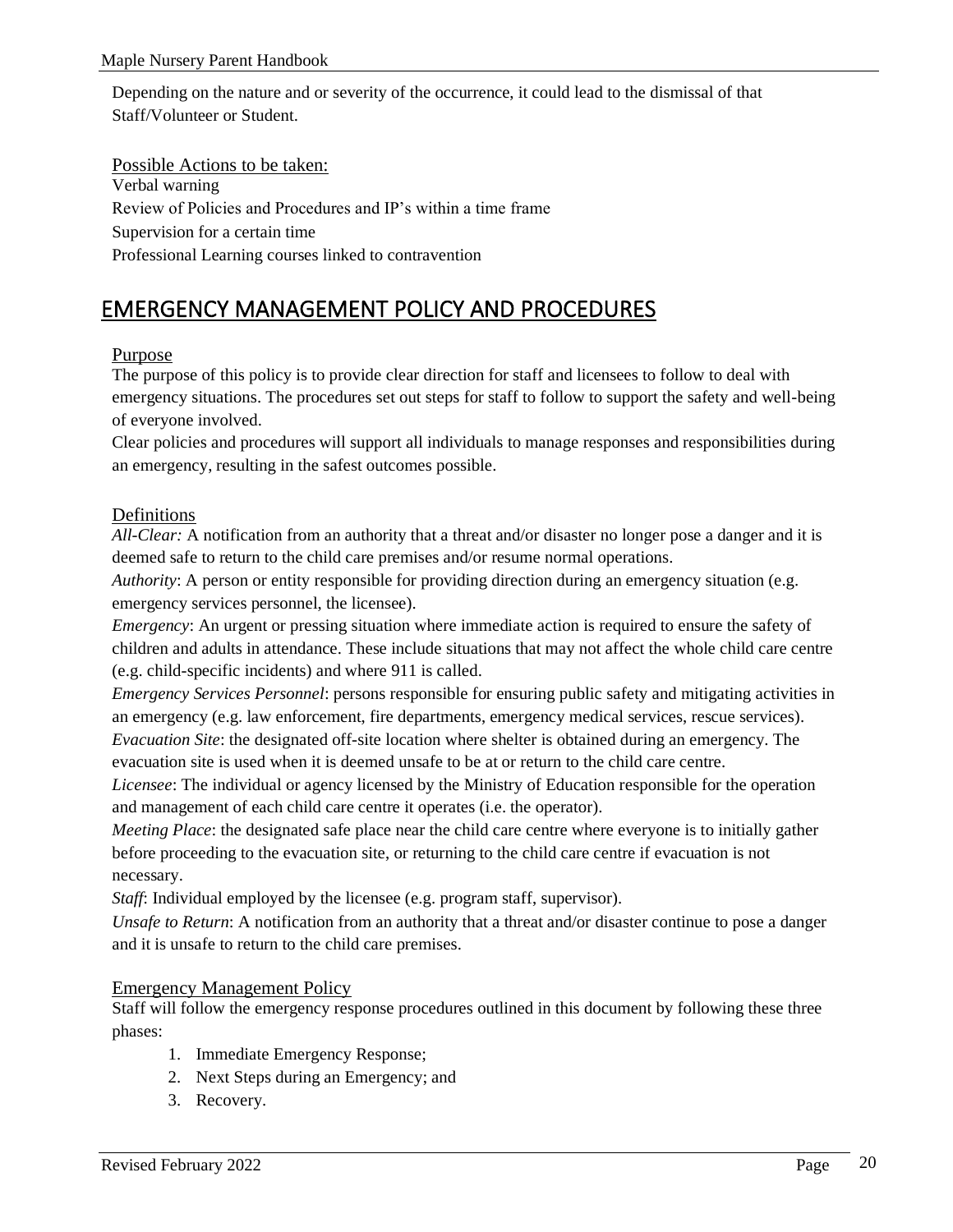Staff will ensure that children are kept safe, are accounted for and are supervised at all times during an emergency situation.

For situations that require evacuation of the child care centre, the **meeting place** to gather immediately will be located at: **The Artisan Cottage. Located 500 steps to the left of the school when facing the front of the building.**

If it is deemed 'unsafe to return' to the child care centre, the **evacuation site** to proceed to is located at:

**Remain at the Meeting place unless otherwise instructed by emergency personnel**

#### **Note: all directions given by emergency services personnel will be followed under all circumstances,**

For any emergency situations involving a child with an individualized plan in place, the procedures in the child's individualized plan will be followed.

If any emergency situations happen that are not described in this document, **Emergency services**. will provide direction to staff for the immediate response and next steps. Staff will follow the direction given.

If any emergency situations result in a serious occurrence, the serious occurrence policy and procedures will also be followed.

All emergency situations will be documented in detail by **the Supervisor** in the daily written record.

## <span id="page-20-0"></span>Additional Policy Statements

Regular monthly fire drills will be performed by all staff and students.

An emergency bag is prepared for all classrooms. This bag includes water, first aid kit.

Daily attendance is recorded and can be accessed by all staff at all times during the day. A cell phone can be used as a backup in case the tablet is not working.

There are emergency procedures posted in every classroom and will be followed by all staff. Staff sign off on knowing these procedures.

In the case of any emergency 911 will be called by the Supervisor or the replacement of the supervisor if she is not available to do so.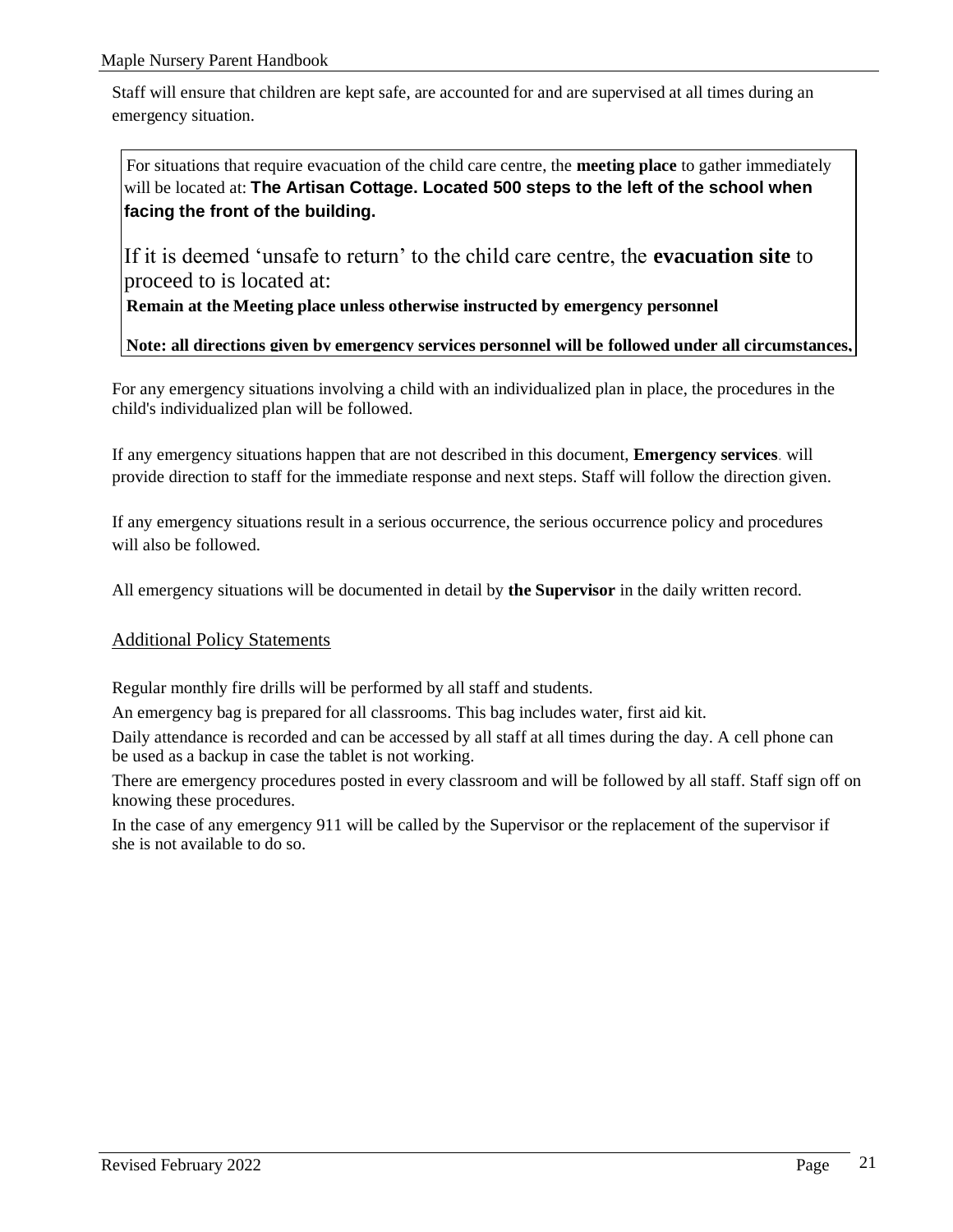## <span id="page-21-0"></span>Phase 1: Immediate Emergency Response

| <b>Emergen</b><br><b>cy</b><br><b>Situatio</b><br>n                                                                                                                             | <b>Roles</b> and<br><b>Responsibilities</b>                                                                                                                                                                                                                                                                                                                                                                                                                                                                                                                                                                                                                                                                                                                                                    |
|---------------------------------------------------------------------------------------------------------------------------------------------------------------------------------|------------------------------------------------------------------------------------------------------------------------------------------------------------------------------------------------------------------------------------------------------------------------------------------------------------------------------------------------------------------------------------------------------------------------------------------------------------------------------------------------------------------------------------------------------------------------------------------------------------------------------------------------------------------------------------------------------------------------------------------------------------------------------------------------|
| Lockdown<br>When a threat is<br>on, very near, or<br>inside<br>the child care<br>centre.<br>E.g. a<br>suspicious<br>individual in<br>the building<br>who is posing<br>a threat. | The staff member who becomes aware of the threat must inform all other staff<br>1)<br>of<br>the threat as quickly and safely as possible.<br>2)<br>Staff members who are outdoors must ensure everyone who is outdoors<br>proceeds to a safe location.<br>Staff inside the child care centre must:<br>3)<br>remain calm;<br>gather all children and move them away from doors and windows;<br>take children's attendance to confirm all children are accounted for;<br>$\bullet$<br>take shelter in closets and/or under furniture with the children, if<br>$\bullet$<br>appropriate;<br>keep children calm;<br>$\bullet$<br>ensure children remain in the sheltered space;<br>$\bullet$<br>turn off/mute all cellular phones; and<br>$\bullet$<br>wait for further instructions.<br>$\bullet$ |
|                                                                                                                                                                                 | If possible, staff inside the program room(s) should also:<br>4)<br>close all window coverings and doors;<br>barricade the room door;<br>$\bullet$<br>gather emergency medication; and<br>$\bullet$<br>join the rest of the group for shelter.<br><b>Supervisor</b> will immediately:<br>5)<br>close and lock all child care centre entrance/exit doors, if possible; and<br>take shelter.<br>$\bullet$<br>Note: only emergency service personnel are allowed to enter or exit the child                                                                                                                                                                                                                                                                                                       |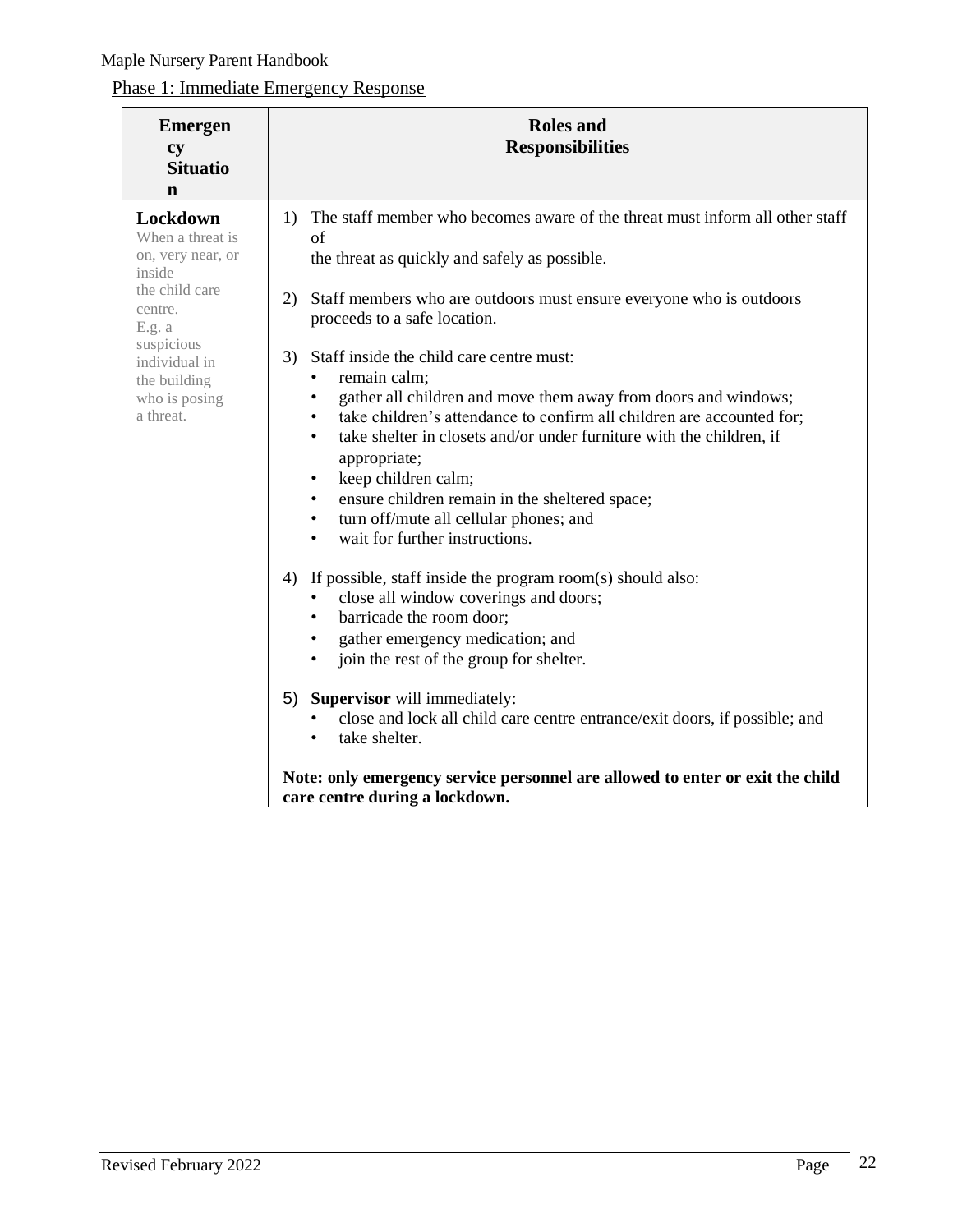| Hold &<br><b>Secure</b> When a<br>threat is in the<br>general vicinity<br>of the child care<br>centre, but not on | The staff member who becomes aware of the external threat must inform<br>1)<br>all other staff of the threat as quickly and safely as possible.                                                                                                                                                                                                             |
|-------------------------------------------------------------------------------------------------------------------|-------------------------------------------------------------------------------------------------------------------------------------------------------------------------------------------------------------------------------------------------------------------------------------------------------------------------------------------------------------|
|                                                                                                                   | Staff members who are outdoors must ensure everyone returns to their program<br>2)<br>room(s) immediately.                                                                                                                                                                                                                                                  |
| or inside the<br>child care<br>premises. E.g. a<br>shooting at a<br>nearby building.                              | 3) Staff in the program room must immediately:<br>remain calm;<br>$\bullet$<br>take children's attendance to confirm all children are accounted for;<br>$\bullet$<br>close all window coverings and windows in the program room;<br>$\bullet$<br>continue normal operations of the program; and<br>$\bullet$<br>wait for further instructions.<br>$\bullet$ |
|                                                                                                                   | 4) Supervisor must immediately:<br>close and lock all entrances/exits of the child care centre;<br>close all blinds and windows outside of the program rooms; and<br>$\bullet$<br>place a note on the external doors with instructions that no one may enter<br>$\bullet$<br><sub>or</sub><br>exit the child care centre.                                   |
|                                                                                                                   | Note: only emergency services personnel are allowed to enter or exit the<br>centre during a hold and secure.                                                                                                                                                                                                                                                |
| <b>Bomb Threat</b><br>A threat to                                                                                 | The staff member who becomes aware of the threat or Emergency.must:<br>1)<br>remain calm;<br>$\bullet$                                                                                                                                                                                                                                                      |
| detonate an<br>explosive device                                                                                   | call 911 if emergency services is not yet aware of the situation;<br>$\bullet$                                                                                                                                                                                                                                                                              |
| to cause property                                                                                                 | follow the directions of emergency services personnel; and<br>$\bullet$<br>take children's attendance to confirm all children are accounted for.<br>$\bullet$                                                                                                                                                                                               |
| damage, death,                                                                                                    |                                                                                                                                                                                                                                                                                                                                                             |
| or injuries E.g.<br>phone call bomb                                                                               | A. Where the threat is received by telephone, the person on the phone should                                                                                                                                                                                                                                                                                |
| threat, receipt of                                                                                                | try to keep the suspect on the line as long as possible while another                                                                                                                                                                                                                                                                                       |
| a<br>suspicious                                                                                                   | individual calls 911 and communicates with emergency services<br>personnel.                                                                                                                                                                                                                                                                                 |
| package.                                                                                                          |                                                                                                                                                                                                                                                                                                                                                             |
|                                                                                                                   | B. Where the threat is received in the form of a suspicious package, staff                                                                                                                                                                                                                                                                                  |
|                                                                                                                   | must ensure that no one approaches or touches the package at any time.                                                                                                                                                                                                                                                                                      |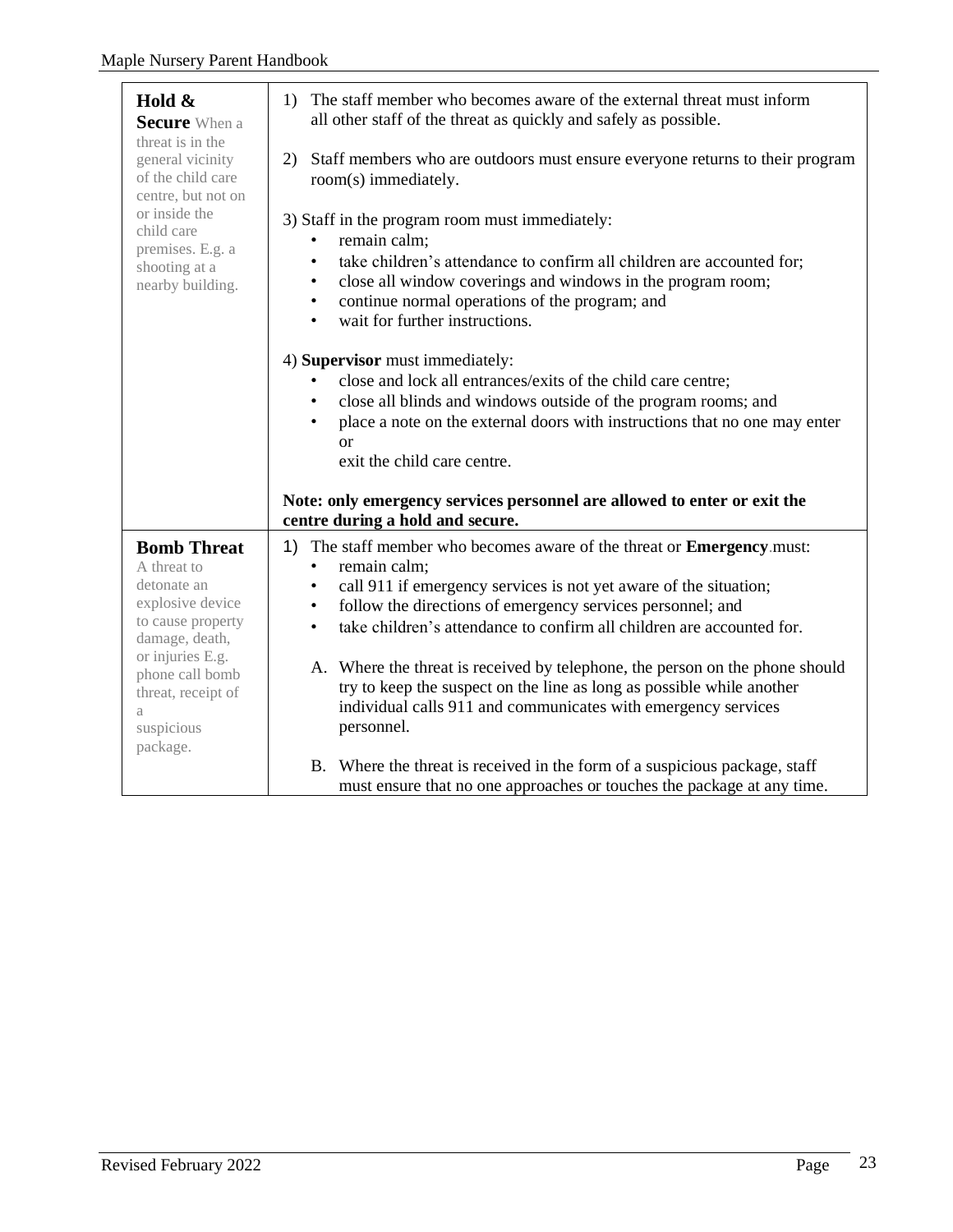| <b>Disaster</b><br><b>Requirin</b><br>g<br>Evacuati                                                                                                                         | 1) The staff member who becomes aware of the disaster must inform all other staff<br>of the incident and that the centre must be evacuated, as quickly and safely as<br>possible. If the disaster is a fire, the fire alarm pull station must be used and staff<br>must follow the centre's fire evacuation procedures.                                                                                                                                                                                                                                                                                                                                                                                                                                                                                                                                                                                                                                   |
|-----------------------------------------------------------------------------------------------------------------------------------------------------------------------------|-----------------------------------------------------------------------------------------------------------------------------------------------------------------------------------------------------------------------------------------------------------------------------------------------------------------------------------------------------------------------------------------------------------------------------------------------------------------------------------------------------------------------------------------------------------------------------------------------------------------------------------------------------------------------------------------------------------------------------------------------------------------------------------------------------------------------------------------------------------------------------------------------------------------------------------------------------------|
| <b>on</b><br>A serious incident<br>that affects the<br>physical building<br>and requires<br>everyone to leave<br>the premises.<br>E.g. fire,<br>flood,<br>power<br>failure. | 2) Staff must immediately:<br>remain calm;<br>gather all children, the attendance record, children's emergency<br>$\bullet$<br>contact information any emergency medication;<br>exit the building with the children using the nearest safe exit, bringing<br>٠<br>children's outdoor clothing (if possible) according to weather<br>conditions;<br>escort children to the meeting place; and<br>٠<br>take children's attendance to confirm all children are accounted for;<br>$\bullet$<br>keep children calm; and<br>$\bullet$<br>wait for further instructions.<br>$\bullet$<br>3) If possible, staff should also:<br>take a first aid kit; and                                                                                                                                                                                                                                                                                                         |
|                                                                                                                                                                             | gather all non-emergency medications.<br>4) Designated staff will:<br>help any individuals with medical and/or special needs who need<br>assistance to go to the meeting place (in accordance with the procedure<br>in a child's individualized plan, if the individual is a child); and<br>in doing so, follow the instructions posted on special needs equipment<br>$\bullet$<br>or assistive devices during the evacuation.<br>If individuals cannot be safely assisted to exit the building, the<br>$\bullet$<br>designated staff will assist them to Click here to enter text. and ensure<br>their required medication is accessible, if applicable; and<br>wait for further instructions.<br>$\bullet$<br>5) If possible, the site designate must conduct a walk-through of the child care<br>centre to verify that everyone has exited the building and secure any windows or<br>doors, unless otherwise directed by emergency services personnel. |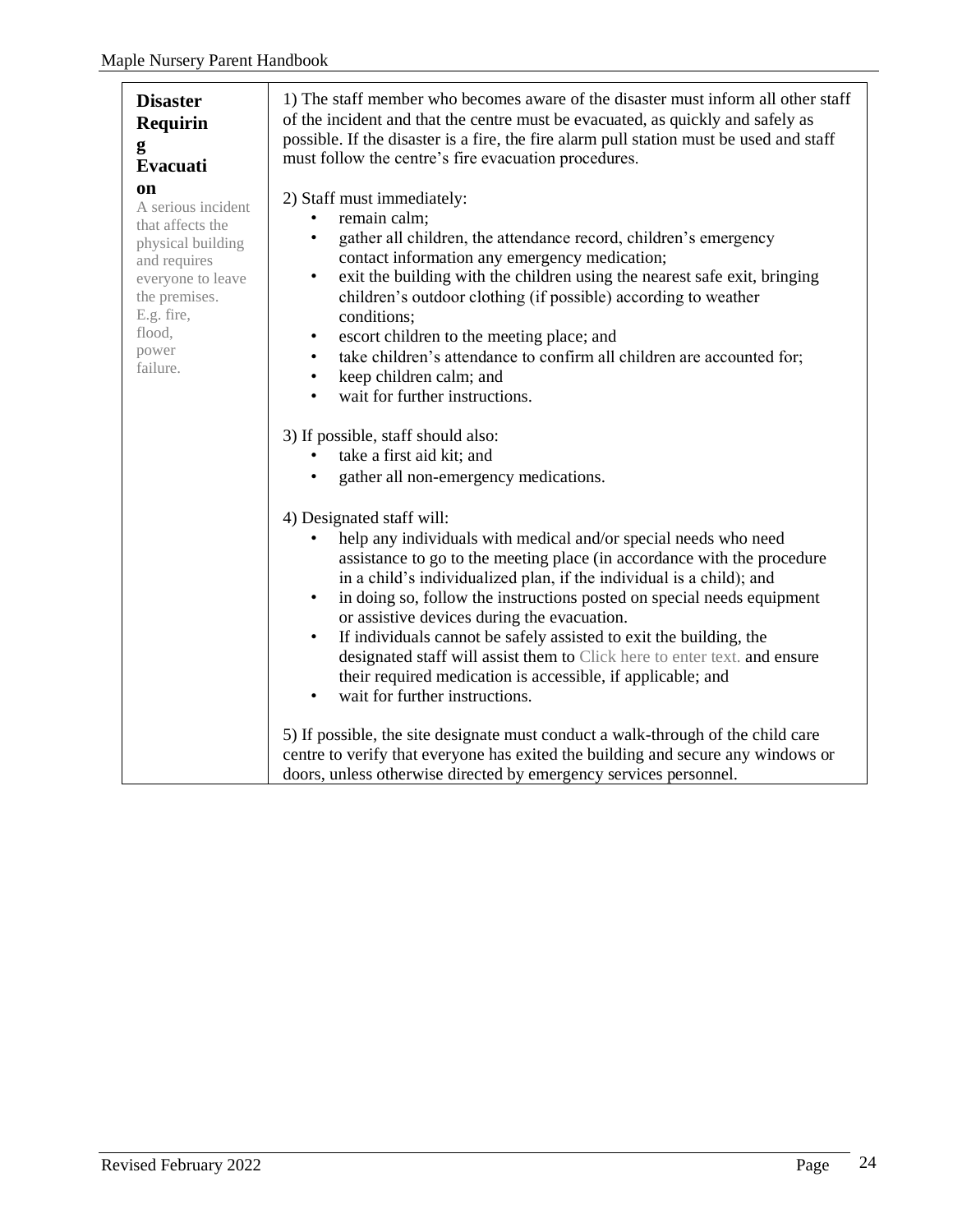| Disaster-<br><b>External</b><br><b>Environment</b><br>al Threat<br>An incident<br>outside of the<br>building that may<br>have adverse<br>effects on persons<br>in the child care<br>centre.<br>E.g. gas leak, oil<br>spill, chemical<br>release, forest<br>fire, nuclear<br>emergency. | 1) The staff member who becomes aware of the external environmental threat<br>must inform all other staff of the threat as quickly and safely as possible and,<br>according to directions from emergency services personnel, advise whether<br>to remain on site or evacuate the premises.<br>If remaining on site:<br>Staff members who are outdoors with children must ensure everyone who<br>1)<br>is outdoors returns to their program room immediately.<br>Staff must immediately:<br>2)<br>remain calm;<br>take children's attendance to confirm all children are accounted for;<br>close all program room windows and all doors that lead outside<br>٠<br>(where applicable);<br>seal off external air entryways located in the program rooms<br>$\bullet$<br>(where applicable);<br>continue with normal operations of the program; and<br>$\bullet$<br>wait for further instructions.<br>$\bullet$ |
|----------------------------------------------------------------------------------------------------------------------------------------------------------------------------------------------------------------------------------------------------------------------------------------|-------------------------------------------------------------------------------------------------------------------------------------------------------------------------------------------------------------------------------------------------------------------------------------------------------------------------------------------------------------------------------------------------------------------------------------------------------------------------------------------------------------------------------------------------------------------------------------------------------------------------------------------------------------------------------------------------------------------------------------------------------------------------------------------------------------------------------------------------------------------------------------------------------------|
|                                                                                                                                                                                                                                                                                        | <b>Supervisor must:</b><br>3)<br>seal off external air entryways not located in program rooms<br>(where applicable);<br>place a note on all external doors with instructions that no one may enter or<br>٠<br>exit the child care centre until further notice; and<br>turn off all air handling equipment (i.e. heating, ventilation and/or<br>$\bullet$<br>air conditioning, where applicable).<br>If emergency services personnel otherwise direct the child care centre to<br>evacuate, follow the procedures outlined in the "Disaster Requiring<br>Evacuation" section of this policy.                                                                                                                                                                                                                                                                                                                 |
| <b>Natural</b><br><b>Disaste</b><br>r:                                                                                                                                                                                                                                                 | The staff member who becomes aware of the tornado or tornado warning<br>1)<br>must inform all other staff as quickly and safely as possible.<br>Staff members who are outdoors with children must ensure everyone who is<br>2)                                                                                                                                                                                                                                                                                                                                                                                                                                                                                                                                                                                                                                                                              |
| <b>Tornad</b><br>$\mathbf{0}$ /<br><b>Tornad</b>                                                                                                                                                                                                                                       | outdoors returns to their program room(s) immediately.                                                                                                                                                                                                                                                                                                                                                                                                                                                                                                                                                                                                                                                                                                                                                                                                                                                      |
| 0                                                                                                                                                                                                                                                                                      | Staff must immediately:<br>3)<br>remain calm;                                                                                                                                                                                                                                                                                                                                                                                                                                                                                                                                                                                                                                                                                                                                                                                                                                                               |
| <b>Warnin</b>                                                                                                                                                                                                                                                                          | gather all children;                                                                                                                                                                                                                                                                                                                                                                                                                                                                                                                                                                                                                                                                                                                                                                                                                                                                                        |
| g                                                                                                                                                                                                                                                                                      | go to the basement or take shelter in small interior ground floor rooms such<br>$\bullet$<br>as washrooms, closets or hallways;                                                                                                                                                                                                                                                                                                                                                                                                                                                                                                                                                                                                                                                                                                                                                                             |
|                                                                                                                                                                                                                                                                                        | take children's attendance to confirm all children are accounted for;<br>٠                                                                                                                                                                                                                                                                                                                                                                                                                                                                                                                                                                                                                                                                                                                                                                                                                                  |
|                                                                                                                                                                                                                                                                                        | remain and keep children away from windows, doors and exterior walls;<br>$\bullet$                                                                                                                                                                                                                                                                                                                                                                                                                                                                                                                                                                                                                                                                                                                                                                                                                          |
|                                                                                                                                                                                                                                                                                        | keep children calm;<br>٠<br>conduct ongoing visual checks of the children; and<br>٠                                                                                                                                                                                                                                                                                                                                                                                                                                                                                                                                                                                                                                                                                                                                                                                                                         |
|                                                                                                                                                                                                                                                                                        | wait for further instructions.<br>٠                                                                                                                                                                                                                                                                                                                                                                                                                                                                                                                                                                                                                                                                                                                                                                                                                                                                         |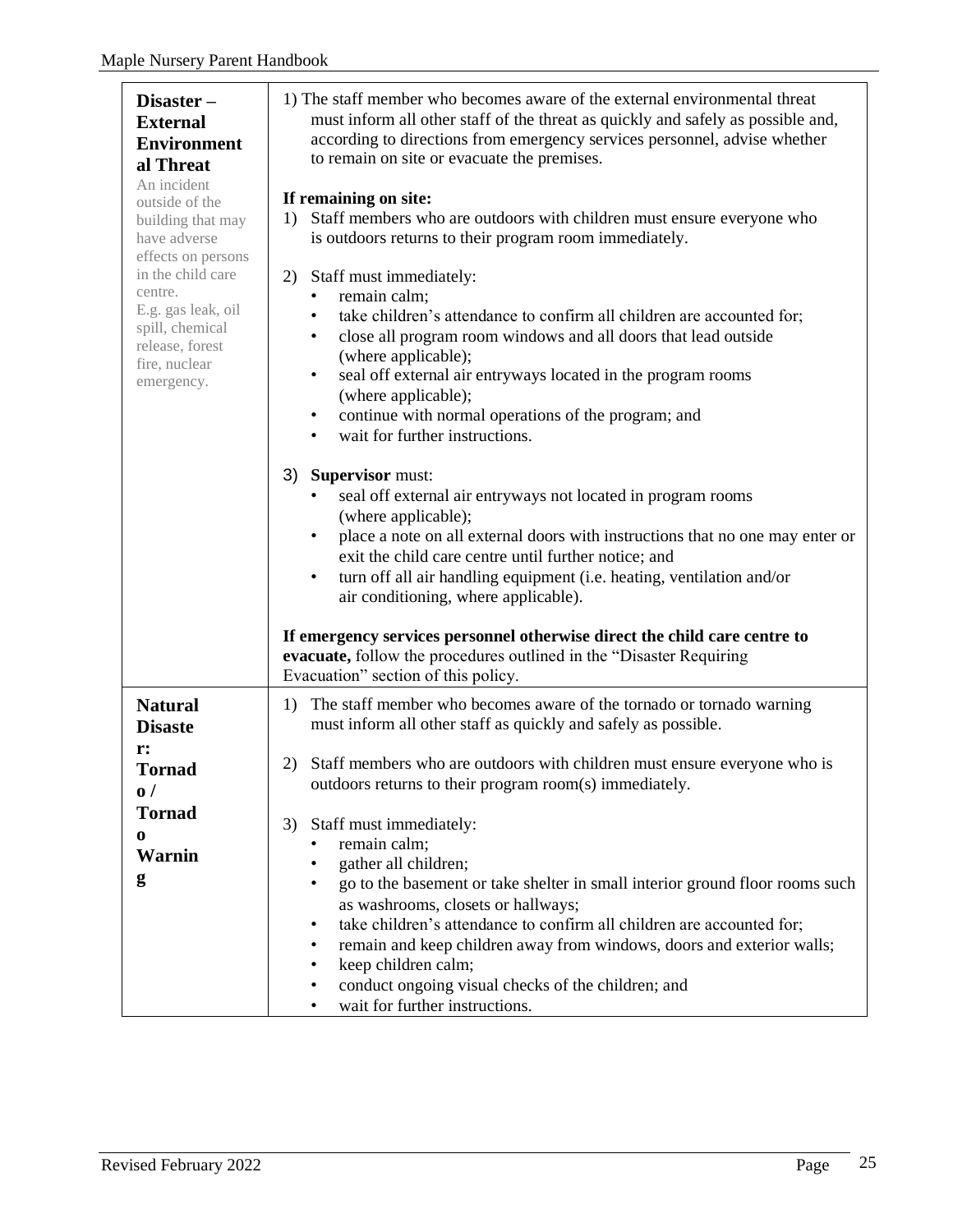| <b>Natural</b><br>Disaster:<br><b>Major</b><br>Earthqua<br>ke | 1) Staff in the program room must immediately:<br>remain calm;<br>instruct children to find shelter under a sturdy desk or table and away from<br>$\bullet$<br>unstable structures;<br>ensure that everyone is away from windows and outer walls;<br>$\bullet$<br>help children who require assistance to find shelter;<br>$\bullet$<br>for individuals in wheelchairs, lock the wheels and instruct the individual<br>$\bullet$<br>to duck as low as possible, and use a strong article (e.g. shelf, hard book,<br>etc.) to protect their head and neck;<br>find safe shelter for themselves;<br>$\bullet$<br>visually assess the safety of all children.; and<br>$\bullet$<br>wait for the shaking to stop.<br>$\bullet$ |
|---------------------------------------------------------------|----------------------------------------------------------------------------------------------------------------------------------------------------------------------------------------------------------------------------------------------------------------------------------------------------------------------------------------------------------------------------------------------------------------------------------------------------------------------------------------------------------------------------------------------------------------------------------------------------------------------------------------------------------------------------------------------------------------------------|
|                                                               | Staff members who are outdoors with children must immediately ensure<br>2)<br>that everyone outdoors stays away from buildings, power lines, trees, and<br>other tall structures that may collapse, and wait for the shaking to stop.                                                                                                                                                                                                                                                                                                                                                                                                                                                                                      |
|                                                               | 3) Once the shaking stops, staff must:<br>gather the children, their emergency cards and emergency medication; and<br>exit the building through the nearest safe exit, where possible, in case<br>$\bullet$<br>of aftershock or damage to the building.                                                                                                                                                                                                                                                                                                                                                                                                                                                                    |
|                                                               | If possible, prior to exiting the building, staff should also:<br>4)<br>take a first aid kit; and<br>gather all non-emergency medications.                                                                                                                                                                                                                                                                                                                                                                                                                                                                                                                                                                                 |
|                                                               | Individuals who have exited the building must gather at the meeting place<br>5)<br>and wait for further instructions.                                                                                                                                                                                                                                                                                                                                                                                                                                                                                                                                                                                                      |
|                                                               | Designated staff will:<br>6)<br>help any individuals with medical and/or special needs who need<br>assistance to go to the meeting place (in accordance with the procedure<br>in a child's individualized plan, if the individual is a child); and<br>in doing so, follow the instructions posted on special needs equipment<br>$\bullet$<br>or assistive devices during the evacuation.<br>If individuals cannot be safely assisted to exit the building, the<br>$\bullet$<br>designated staff will assist them to the nearest safest location in the<br><b>building</b> and ensure their required medication is accessible, if<br>applicable; and<br>wait for further instructions.                                      |
|                                                               | The site designate must conduct a walkthrough of the child care centre to<br>7)<br>ensure<br>all individuals have evacuated, where possible.                                                                                                                                                                                                                                                                                                                                                                                                                                                                                                                                                                               |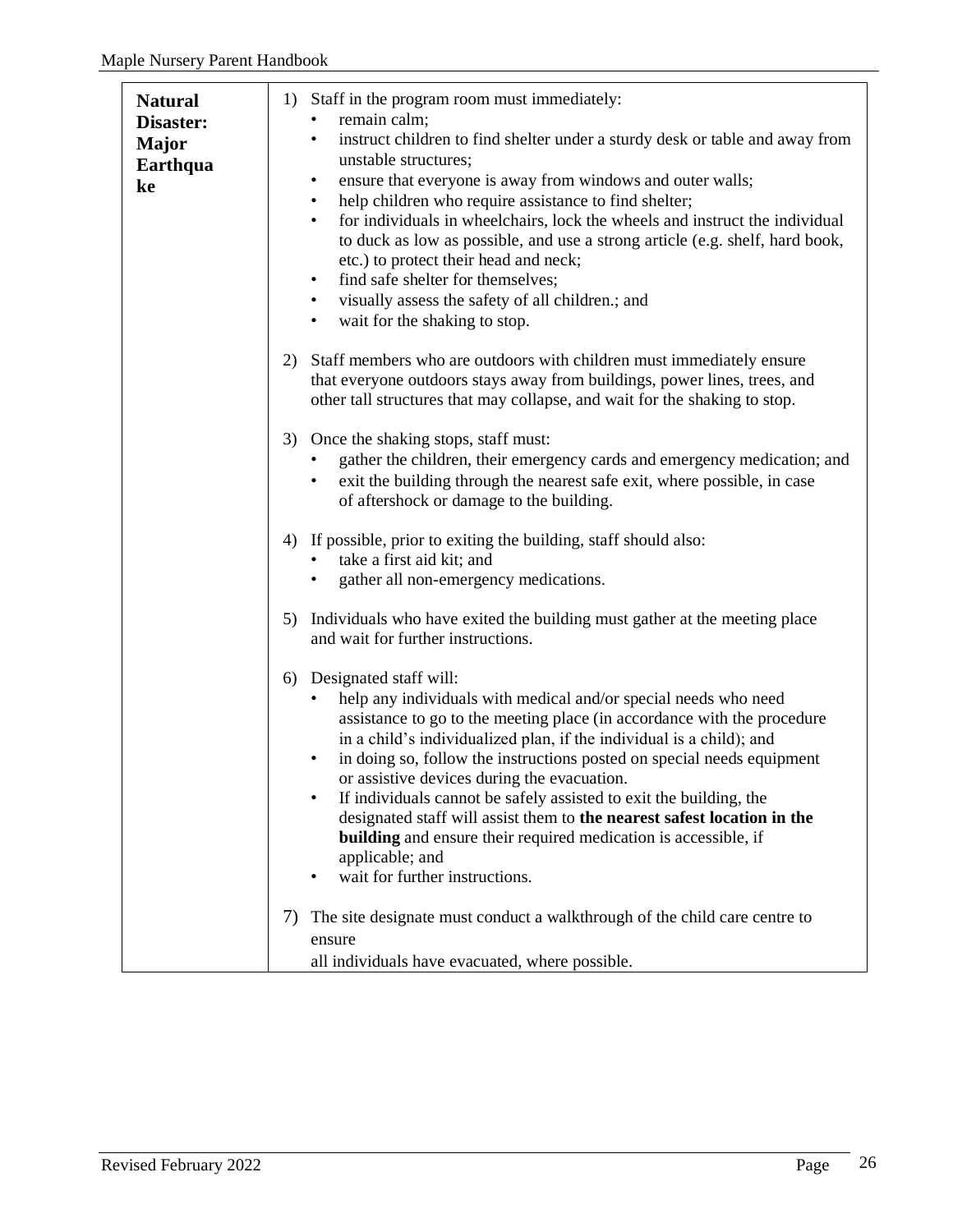#### <span id="page-26-0"></span>**Immediate Emergency Response Procedures for Other Emergencies**

#### **In all other cases call 911**

#### <span id="page-26-1"></span>**Additional Procedures for Immediate Emergency Response**

E.g. assisting other program rooms during an emergency, etc.

**Our attendance is designed so we can see who is present at all times. Once a class is safely exited the building and all children are accounted for...the assistant in each room can then go and help the other classes if need be.**

#### <span id="page-26-2"></span>Phase 2: Next Steps During the Emergency

- 1) Where emergency services personnel are not already aware of the situation, **Supervisor** must notify emergency services personnel (911) of the emergency as soon as possible.
- 2) Where the child care centre has been evacuated, emergency services must be notified of individuals remaining inside the building, where applicable.
- 3) If the licensee is not already on site, the site designate must contact the licensee to inform them of the emergency situation and the current status, once it is possible and safe to do so.

List of Emergency Contact Persons: [insert information (e.g. supervisor, licensee, on-site designate, board of directors, local authority)] Local Police Department: 911 Ambulance: 911 Local Fire Services: 911 Site Supervisor: Geraldine Hardcastle Licensee Contact(s): Geraldine Hardcastle Child Care Centre Site Designate: Alison Waite

- 4) Where any staff, students and/or volunteers are not on site, **Supervisor or Site designate** must notify these individuals of the situation, and instruct them to proceed directly to the evacuation site if it is not safe or practical for them return to the child care centre.
- 5) **Supervisor** must wait for further instructions from emergency services personnel. Once instructions are received, they must communicate the instructions to staff and ensure they are followed.
- 6) Throughout the emergency, staff will:
	- help keep children calm;
	- take attendance to ensure that all children are accounted for;
	- conduct ongoing visual checks and head counts of children;
	- maintain constant supervision of the children; and
	- engage children in activities, where possible.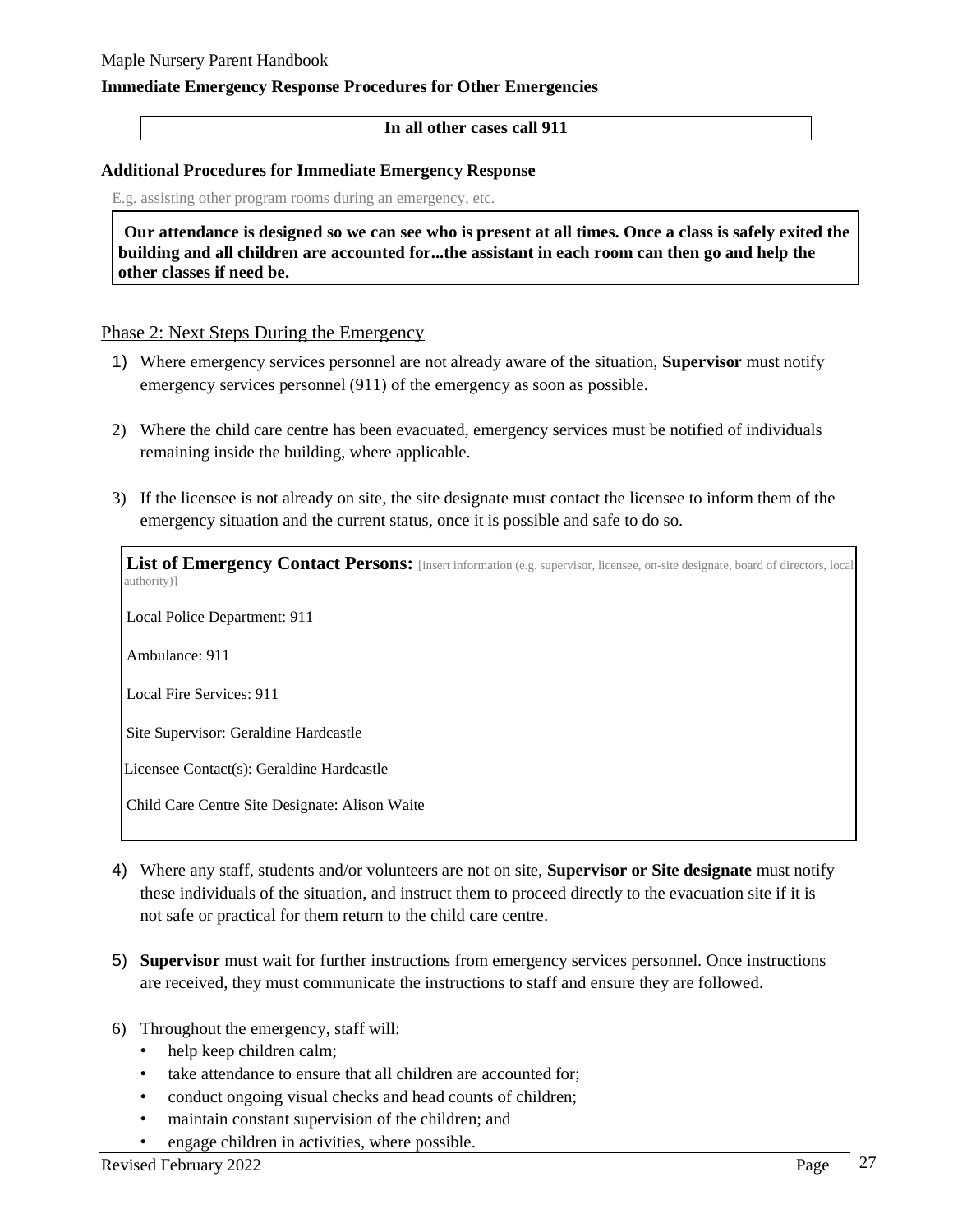7) In situations where injuries have been sustained, staff with first aid training will assist with administering first aid. Staff must inform emergency personnel of severe injuries requiring immediate attention and assistance.

| 8a) Procedures to Follow When "All-Clear" Notification is Given |                                                                                                                                                                                                                                                                                                                                                                |  |
|-----------------------------------------------------------------|----------------------------------------------------------------------------------------------------------------------------------------------------------------------------------------------------------------------------------------------------------------------------------------------------------------------------------------------------------------|--|
| <b>Procedures</b>                                               | 1) The individual who receives the 'all-clear' from an authority must inform<br>all staff that the 'all-clear' has been given and that it is safe to return to the<br>child care centre.                                                                                                                                                                       |  |
|                                                                 | 2) Designated staff who have assisted individuals with medical and/or<br>special needs with exiting the building will assist and accompany these<br>individuals with returning to the child care centre.                                                                                                                                                       |  |
|                                                                 | 3) Staff must:<br>take attendance to ensure all children are accounted for;<br>$\bullet$<br>escort children back to their program room(s), where applicable;<br>take attendance upon returning to the program room(s) to ensure that<br>all children are accounted for; where applicable; and<br>re-open closed/sealed blinds, windows and doors.<br>$\bullet$ |  |
|                                                                 | 4) Supervisor and Site designate will determine if operations will resume and<br>communicate this decision to staff.                                                                                                                                                                                                                                           |  |
| Communicati<br>on with                                          | As soon as possible, Site Designate/Director must notify parents/guardians<br>1)<br>of the emergency situation and that the all-clear has been given.                                                                                                                                                                                                          |  |
| parents/<br>guardians                                           | Where disasters have occurred that did not require evacuation of the child<br>2)<br>care centre, Site Designate/Director must provide a notice of the incident<br>to parents/guardians by email and phone.                                                                                                                                                     |  |
|                                                                 | 3) If normal operations do not resume the same day that an emergency<br>situation has taken place, Supervisor and or director. must provide<br>parents/guardians with information as to when and how normal operations<br>will resume as soon as this is determined.                                                                                           |  |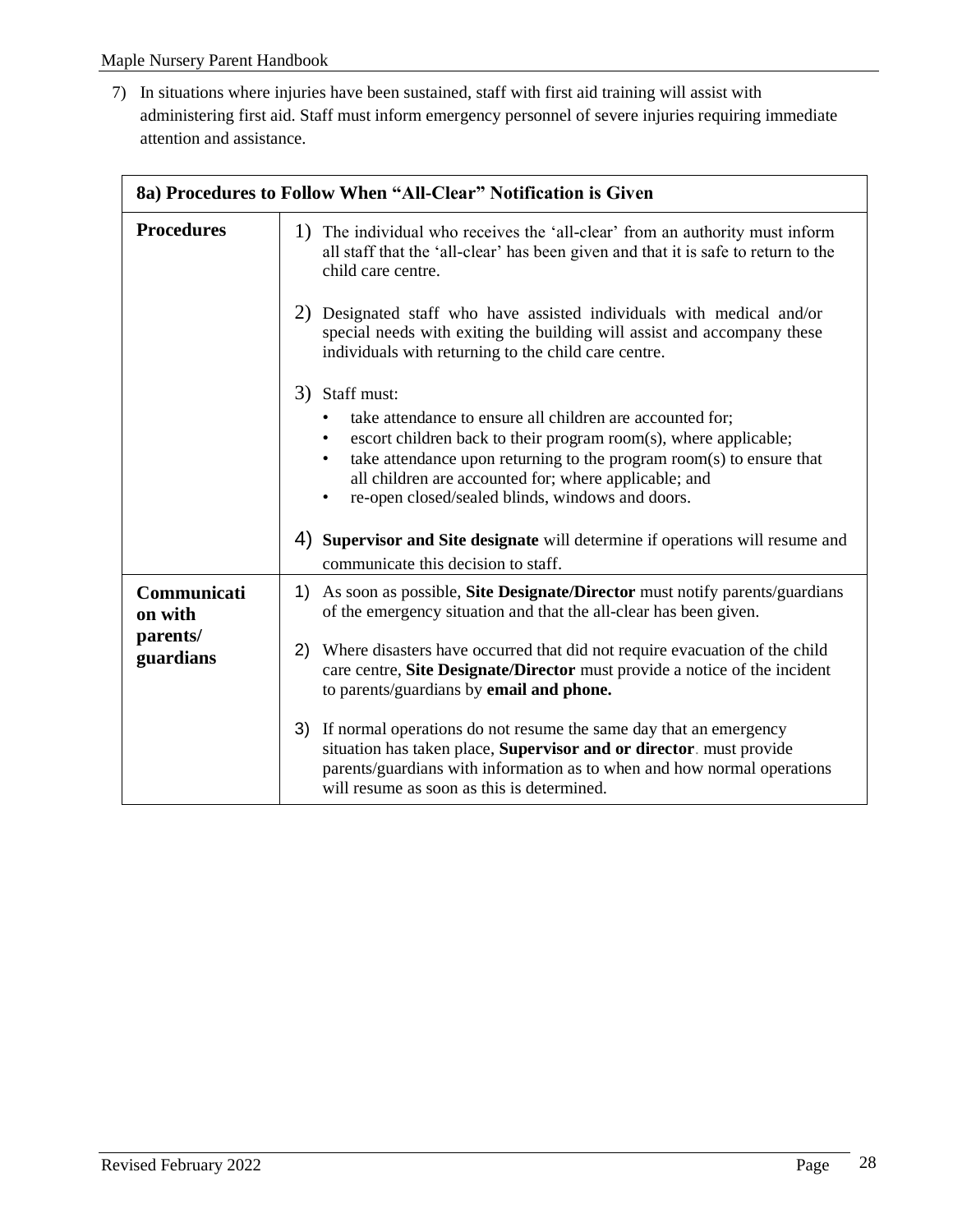| 8b) Procedures to Follow When "Unsafe to Return" Notification is Given |                                                                                                                                                                                                                                                                                                                                                                                                                                                                                                                                                                  |  |
|------------------------------------------------------------------------|------------------------------------------------------------------------------------------------------------------------------------------------------------------------------------------------------------------------------------------------------------------------------------------------------------------------------------------------------------------------------------------------------------------------------------------------------------------------------------------------------------------------------------------------------------------|--|
| <b>Procedures</b>                                                      | The individual who receives the 'unsafe to return' notification from an<br>1)<br>authority must inform all staff of this direction and instruct them to<br>proceed from the meeting place to the evacuation site, or the site<br>determined by emergency services personnel.                                                                                                                                                                                                                                                                                     |  |
|                                                                        | Staff must take attendance to confirm that all children are accounted for,<br>2)<br>and escort children to the evacuation site.                                                                                                                                                                                                                                                                                                                                                                                                                                  |  |
|                                                                        | Designated staff who have assisted individuals with medical and/or special<br>3)<br>needs with exiting the building will assist and accompany these individuals<br>to the evacuation site.                                                                                                                                                                                                                                                                                                                                                                       |  |
|                                                                        | Supervisor. will post a note for parents/guardians on the child care centre<br>4)<br>entrance with information on the evacuation site, where it is possible and<br>safe to do so.                                                                                                                                                                                                                                                                                                                                                                                |  |
|                                                                        | Upon arrival at the evacuation site, staff must:<br>5)<br>remain calm;<br>take attendance to ensure all children are accounted for;<br>help keep children calm;<br>engage children in activities, where possible;<br>$\bullet$<br>conduct ongoing visual checks and head counts of children;<br>maintain constant supervision of the children;<br>$\bullet$<br>keep attendance as children are picked up by their parents, guardians<br>or authorized pick-up persons; and<br>remain at the evacuation site until all children have been picked up.<br>$\bullet$ |  |
| Communicati<br>on with<br>parents/<br>guardians                        | 1) Upon arrival at the emergency evacuation site, Site Designate/Director. will<br>notify parents/guardians of the emergency situation, evacuation and the location<br>to pick up their children.                                                                                                                                                                                                                                                                                                                                                                |  |
|                                                                        | 2) Where possible, Site Designate/Director will update the child care<br>centre's voicemail box as soon as possible to inform parents/guardians that the<br>child care centre has been evacuated, and include the details of the evacuation<br>site location and contact information in the message.                                                                                                                                                                                                                                                             |  |

#### <span id="page-28-0"></span>**Additional Procedures for Next Steps During an Emergency**

E.g. documenting children's accidents/injuries, providing water and/or snacks, etc.

**\*Any injuries will be documented on an injury report. Parents will be given a copy and they will sign our copy. Document will be added to child's file. \*Water will be provided to all staff and students while at the Evacuation site.**

<span id="page-28-1"></span>Phase 3: Recovery (After an Emergency Situation has Ended)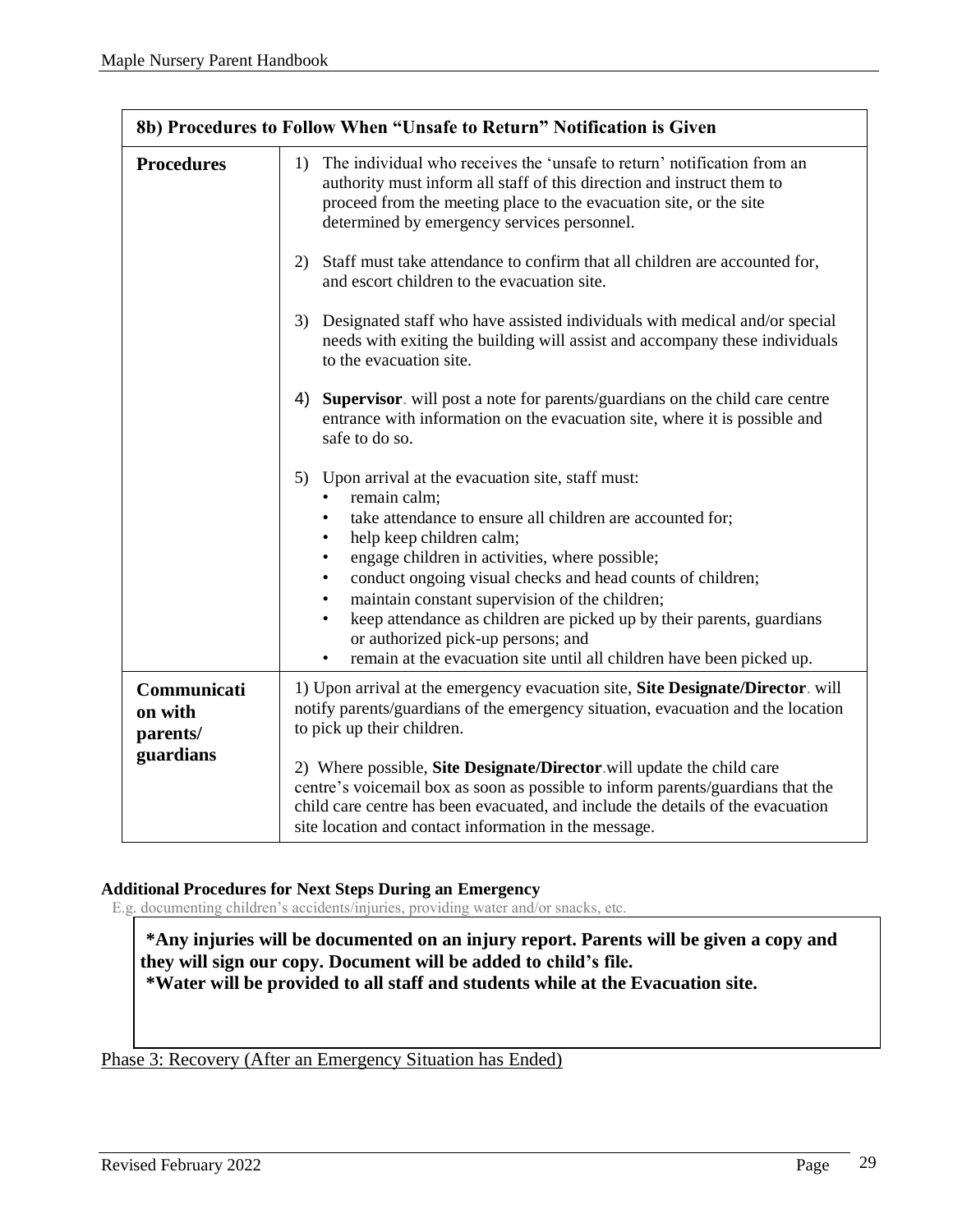| <b>Procedures</b><br>for<br><b>Resuming</b><br><b>Normal</b><br><b>Operations</b><br>E.g. where,<br>applicable, reopening<br>the child care centre,<br>contacting the<br>Ministry of<br><b>Education Program</b><br>Advisor, responding<br>to media and<br>community inquiries,<br>contacting the<br>insurance company,<br>informing the caterer,<br>temporarily<br>relocating, etc. | Emergency services must clear the building and deem it safe for all staff<br>and students.<br>If emergency was a false alarm, staff and students will carry on with<br>classroom<br>routines as normal.<br>If the emergency was legitimate, classes will resume the following school<br>day. Staff will do a walk about to ensure all programming can carry out<br>normally the following day.<br>Parents will be sent an email reporting the details of the emergency and<br>inviting them to an emergency parent meeting during the next 2 days of<br>school. The Parent President will be in attendance to help Site<br>Designate/Director conduct this meeting. Any issues by the parents will be<br>addressed according to the Conflict resolution policy. |
|--------------------------------------------------------------------------------------------------------------------------------------------------------------------------------------------------------------------------------------------------------------------------------------------------------------------------------------------------------------------------------------|-----------------------------------------------------------------------------------------------------------------------------------------------------------------------------------------------------------------------------------------------------------------------------------------------------------------------------------------------------------------------------------------------------------------------------------------------------------------------------------------------------------------------------------------------------------------------------------------------------------------------------------------------------------------------------------------------------------------------------------------------------------------|
| <b>Procedures</b><br>for<br><b>Providing</b><br><b>Support to</b><br><b>Children</b><br>and Staff<br>who<br><b>Experience</b><br><b>Distress</b>                                                                                                                                                                                                                                     | Additional support will be given to those in need on an as needed basis. We<br>can provide contact information for resources within the community. The<br>Fire Dept/Police Dept can send a representative to speak to each class to settle<br>some concerns.<br>Support for staff will be given without hesitation to those in need.                                                                                                                                                                                                                                                                                                                                                                                                                            |
| <b>Procedures</b><br>for Debriefing<br>Staff,<br><b>Children and</b><br>Parents/<br><b>Guardians</b><br>Include, where,<br>applicable, details<br>about when and how<br>the debrief(s) will<br>take place, etc.                                                                                                                                                                      | Supervisor/Director must debrief staff, children and parents/guardians after<br>the emergency.<br>As stated above, the director and Parent President will conduct a brief<br>parent meeting to go over the details of the emergency and how the plan was<br>conducted. If there are any concerns by parents, we will address them<br>according to the Conflict Resolution Policy and possible amendments will be<br>made to the policy. Such changes will be made by the Supervisor and<br>Director. All changes to the policy will be signed off by all staff members and<br>volunteers.                                                                                                                                                                       |

## <span id="page-29-0"></span>Regulatory Requirements: Ontario Regulation 137/15

#### <span id="page-29-1"></span>**Emergency management**

68.1 (1) In this section,

"emergency" at a child care centre means an urgent or pressing situation in which immediate action is required to ensure the safety of children and adults in the child care centre. O. Reg. 126/16, s. 42.

(2) Subject to subsection (3), every licensee shall ensure that each child care centre it operates has written policies and procedures regarding the management of emergencies that,

- (a) set out the roles and responsibilities of staff in case of an emergency;
- (b) require that additional support, including consideration of special medical needs, be provided in respect of any child or adult who needs it in case of an emergency;
- (c) identify the location of a safe and appropriate off-site meeting place, in case of evacuation;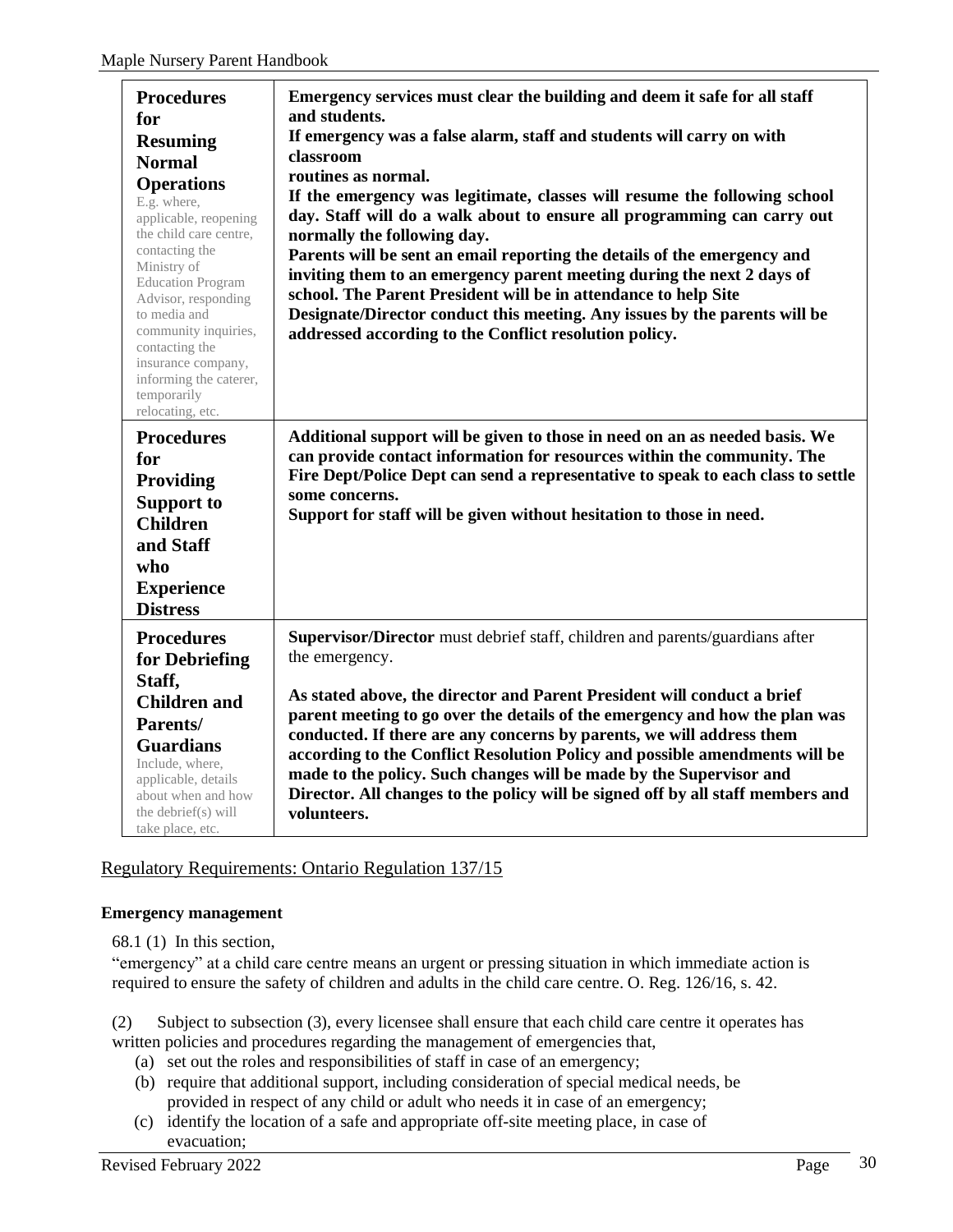- (d) set out the procedures that will be followed to ensure children's safety and maintain appropriate levels of supervision and
- (e) set out requirements regarding communications with parents;
- (f) set out requirements regarding contacting appropriate local emergency response agencies;
- (g) address recovery from an emergency, including,
	- 1) requiring that staff, children and parents be debriefed after the emergency,
	- 2) setting out how to resume normal operations of the child care centre, and
	- 3) setting out how to support children and staff who may have experienced distress during the emergency. O. Reg. 126/16, s. 42.

(h)

- (3) Despite subsection (2), a licensee is not required to have emergency management policies and procedures described in that subsection if,
	- (a) the child care centre is located in a school, the licensee uses or adopts the school's emergency management policies and procedures and those policies and procedures address the same matters as described in subsection (2); or
	- (b) the licensee is otherwise required to have a plan that addresses the same matters as described in subsection (2). O. Reg. 126/16, s. 42.

#### <span id="page-30-0"></span>**Intent**

The intent of this provision is to require licensees to have policies and procedures that protect the health and safety of children and staff in the event of an emergency.

The provision requires that staff roles and responsibilities be clearly outlined in the event of an emergency.

## <span id="page-30-1"></span>Disclaimer

This document is a sample of a policy and procedure that has been prepared to assist licensees in understanding their obligations under the CCEYA and O. Reg. 137/15. It is the responsibility of the licensee to ensure that the information included in this document is appropriately modified to reflect the individual circumstances and needs of each child care centre it operates.

Please be advised that this document does not constitute legal advice and should not be relied on as such. The information provided in this document does not impact the Ministry's authority to enforce the CCEYA and its regulations. Ministry staff will continue to enforce such legislation based on the facts as they may find them at the time of any inspection or investigation.

It is the responsibility of the licensee to ensure compliance with all applicable legislation. If the licensee requires assistance with respect to the interpretation of the legislation and its application, the licensee may wish to consult legal counsel.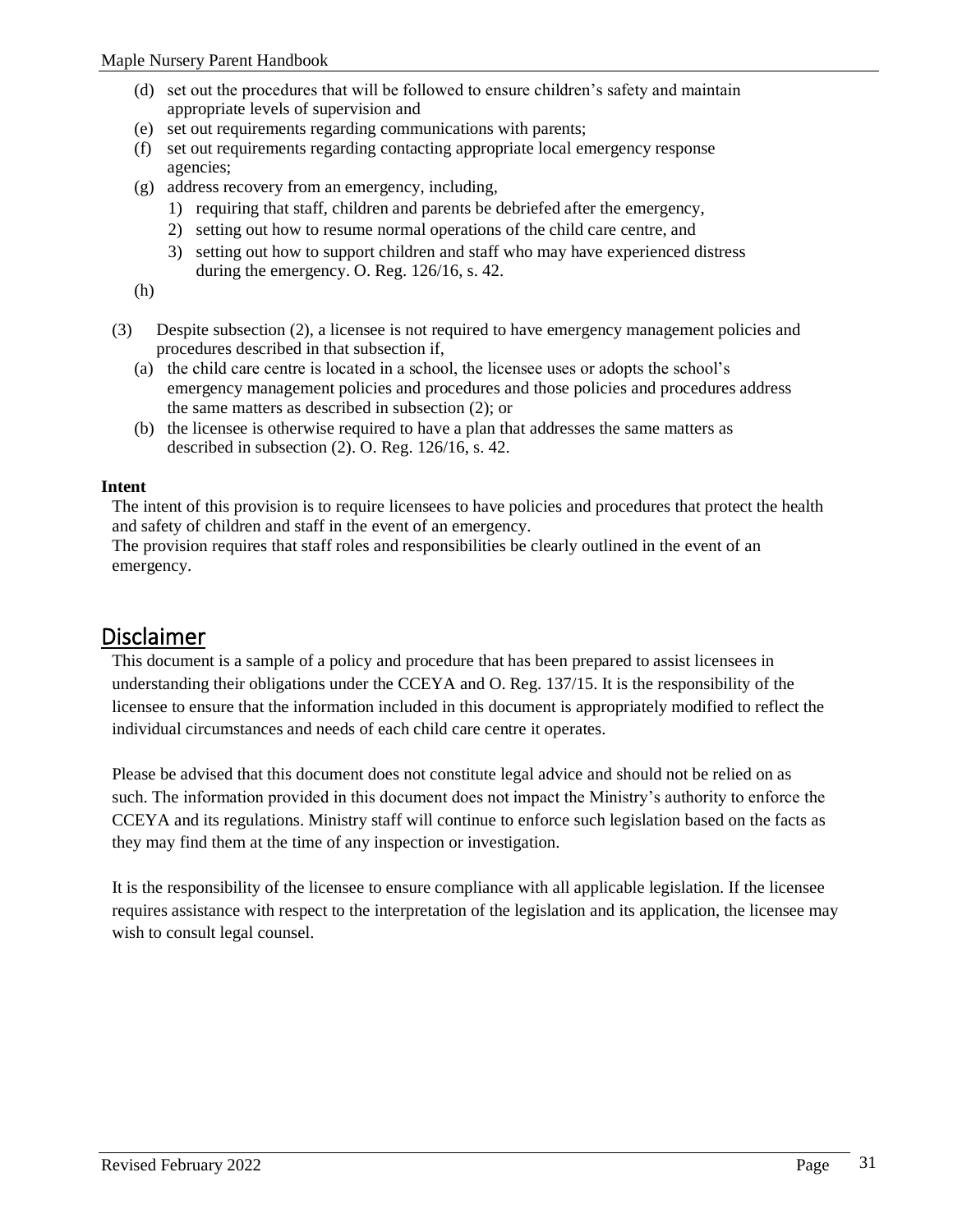## <span id="page-31-0"></span>Appendix B: Parent Letter

#### *New Requirement to Post Serious Occurrences in Licensed Child Care Programs*

#### Dear Parent/Guardian:

The safety and well-being of our children in licensed child care programs is the highest priority. Operators of licensed child care centers and private-home day care agencies work diligently to provide a safe, creative and nurturing environment for each child. In spite of all the best precautions, serious occurrences can sometimes take place.

The Ontario government has introduced a new policy that requires licensed child care centers and privatehome daycare agencies to post information about serious occurrences that happen at a centre or home location effective November 1, 2011. To support increased transparency and access to information, a "Serious Occurrence Notification Form" must be posted at the center or home action in a visible area for 10 days.

A serious occurrence could include:

- Serious injury to a child;
- Fire or other disaster on site,
- Complaint about serving standard.

Licensed child care centers and private-home daycare agencies are already required to report serious occurrences to the Ministry of Children and Youth Services, which is responsible for child care licensing. This new policy requires child care operators to post information in their facilities so that parents also have access to it.

This posting will give parents information about the incident and outline follow-up actions taken and the outcomes, while respecting the privacy of the individuals involved. Longer-term actions taken by the operator will also be included to help prevent similar incidents in the future, where applicable.

Many factors may lead to a serious occurrence report. A serious occurrence does not necessarily mean that an operator input of compliance with licensing requirements or that children are at risk in the child care program.

This new policy supports the government's efforts to increase access to information about licensed child care programs in Ontario. This includes the recent launch of child care licensing inspection findings on the Licensed Child Care Website which is available a[t:](http://www.ontario.ca/ONT/port61/licensedchildcare) [http://www.ontario.ca/ONT/port61/licensedchildcare.](http://www.ontario.ca/ONT/port61/licensedchildcare)

We encourage you to speak to the operator of your child care program for more information about serious occurrences and the new Serious Occurrence Notification form posting policy.

Vince Tedesco - Regional Director.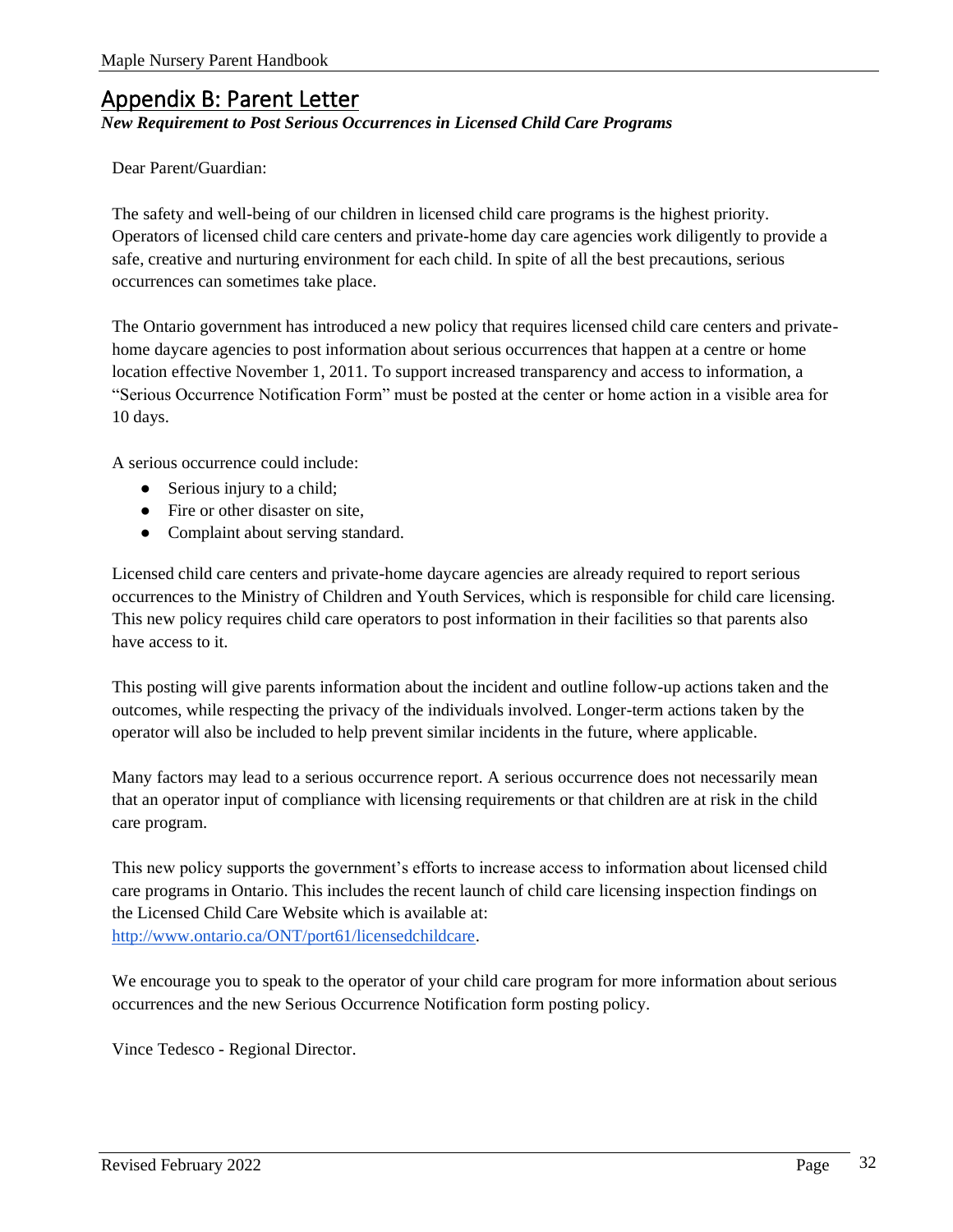# <span id="page-32-0"></span>BEHAVIOUR MANAGEMENT POLICY and FORM

## MAPLE NURSERY SHALL NOT PERMIT:

- 1. Corporal punishment of a child, by an employee or a person in charge of the care of children, or any child or group of children.
- 2. Deliberate harsh or degrading measures to be used on a child that would humiliate a child or undermine the child's self respect.
- 3. Deprivation of a child of basic needs including food, shelter, clothing or bedding.

## NO ONE AT MAPLE NURSERY SHALL:

- 1. Lock or permit to be locked for the purpose of confining a child, the exits of the rooms of the building.
- 2. Use a locked or lockable room or structure to confine a child who has been withdrawn from other children.

## STAFF/VOLUNTEERS SHALL

- 1. Staff/Volunteers will use a positive tone of voice when relating to students.
- 2. Staff/Volunteers will get down to the child's eye level when relating to students.
- 3. Staff/Volunteers will use positive mannerism when relating to students.
- 4. Staff/Volunteers will guide students appropriately when interacting with them.

## METHODS OF DISCIPLINE

- 1. Redirection
- 2. Discussion
- 3. Time-out for short periods

## DISCIPLINE SHOULD BE:

- related to the nature of the troublesome behavior
- appropriate to the developmental level of the child
- used in a positive and consistent manner
- designed to assist the child to learn appropriate behavior
- implemented as soon as possible after the troublesome behavior
- discussed with parent(s)/guardian(s) if a difficult situation arises with a child

## <span id="page-32-1"></span>CONTRAVENTION OF POLICIES, BEHAVIOUR MANAGEMENT

If contravention of the school's policies occurs, the person responsible for this contravention will be subject to an official discussion with the Supervisor.

The President of the Board will be notified of the contravention and the Supervisor will give a report on the discussion.

Unless the Supervisor and the President are satisfied that such contravention will not reoccur, that person may be dismissed from her/his work immediately.

Signature of Parent or Guardian: Date:

Reviewed by: Date: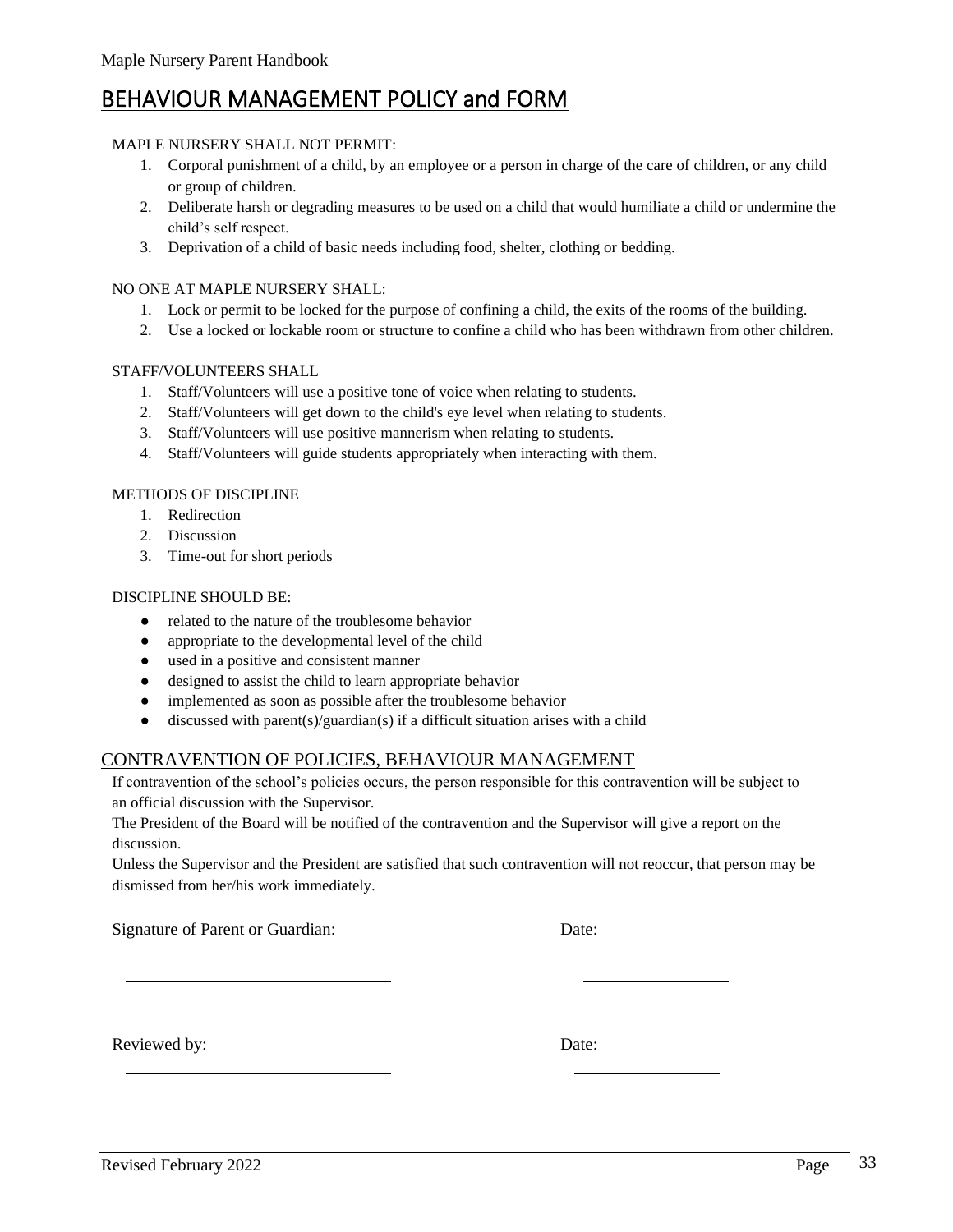# PERSONAL AND PARTICIPATING PARENT MEDICAL FORM

<span id="page-33-0"></span>Parent or Guardian's Name:

1. Medical documentation that you are free from communicable disease before employment or participation.

|    | $Dr.'s$ signature:                                                                        | Date: $\qquad \qquad$                                                                              |  |
|----|-------------------------------------------------------------------------------------------|----------------------------------------------------------------------------------------------------|--|
|    | or attach document                                                                        |                                                                                                    |  |
|    | <b>B.</b> Tuberculin Test                                                                 |                                                                                                    |  |
|    | $Dr.'s$ signature:                                                                        |                                                                                                    |  |
|    | or attach document                                                                        |                                                                                                    |  |
|    | To be done within 2 months of employment or participating.                                |                                                                                                    |  |
|    |                                                                                           | If you are a returning participating parent, your T.B. test documentation will be carried forward. |  |
|    | <b>IMMUNIZATION STATUS</b>                                                                |                                                                                                    |  |
| C. | Diphtheria<br>Polio<br>Tetanus (to be done every ten years)                               |                                                                                                    |  |
| D. | Measles, Mumps, Rubella (MMR)<br>(you must have had either the vaccine<br>or the disease) | Dates:                                                                                             |  |
|    | $Dr.'s$ signature:                                                                        | Date:                                                                                              |  |
|    | Child's name:                                                                             |                                                                                                    |  |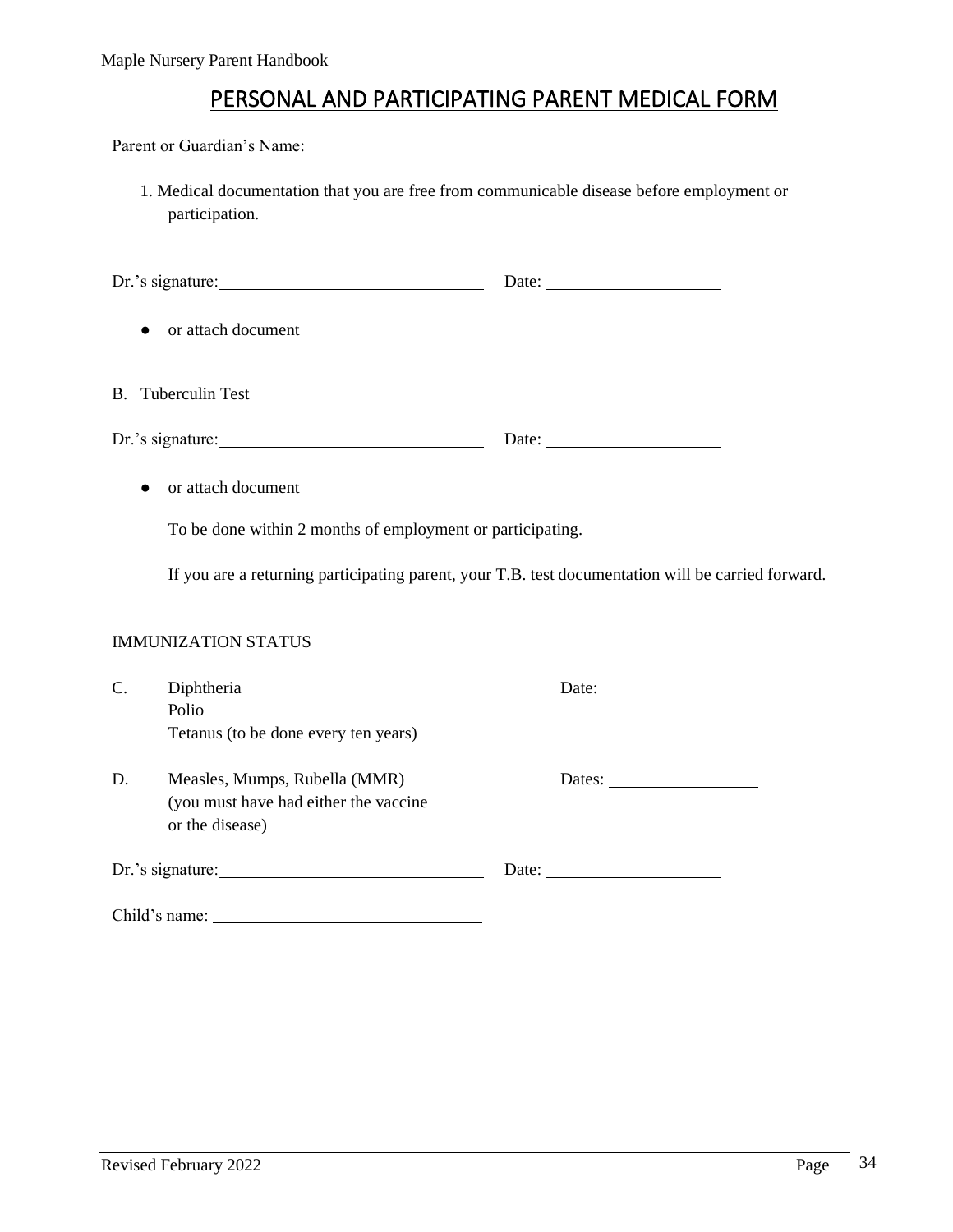# <span id="page-34-0"></span>Test Your Knowledge

| Name: Name and the second state of the second state of the second state of the second state of the second state of the second state of the second state of the second state of the second state of the second state of the sec                                                                      |
|-----------------------------------------------------------------------------------------------------------------------------------------------------------------------------------------------------------------------------------------------------------------------------------------------------|
| Date:                                                                                                                                                                                                                                                                                               |
| 1. Under the Accessibility for Ontarians with Disabilities Act, 2005, different standards on<br>accessibility are being developed that will set requirements for identification, removal, and<br>prevention of barriers for people with disabilities in key areas of daily living.<br>False<br>True |
| 2. The customer service standard is voluntary standard. Your business or organization can decide                                                                                                                                                                                                    |
| whether or not to put it into practice.                                                                                                                                                                                                                                                             |
| False<br>True                                                                                                                                                                                                                                                                                       |
| 3. The term "disability" only applies to people who use wheelchairs.                                                                                                                                                                                                                                |
| False<br>True                                                                                                                                                                                                                                                                                       |
| 4. Avoiding someone because of their disability is a barrier in attitude.                                                                                                                                                                                                                           |
| False<br>True                                                                                                                                                                                                                                                                                       |
| 5. Your organization must accept feedback about the way it provides goods or services to people<br>with disabilities.                                                                                                                                                                               |
| True<br>False                                                                                                                                                                                                                                                                                       |
| 6. You should not ask your customer to repeat himself if you don't understand him the first time. It<br>might offend him.                                                                                                                                                                           |
| True<br>False                                                                                                                                                                                                                                                                                       |
| 7. If a person has vision loss they cannot see anything.                                                                                                                                                                                                                                            |
| False<br>True                                                                                                                                                                                                                                                                                       |
| 8. It's helpful for someone who uses a hearing aid if you reduce background noise.                                                                                                                                                                                                                  |
| True<br>False                                                                                                                                                                                                                                                                                       |
| 9. You should always speak directly to your customer, not to their support person or companion.                                                                                                                                                                                                     |
| False<br>True                                                                                                                                                                                                                                                                                       |
| 10. If your customer uses a manual wheelchair, feel free to push them around your store.<br>True<br>False                                                                                                                                                                                           |
| 11. You can always tell when someone has a disability.                                                                                                                                                                                                                                              |
| False<br>True                                                                                                                                                                                                                                                                                       |
| 12. Assistive devices enable a person with a disability to do everyday tasks and                                                                                                                                                                                                                    |
| activities. True False                                                                                                                                                                                                                                                                              |
| 13. Your organization must allow people with disabilities who use a support person to bring their                                                                                                                                                                                                   |
| support person with them while accessing goods or services on parts of the premises that are open                                                                                                                                                                                                   |
| to the public.                                                                                                                                                                                                                                                                                      |
| True<br>False                                                                                                                                                                                                                                                                                       |
| 14. Service animals should be treated as pets.                                                                                                                                                                                                                                                      |
| False<br>True                                                                                                                                                                                                                                                                                       |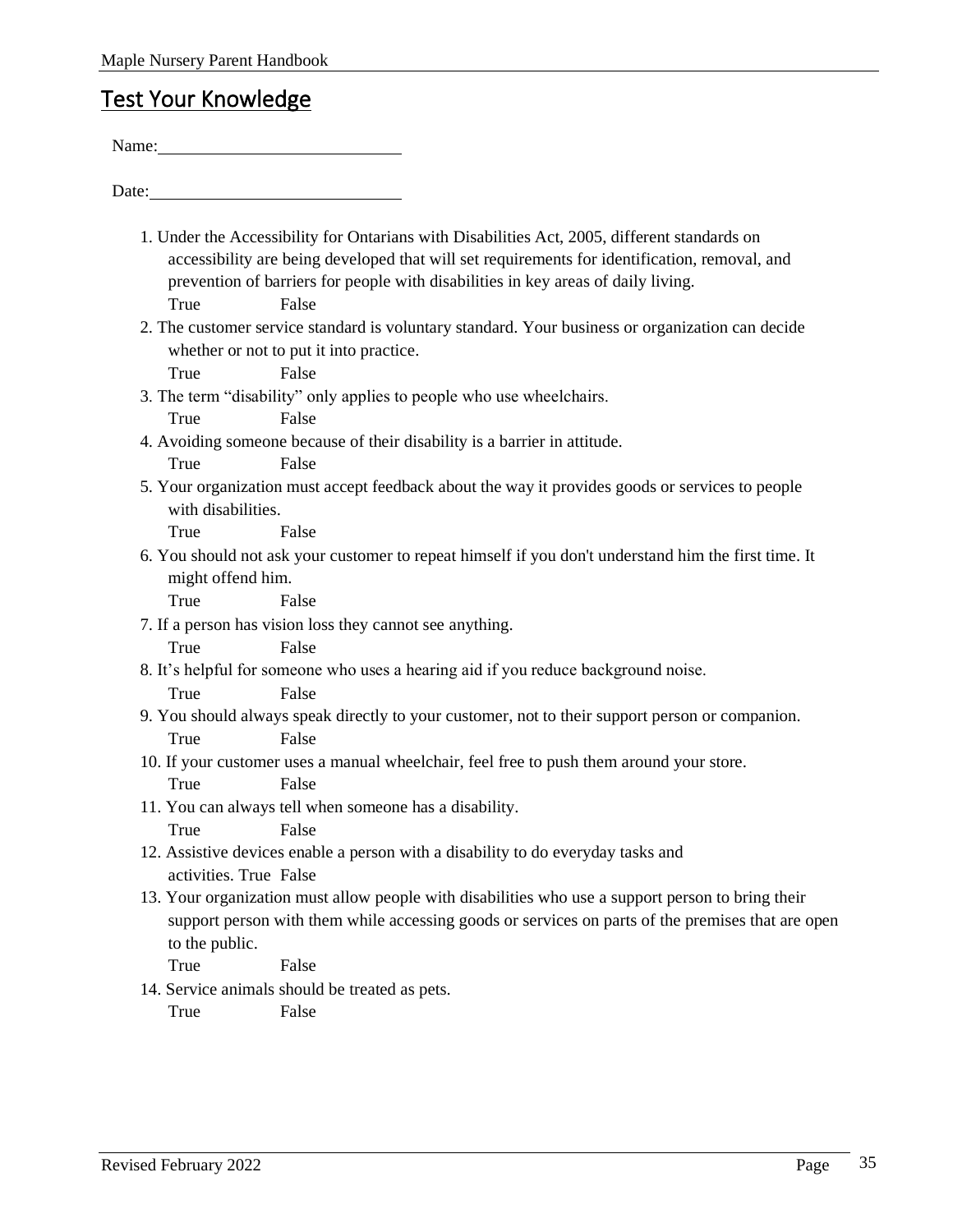## <span id="page-35-0"></span>Awareness Quiz

Name:

Date:

Purpose: This quiz will help you to evaluate misconceptions you may have about people with disabilities.

- 1. A positive attitude is important when meeting or helping a person with a disability. True False 2. Generally, people see the disability first and the person second. True False 3. All disabilities are cased by disease or are inherited. True False 4. People with mobility impairments do not care about how the look, and they cannot shop the way other people do. True False 5. Someone who uses a power wheelchair cannot drive a motor vehicle. True False 6. If you notice someone is wearing a hearing air, speak loudly so he or she can hear you. True False 7. When guiding a person who has vision loss, you should always take them by the arm. True False 8. Someone who is severely physically disabled cannot do anything alone. True False 9. A person who is Deaf cannot use a phone. True False 10. A person can have a disability and not be held back by it. True False 11. People who vision loss have a better sense of hearing. True False 12. You should avoid using expressions such as "look", " see" and "watch out" when talking to someone with vision loss. True False 13. The majority of people who are Deaf or hard of hearing can speech-read. True False 14. If you see someone who uses a wheelchair having trouble, you should give him or her a push. True False 15. Over one million Canadians have some kind of disability that makes it difficult for them to read conventional print. True False 16. When a customer with a disability is in your workplace, you should always provide extra attention. True False 17. Guide dogs see colors and read signs.
	- True False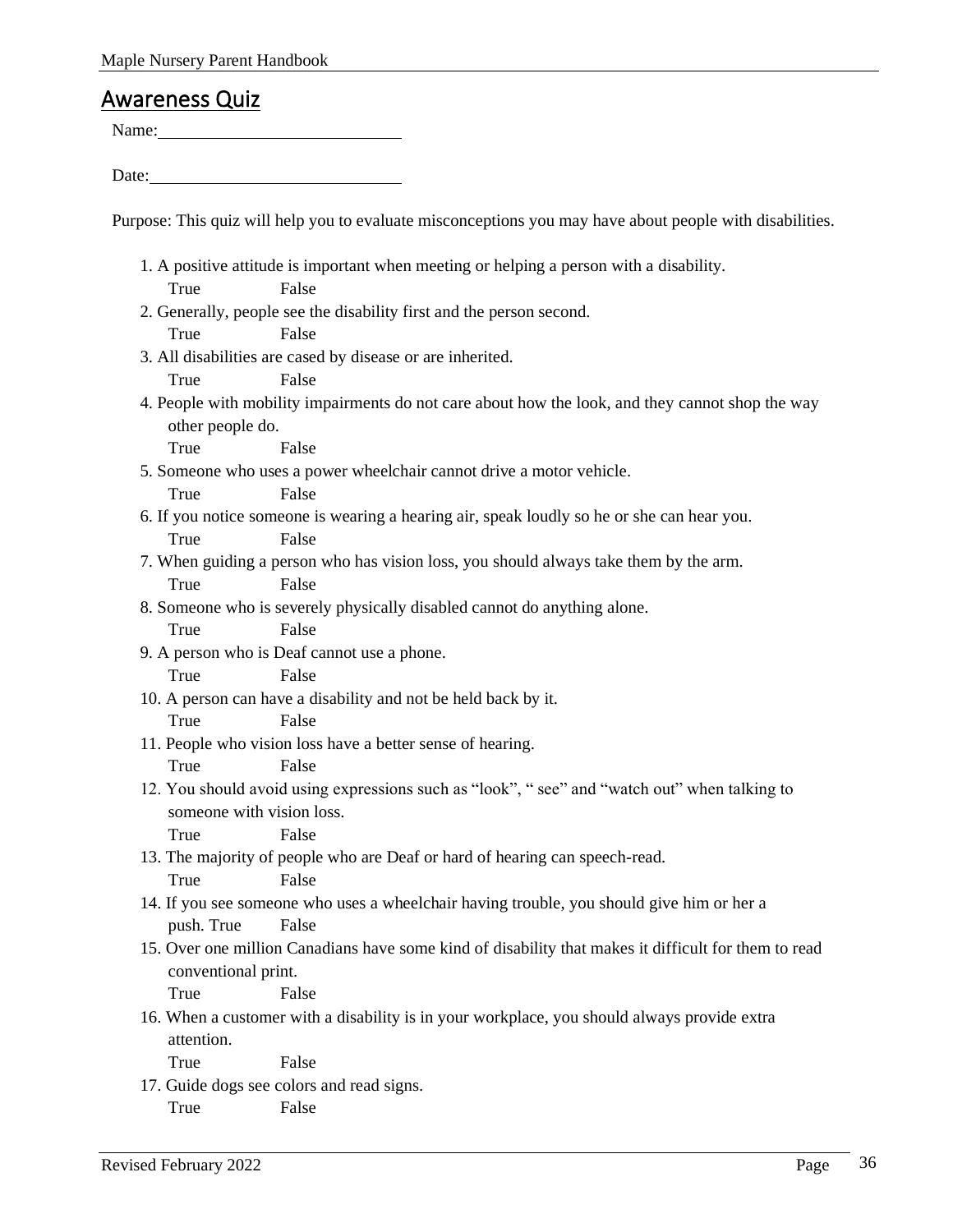- 18. People who are Deaf or hard of hearing see better than everyone else. True False
- 19. People who are Deaf or hard of hearing cannot talk at all. True False
- 20. People who use wheelchairs are paralyzed. True False
- 21. Mental health disability is rare, untreatable disorder. True False
- 22. People with learning disabilities cannot be productive. True False
- 23. Intellectual disability is the same as mental health disability. True False
- 24. About one in seven Ontarians has a disability. True False
- 25. Forty-seven percent of Ontarians over the age of 65 have disabilities.

True False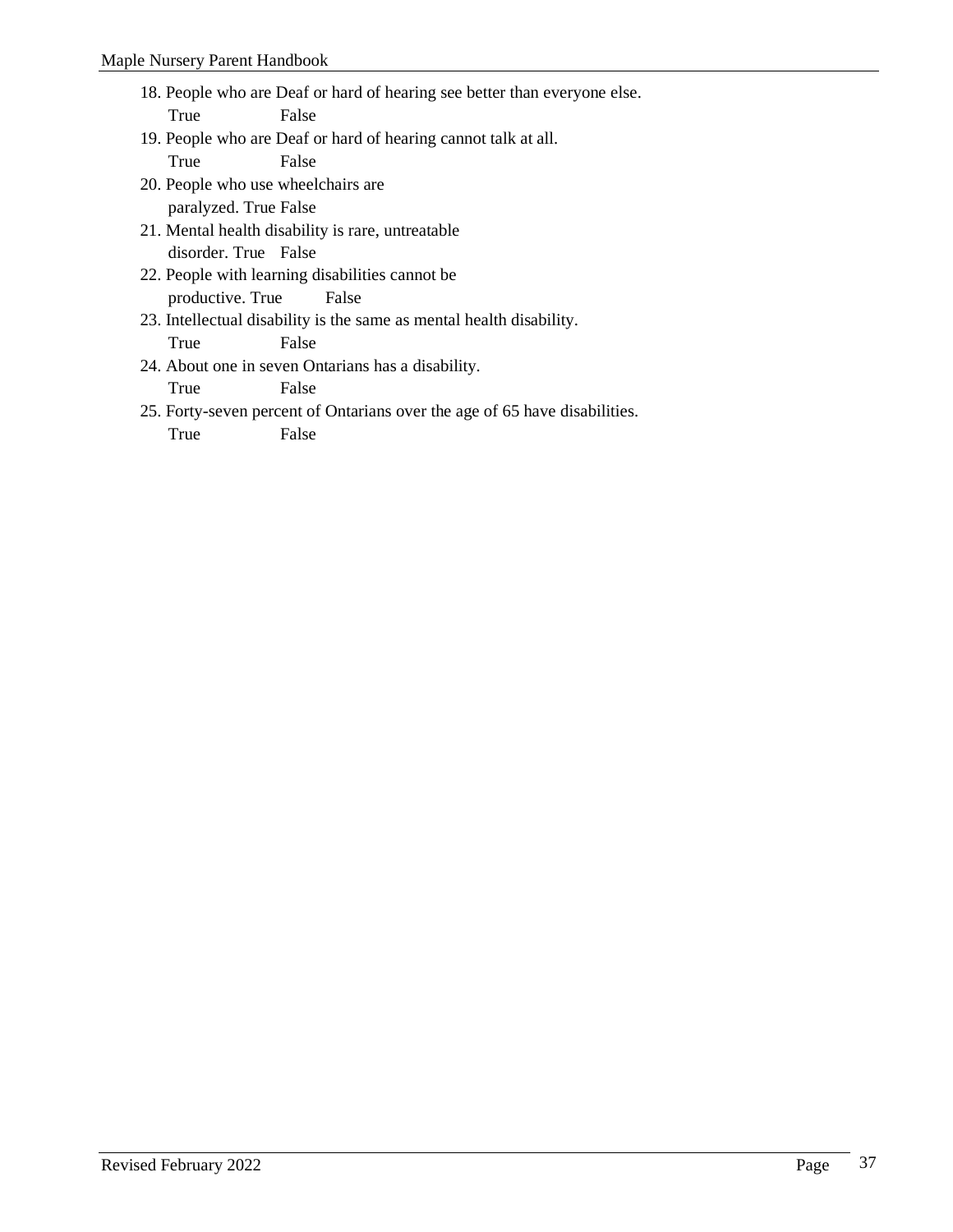## <span id="page-37-0"></span>Maple Nursery School Program Statement

Maple Nursery School offers a learning program that is consistent with Ministry of Education policies, pedagogy and curriculum. Some of the Ministry documents we reference in our program include the following:

- How Does Learning Happen? Ontario's Pedagogy for the Early Years
- Ontario Early Years Framework
- Ontario Early Learning Framework
- Think Feel Act: Lessons from Research About Young Children
- Early Learning for Every Child Today

At Maple Nursery School we feel children learn through play with an emphasis on active learning. Since we know that children learn best by pursuing their personal interests and goals, children make their own choices about materials and activities during the program time. As they pursue their choices and plans, children explore, ask and answer questions, solve problems, and interact with peers, program staff, volunteers, students on placement and other adults.

## <span id="page-37-1"></span>Children are competent, capable, curious and rich in potential

Maple Nursery School recognizes each child is a unique individual who brings his or her own abilities to the program and deserves the encouragement and space to try new things, explore new ideas and develop their own unique creativity.

We provide an environment that fosters curiosity, one that allows children to explore. We believe that every child deserves an environment in which they feel safe and comfortable (a second "home"), in which to grow and develop to their maximum potential.

We understand the importance of taking children's stages of development into consideration. For each child, their stage of development is a unique interplay between developmental factors and their own family, community and life experiences. In each case, we aim to integrate all areas of the child's development into our program.

Our goals for children, consistent with the Ministry of Education pedagogy, include the following:

- Every child has a sense of belonging when he or she is connected to others and contributes to their world.
- Every child is developing a sense of self, health, and well-being.
- Every child is an active and engaged learner who explores the world with all senses.
- Every child is a capable communicator who expresses himself or herself in many ways.

Children's interests are valuable to their learning and offer a rich variety of experiences. The type of activities we offer daily include:

- drama, music, dance and visual arts
- physical activity
- language and literacy
- Nature and science
- construction and design
- daily opportunities for physical activity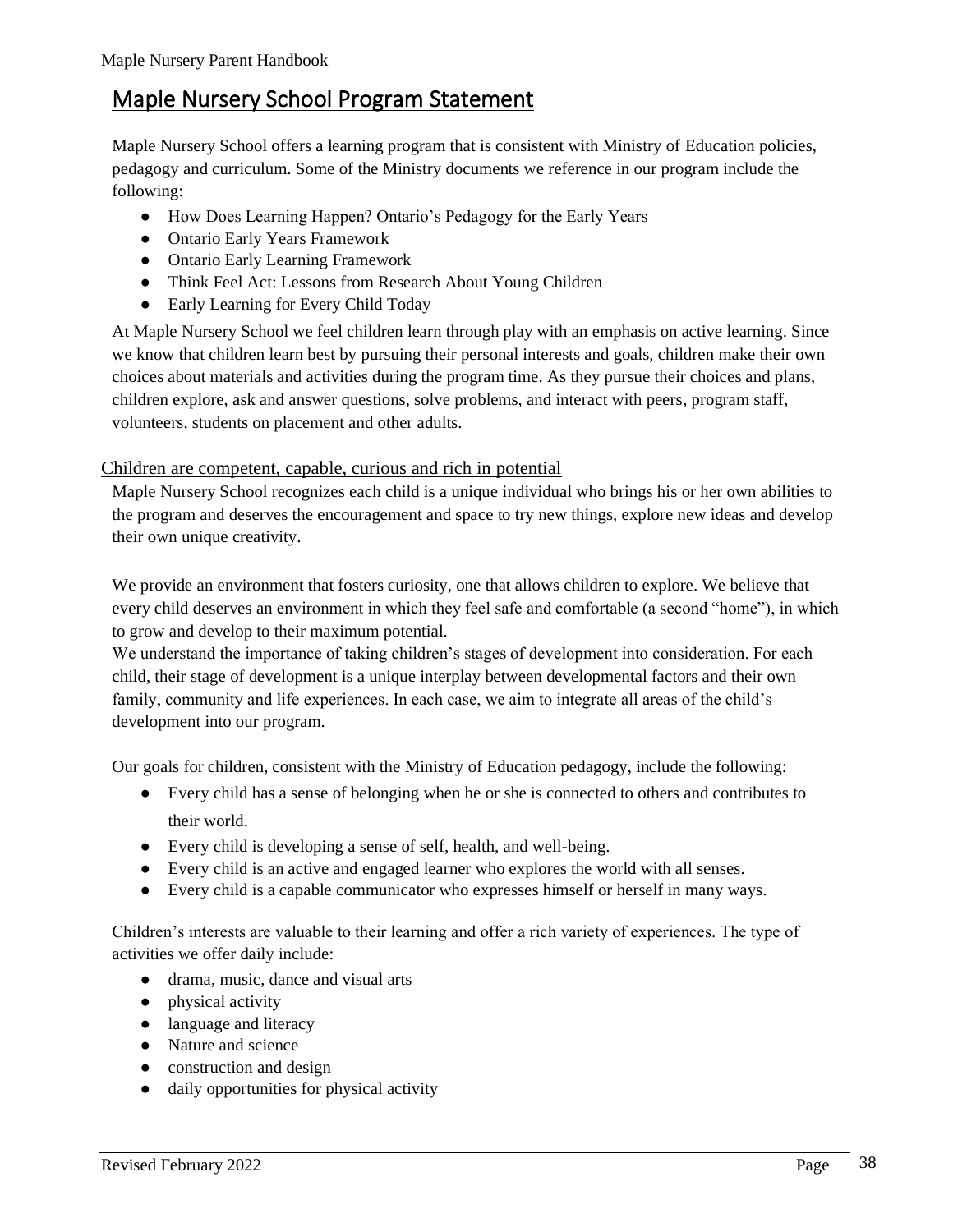Our programs are designed to:

- encourage children to interact and communicate in a positive way and support their ability to selfregulate
- foster the children's exploration, play and inquiry
- provide child-initiated and adult-supported experiences
- offer opportunities to create authentic lasting relationships with others in the program

## <span id="page-38-0"></span>Health, safety, nutrition and well-being of children (A)

#### **GOAL**

We know that the early years set the foundation for children's health and well-being. The brain is molded by a child's interactions and relationships with parents and other significant people in their lives. Early brain development is stimulated through experiences and interactions with responsive adults.

We understand that the first step in establishing and nurturing health, safety and well-being for children in our programs is through the connections they make with the program staff and volunteers. Here are some other specific ways we promote well-being in our programs.

## **APPROACH-**

**Health and safety**—as a licensed child care operator, Maple Nursery School meets and exceeds all health and safety requirements of the Ministry of Education and local government bylaws. Information is posted throughout the centre, on the front bulletin board and others (for example the Anaphylaxis Policy) are provided in the Parent Handbook. You can also speak to our program staff at any time to view our complete health and safety policies and protocols.

**Nutrition**— Our snack menu follow Canada's Food Guide. We accommodate dietary or religious food requirements for children in our programs.

## <span id="page-38-1"></span>Relationships among children, families, and staff (B)

## **GOAL**

It is one of our core values at Maple Nursery School to foster collaborative and cooperative relationships among all of our partners.

Maple Nursery School strives to promote a sense of belonging for children and their families in our programs by creating positive interactions and collaboration of families. We understand that relationships of trusts are the basis for learning and cooperation.

## **APPROACH**

Every child is entitled to be given the opportunity to develop personal responsibility and social skills, to learn to problem-solve and to learn about diversity and inclusion. Some examples we encourage are:

- Proper table manners at snack time
- Turn taking with more popular toys
- Sharing of materials
- Space for groups of children to play at one centre
- Proper greetings and farewells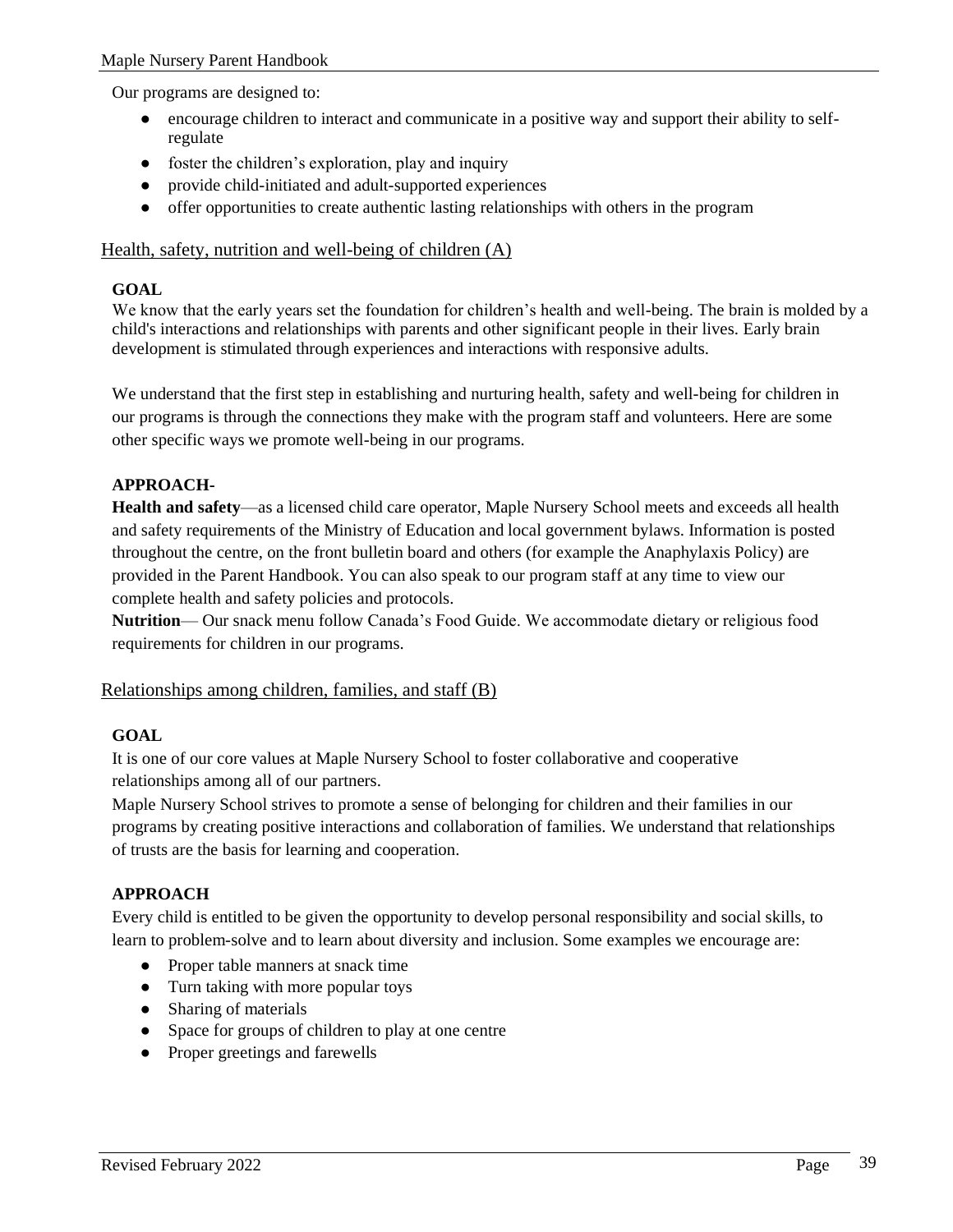The skills of conflict resolution are important to lifelong learning. As competent individuals, children are active participants in resolving conflicts. We encouraged them to come up with ideas and solutions to problems that arise. Phrases we may encourage each child to use would be:

- Help me please.
- Can I play too?
- I need to go to the bathroom.
- I need more…
- Hands on your own body
- In older children, preschool age, we would also encourage the children to help with the resolution to the problem. Such as:
- Wiping up spills
- Putting toys away
- Apologizing
- Sharing
- Setting up new creatives
- Circle helpers

## <span id="page-39-0"></span>Positive self-expression, communication and self-regulation (C)

## **GOAL**

At Maple Nursery School, our inclusive programming leads to children's sense of belonging. Positive learning environments and experiences, focused on active play-based learning, encourage children's communication, self-expression and self-regulation.

We seek to be aware of, foster, support, encourage, respond to and document the many ways in which children express themselves. Children have many ways in which they articulate their ideas, the variety of "languages" they use to communicate. We also seek to support and reflect children's home language and culture in our programs.

In our inclusive learning environments, we welcome children of all abilities. Respect for diversity, equity and inclusion is vital for optimal development and learning. Here are some of the ways in which we create an inclusive environment in our programs:

## **APPROACH**

- Recognize each child as having equal rights to participate in program activities, trips and events.
- Recognize and respect the unique qualities of each child and family, including ancestry, culture, ethnicity, race, language, gender, gender identity, sexual orientation, religion, socioeconomic status, family environment, and developmental abilities and needs.
- Create strategies that value the culture and first language of all children.
- Establish programming strategies to foster an inclusive learning environment in which every child can participate.
- View the diversity of children and families as an asset, and plan programs to reflect differences and enrich the environment.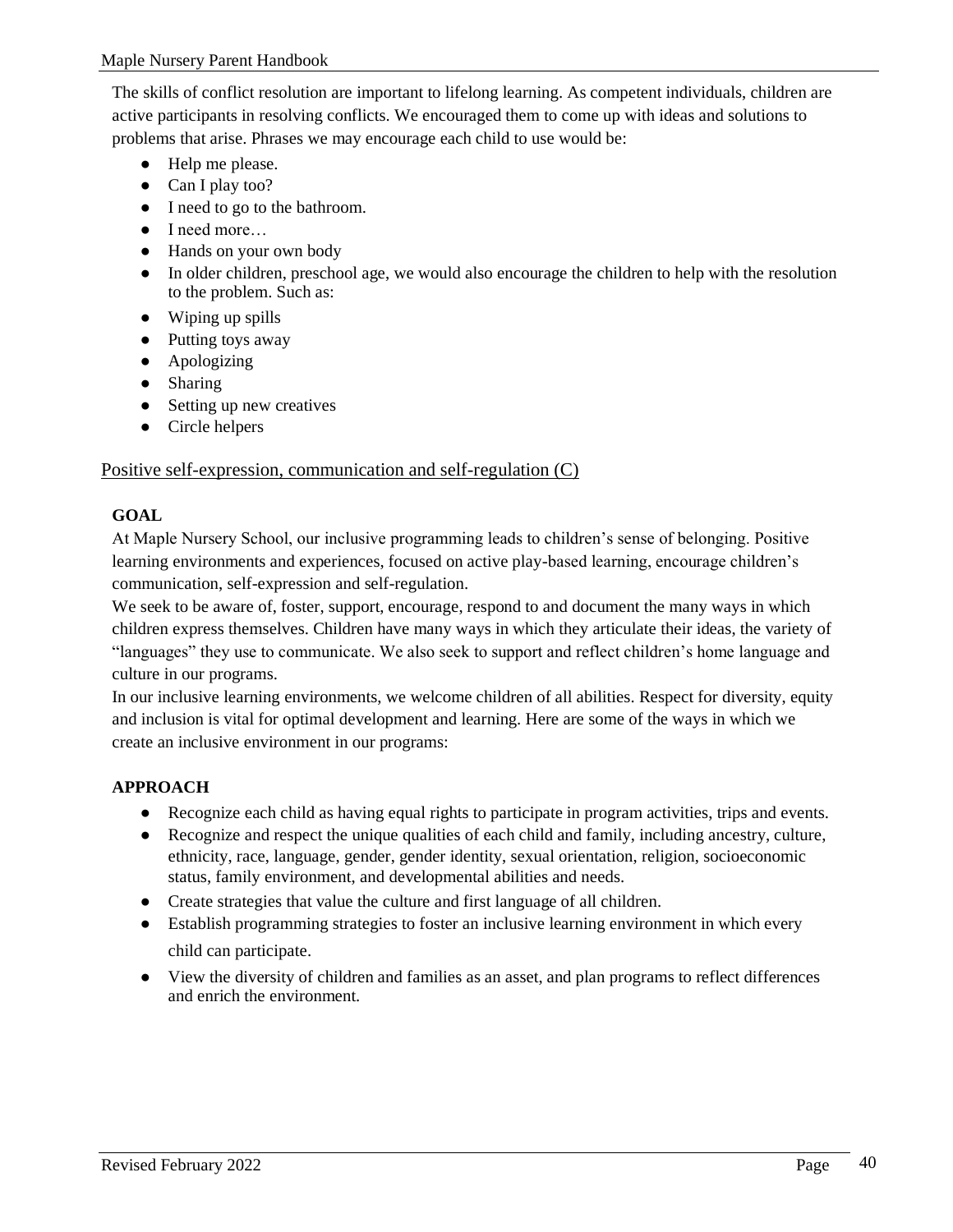Our program also supports children's self-regulation, their ability to deal with stress and remain calm, alert and ready to learn. When children are calmly focused and alert, they are best able to modulate their emotions, pay attention, ignore distractions, inhibit their impulses and understand the consequences of their actions. We are continually learning about how to create learning environments and programming that helps support children's self-regulation—to help children remain or return to a state of calm. Staff can support a child's developing abilities by:

- Responding to and learning the child's individual cues
- Understanding the child's individual stressors
- Develop strategies for becoming or staying calm
- Modeling appropriate behaviour and responses in different situations
- Include children in decision making processes

## <span id="page-40-0"></span>Foster Children's Exploration, Play and Creativity (D)

## **GOAL**

Our programs focus on active play-based learning as this is the way that children naturally learn best. It is their natural response to the environment around them. We foster children's exploration, play and creativity.

## **APPROACH**

When children are manipulating objects, acting out roles, or experimenting with different materials, they are engaged in learning through play. Play allows them to actively construct, challenge, and expand their own understandings through making connections to prior experiences, thereby opening the door to new learning. Intentional play-based learning enables children to investigate, ask questions, solve problems, and engage in critical thinking. Play is responsive to each child's unique learning style and capitalizes on his or her innate curiosity and creativity. Areas of play at Maple include:

- Gym (tricycles, scooters, plasma cars, giant blocks, hoops, nets)
- Creative (paint, glue, cutting, easel, daily crafts, sensory bin, sand table)
- Playroom (dress up clothing, books, puzzles, fine motor skilled bins, play house, music)
- Ongoing science experiments
- Live creatures
- Classroom charting

## <span id="page-40-1"></span>Providing child-initiated and Adult supported experiences (E)

## **GOAL**

At Maple we understand the importance of child -initiated and adult supported play. It is in the best interest of the children to learn what they find interesting. Therefore we provide a guideline for each week but we let the children lead us to new possibilities of creativity and learning.

## **APPROACH**

- Children are provided with a wide range of interesting, open-ended resources.
- They are encouraged to investigate imaginatively through the tools provided.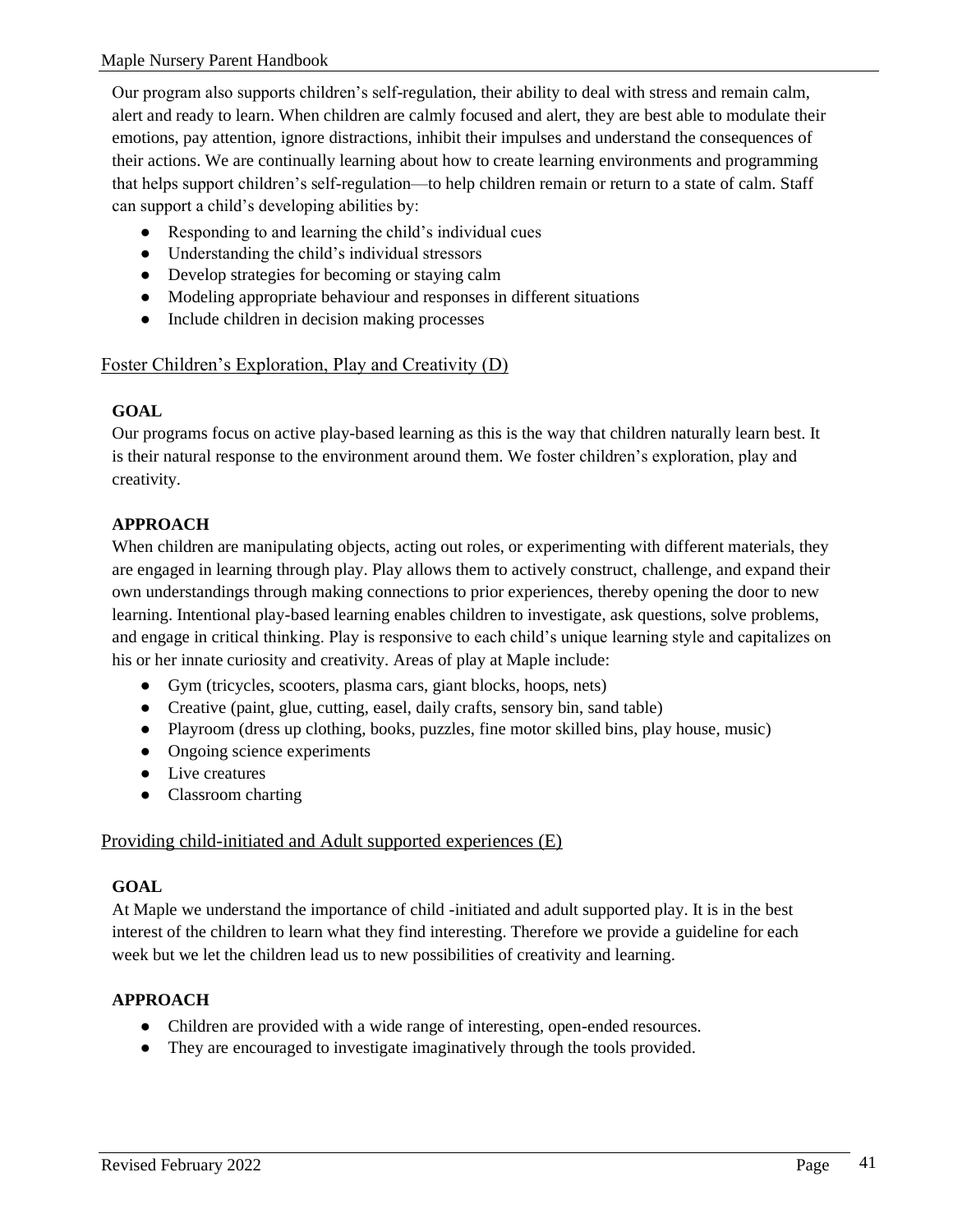- We are there to manage the routine of the day in order to make sure the children have adequate time to follow through with their ideas and self-initiated play.
- Teach children the practical skills they need in order to play safely with each other and the tools they are provided with.

<span id="page-41-0"></span>Creating Positive Learning environments in which each child's learning and development will be supported. (F)

## **GOAL**

Maple believes that each child learns at a different pace. Every child has a unique learning curve that needs to be individually supported and honoured.

## **APPROACH**

Staff plan on a daily basis based on the observations that they make on children's interests. In this way, learning is extended, leading to deeper investigation with materials and the environment. Staff plan for and create positive learning environments and experiences in which each child's learning and development will be supported.

At Maple, we believe that we have knowledgeable and responsive early educator who will:

- Recognize that responding to the unique abilities, needs, and characteristics of each child, family, and community is central to supporting learning and development.
- Engage with children as co-learners as they explore their environments.
- Provoke children's thinking, create meaningful programs, and guide interactions with children and their families.
- Use a warm and positive approach to support children's developing ability to express emotions and take other perspectives.
- Know when to stand back and observe and when to enter children's play to stimulate thinking.
- Make a commitment to build self-awareness, regularly reflect on practices and engage in new learning experiences, both individually and with colleagues.

## <span id="page-41-1"></span>Individual needs of children during Indoor/Outdoor play and Quiet Time (G)

## **GOAL**

At MAPLE we recognize that each child has individual needs. We provide opportunities for quiet play as well as more active and gross motor play in order to accommodate each child during their time.

## **APPROACH**

Children at MAPLE play outdoors and indoors, depending on the weather, to further physical development in gross motor by running, jumping, climbing and tricycling. They can develop relationships with other children and fantasize various roles in our dress up areas.

During their "free play" time, we encourage children to choose what interests them. This can be education table of toys, puzzles, or house centre etc. We feel this type of play helps the child develop coordination, attention span, self confidence in being able to complete a task, and social interaction with other children.

Creative activities such as painting, gluing, drawing and cutting work are all available to the children. We have a sand table, sensory bin and painting easels. We encourage children to experiment with different materials, in turn helping them to socialize and share. These activities allow a shy child to be in closer proximity to other children helping them to become acquainted with their peers.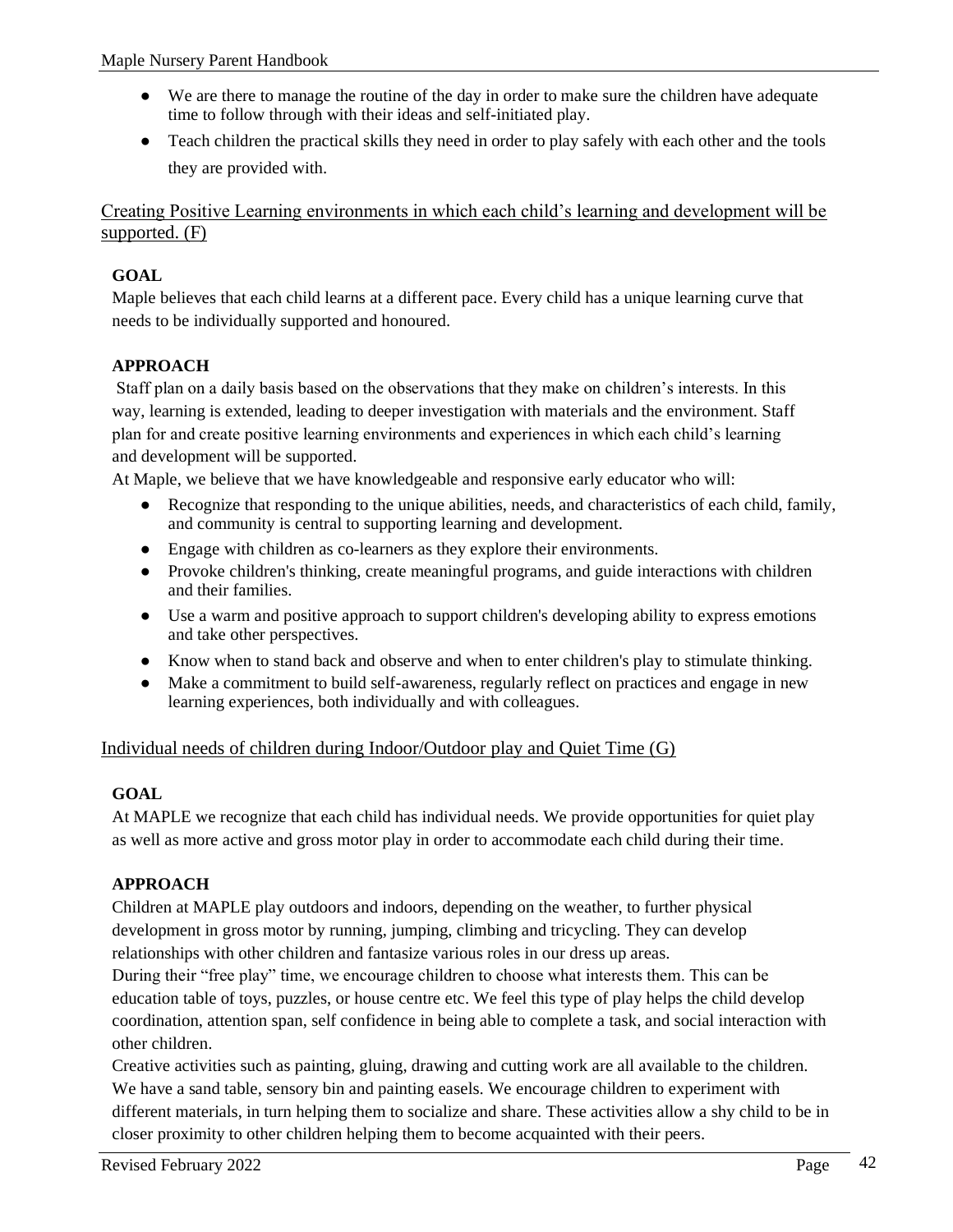At MAPLE, we alternate between quiet activities and busy times to give children a balanced amount of exertion and rest.

## <span id="page-42-0"></span>Parent engagement and communication (H)

## **GOAL**

Maple aims to foster outreach, engagement and communication with families about our program and their children's learning experiences. We believe that families are experts on their children. Sharing knowledge is integral to the success of your child.

Maple aims to ensure that families have the support of available, affordable, safe, reliable, high quality licensed child care for their children, which ensures parents peace of mind while their children are in the Maple program. Respect, care, empathy, trust and integrity are core values in all our interactions with families.

We know that our partnerships with our families help our program to best meet the needs of the children:

- Families form the foundation for a child's early development. Families know their children best, and are the first and most powerful influence on learning and development.
- The needs of each child are considered in the context of their family composition, values, culture, and language. This approach enriches relationships between early childhood settings, families, and their communities.
- We involve parents and other important adults in various events and activities at our programs. This connects them to their children's early development, and enhances the child's learning.
- We provide the opportunity for parents to become a "participating" parent. This allows for a more established relationship with those families.

In addition to the daily interaction with program staff, we offer many opportunities for parent feedback and involvement—such as surveys and focus groups. We use parent input to improve our programs and services.

## <span id="page-42-1"></span>Community partners (I)

## **GOAL**

Maple is committed to involving local community partners and to engaging those partners in supporting Maple children, families and staff.

## **APPROACH**

We provide learning opportunities and practical work experience, in the areas of programming and administration, to members of the community through the recruitment, placement, training and recognition of volunteers and students on placement. Volunteers and students on placement augment the high-quality care and individual attention given to the children in the programs. We also have community partners—individuals, organizations and agencies who support Maple children

and families financially. We collaborate with these partners and continue to create more opportunities to expand these relationships on behalf of our children and families.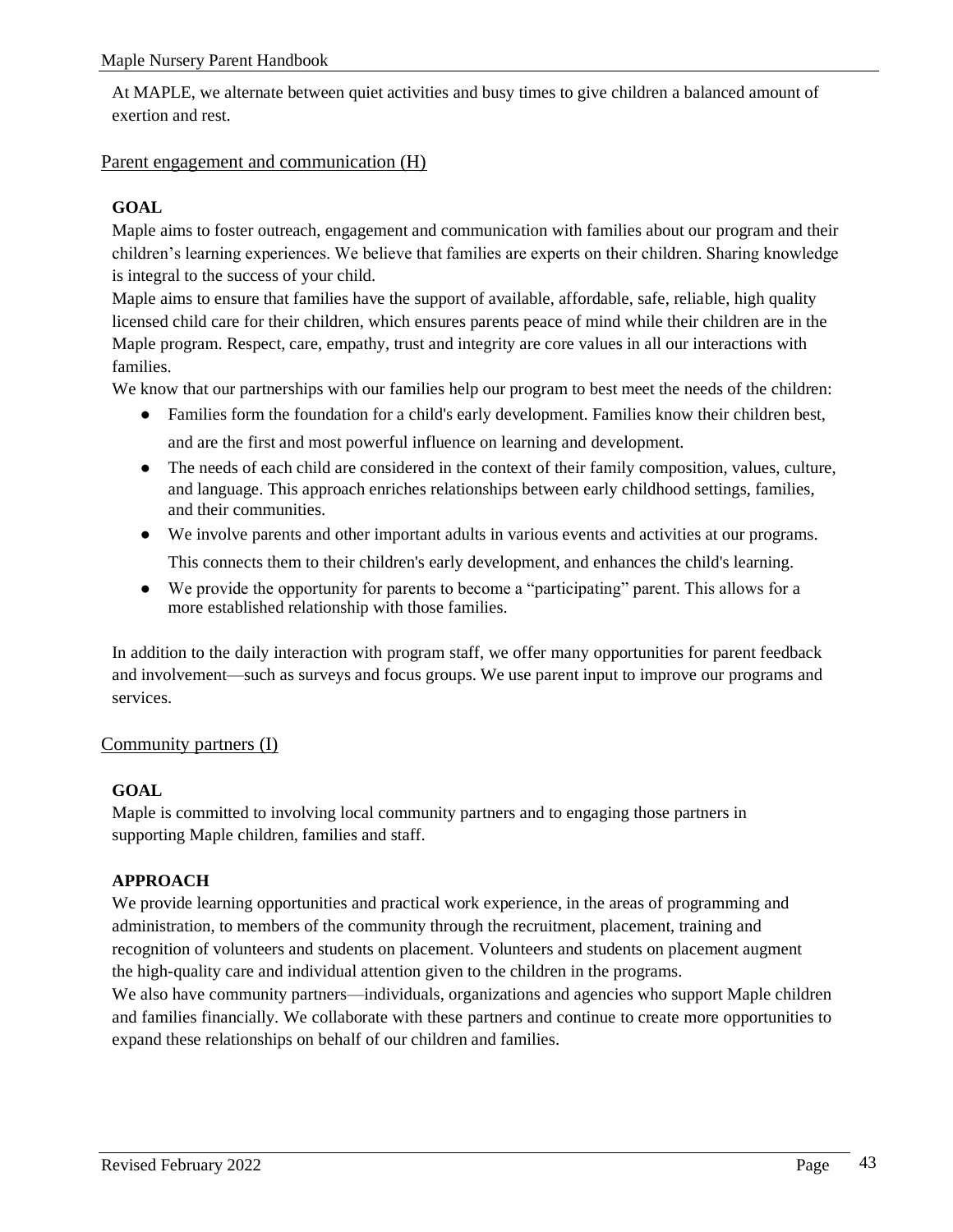## <span id="page-43-0"></span>Supporting staff in continuous professional learning (J)

## **GOAL**

Maple is committed to hiring, training and fairly compensating staff. We hire staff who have a positive and sensitive attitude towards children. Our non‑discriminatory hiring practices provide individuals of all backgrounds the opportunity for employment. We believe that everyone has worth and value, and all staff are entitled to be respected, supported and treated fairly.

## **APPROACH**-

MAPLE provides continuous learning opportunities by encouraging our staff to take part in any/all Quality First workshops. Mandatory seminars and workshops are attended by the necessary staff members.

MAPLE Staff attend workshops at The HALTON RESOURCE CONNECTION whenever possible. All staff are up to date with CPR/First Aid and renew every 3 YRS.

Formal professional learning is vital, but we also know that the most central professional growth happens day-to-day, as our staff co-learn with children and each other as self-reflective professionals.

## <span id="page-43-1"></span>Documentation (K)

## **GOAL**

We make every attempt to keep in touch with our families through various forms of documentation.

## **APPROACH**

- Daily interaction at drop off and pick up allows teachers and parents to create a comfortable relationship with each other.
- Our Parent Only Facebook page provides families documentation of our daily activities through photographs and text.
- Emails and newsletters for upcoming events keep families up to date on what's happening at the school.
- Daily small staff meetings are held after school to discuss the events of the day.
- More formal meetings are held with the Parent Board various times throughout the year.
- Annual General Meetings are held towards the beginning and end of every year.

## **"HOW DOES LEARNING HAPPEN? ONTARIO'S PEDAGOGY FOR THE EARLY YEARS**

**(2014)"** is a document to be used for the purpose of guiding licensed childcare programs. This professional learning resource will support early years programs and will inspire critical reflection and discussion among the staff, the children and their families. (Minister's Policy Statement on Programming & Pedagogy, made under the Child Care and Early Years Act, subsection 55  $(3),2014)$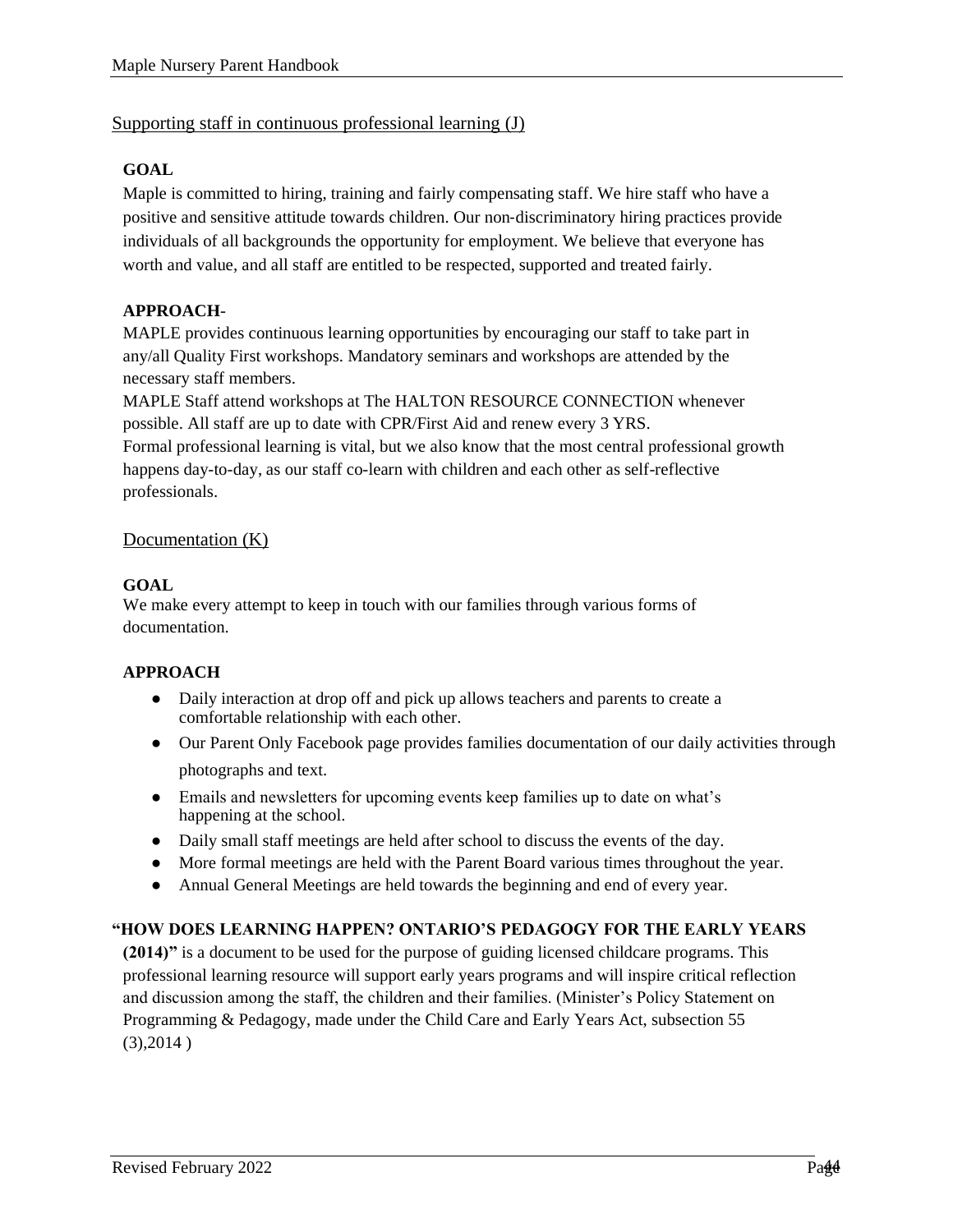## <span id="page-44-0"></span>OUR PROGRAM STATEMENT:

Maple Nursery School will use this resource guideline to strengthen the quality of our programs and ensure high quality and enriching experiences that lead to positive outcomes in relation to the children's learning, development, health and safety, nutrition and well-being through play based learning. Our program provides learning opportunities both indoors and outdoors.

We see children as competent individuals, capable of complex thinking, curious and rich in potential and we will value and build on their strengths and abilities. We will encourage the children to interact and communicate in a positive way and support their ability to self-regulate.

We see families as experts who know their children better than anyone and have important information to share with us. We will foster the engagement and ongoing communication with parents about the program and their children.

We see our educators as knowledgeable, reflective, resourceful and rich in experience and we value the experiences and environments created for the children. We will provide child-initiated and adult- supported experiences. The Centre will support staff with continuous professional development.

Community Partners involvement is also essential to maintaining a supportive, nurturing and educational environment

**We will use documentation through observation, planning, reflecting and evaluation and** 

**use this as a tool to……… • Communicate to families and other professionals about the children's learning and progress/wellbeing and development using Bulletin Board displays and photographs, reflective journals, videos, portfolios, and the children's work. This will capture the rich** 

# **experiences and learning that occur daily.**

## <span id="page-44-1"></span>PROGRAM PHILOSOPHY:

Our Programs are designed to provide positive, safe and nurturing environments where children have the

tools and resources needed to reach their full potential.

We know that children are rich in potential and thrive in quality programs that provide choice, opportunities for curiosity, focus on strengths, promote the development of skills and foster positive relationships.

As a family based co operative organization, we work to incorporate core values of caring, honesty, respect, responsibility, health, and inclusiveness into everything we do.

At Maple we aim to achieve the highest quality standards in our programs. We believe that the